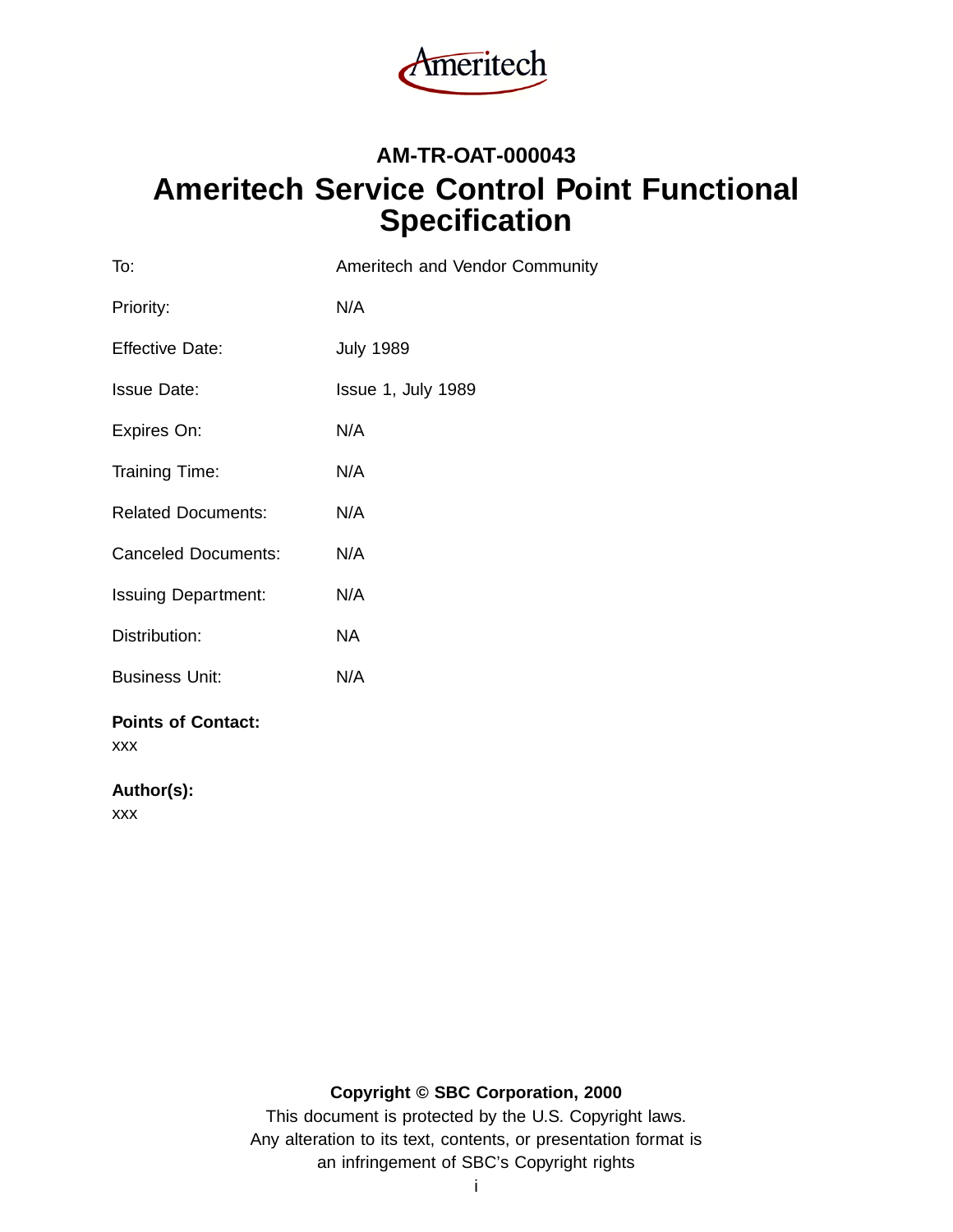#### **Table of Contents**

| 1. |      | Introduction                                                       | 3              |
|----|------|--------------------------------------------------------------------|----------------|
|    | 1.1. | Purpose and Scope                                                  | 3              |
|    |      | 1.1.1.<br><b>Network Architecture</b>                              | 3              |
|    |      | 1.1.2. Platform Functionalities                                    | $\overline{4}$ |
|    | 1.2. | <b>User Perspective</b>                                            | 7              |
|    |      | 1.2.1. Caller                                                      | $\overline{7}$ |
|    |      | 1.2.2. Subscriber                                                  | $\overline{7}$ |
|    | 1.3. | <b>Document Organization</b>                                       | $\overline{7}$ |
|    | 1.4. | <b>Reason for Reissue</b>                                          | 7              |
|    | 1.5. | Definitions                                                        | 8              |
| 2. |      | <b>Platform Functionality Requirements</b>                         | 8              |
|    | 2.1. | <b>Call Processing Treatments</b>                                  | $9\,$          |
|    |      | 2.1.1. SCP Message Processing                                      | 9              |
|    |      | 2.1.2.<br><b>Originating Calls</b>                                 | 10             |
|    |      | 2.1.3. Caller Interaction                                          | 13             |
|    |      | 2.1.4.<br><b>Final Call Handling</b>                               | 14             |
|    |      | 2.1.5. Error Handling                                              | 20             |
|    | 2.2. | <b>Internal Call Processing Controls</b>                           | 21             |
|    |      | <b>Functional Logic</b><br>2.2.1.                                  | 21             |
|    |      | 2.2.2. Common Procedures and Data                                  | 33             |
|    |      | Automatic Network Management Controls for SCP Overloads.<br>2.2.3. | 35             |
|    |      | 2.2.4.<br><b>Failure Recovery</b>                                  | 37             |
|    | 2.3. | Signaling                                                          | 37             |
|    | 2.4. | Transmission                                                       | 37             |
|    | 2.5. | Administration                                                     | 38             |
|    |      | 2.5.1.<br>Network Management                                       | 38             |
|    |      | Functional Logic and Subscriber Data Administration<br>2.5.2.      | 41             |
|    |      | 2.5.3.<br>Common Procedures Data Updates                           | 43             |

## **Copyright © SBC Service, Inc. 2000**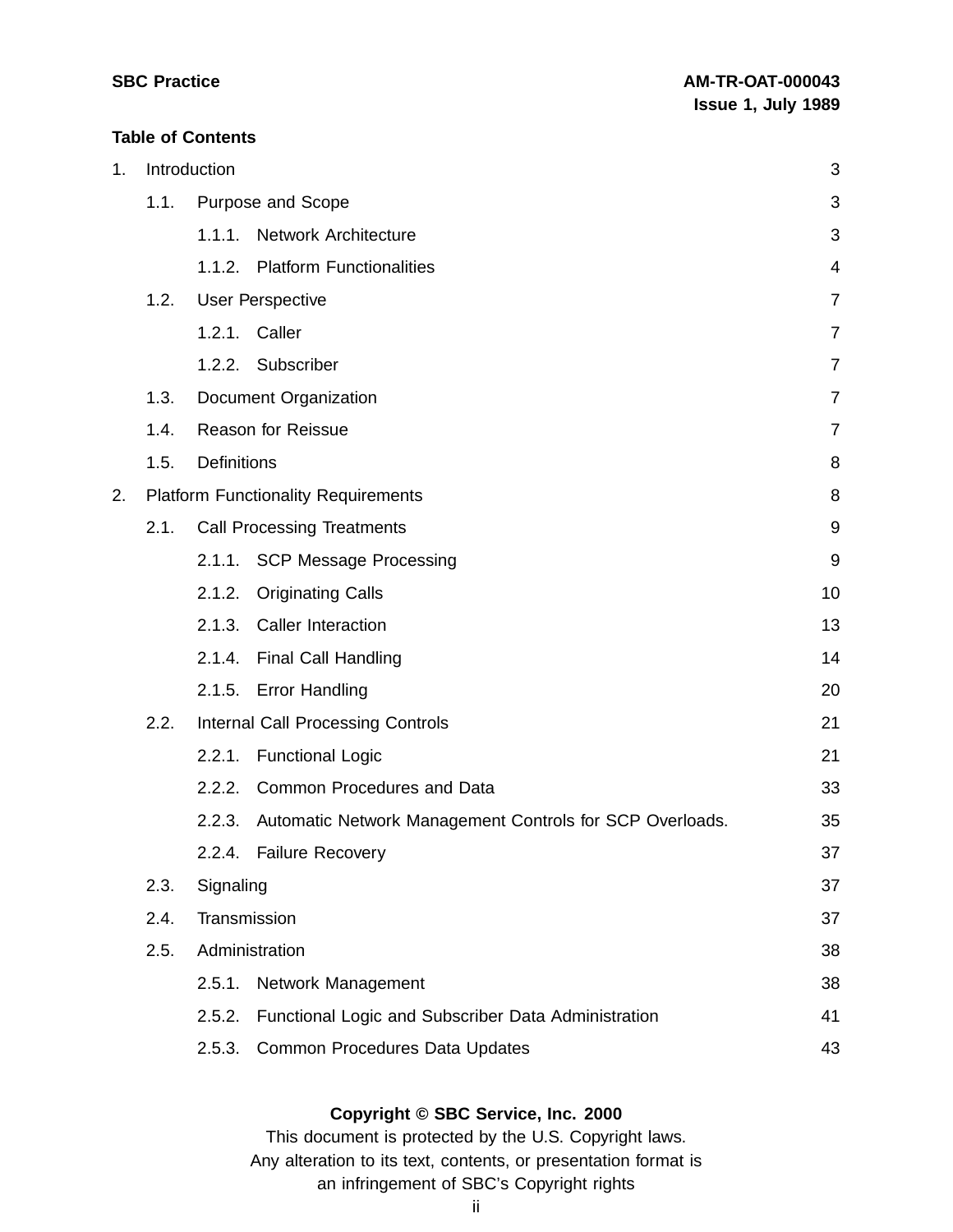|  | <b>SBC Practice</b> |
|--|---------------------|
|--|---------------------|

|    |             |                  | 2.5.4. Service Maintenance                                                                    | 45 |
|----|-------------|------------------|-----------------------------------------------------------------------------------------------|----|
|    |             | 2.5.5.           | Administrative Data Transfer Procedures                                                       | 46 |
|    | 2.6.        | Maintenance      |                                                                                               | 47 |
|    |             | 2.6.1.           | <b>Traffic and Performance Measurements</b>                                                   | 47 |
|    |             | 2.6.2.           | Reports                                                                                       | 47 |
|    |             | 2.6.3.           | Controls                                                                                      | 47 |
|    |             |                  | 2.6.4. Backup and Recovery                                                                    | 47 |
|    | 2.7.        | Performance      |                                                                                               | 48 |
|    |             | 2.7.1.           | Availability                                                                                  | 48 |
|    |             | 2.7.2.           | <b>Network Response Time</b>                                                                  | 48 |
|    |             | 2.7.3.           | <b>Administrative Response Time</b>                                                           | 48 |
|    |             |                  | 2.7.4. Query Processing Capacity                                                              | 48 |
|    |             |                  | 2.7.5. Administrative Capacity                                                                | 49 |
|    | 2.8.        | Interactions     |                                                                                               | 49 |
|    | 2.9.        |                  | <b>Limitations and Restrictions</b>                                                           | 49 |
|    |             |                  | 2.9.1. Functional Logic Limitations                                                           | 49 |
|    |             |                  | 2.9.2. Resource Counters                                                                      | 49 |
|    |             |                  | 2.10. Timing and Tolerances                                                                   | 49 |
| 3. |             | List of Acronyms |                                                                                               | 49 |
| 4. | References  |                  |                                                                                               | 50 |
|    |             |                  | <b>APPENDIX A - Appendix A: A Feature Definition Example</b>                                  | 51 |
|    |             |                  | APPENDIX B - Appendix B: Deviations from Service Control Point Node Generic Re-<br>quirements | 54 |
|    | <b>B.1.</b> | Introduction     |                                                                                               | 54 |
|    |             |                  | B.1.1. Purpose and Description                                                                | 54 |
|    |             |                  | B.1.2. Definitions                                                                            | 55 |
|    |             |                  | B.1.3. Organization                                                                           | 55 |
|    | B.2.        | Network Plan     |                                                                                               | 55 |
|    |             |                  | B.2.1. General                                                                                | 55 |
|    |             |                  | B.2.2. Common Channel Signaling Network                                                       | 55 |
|    |             |                  |                                                                                               |    |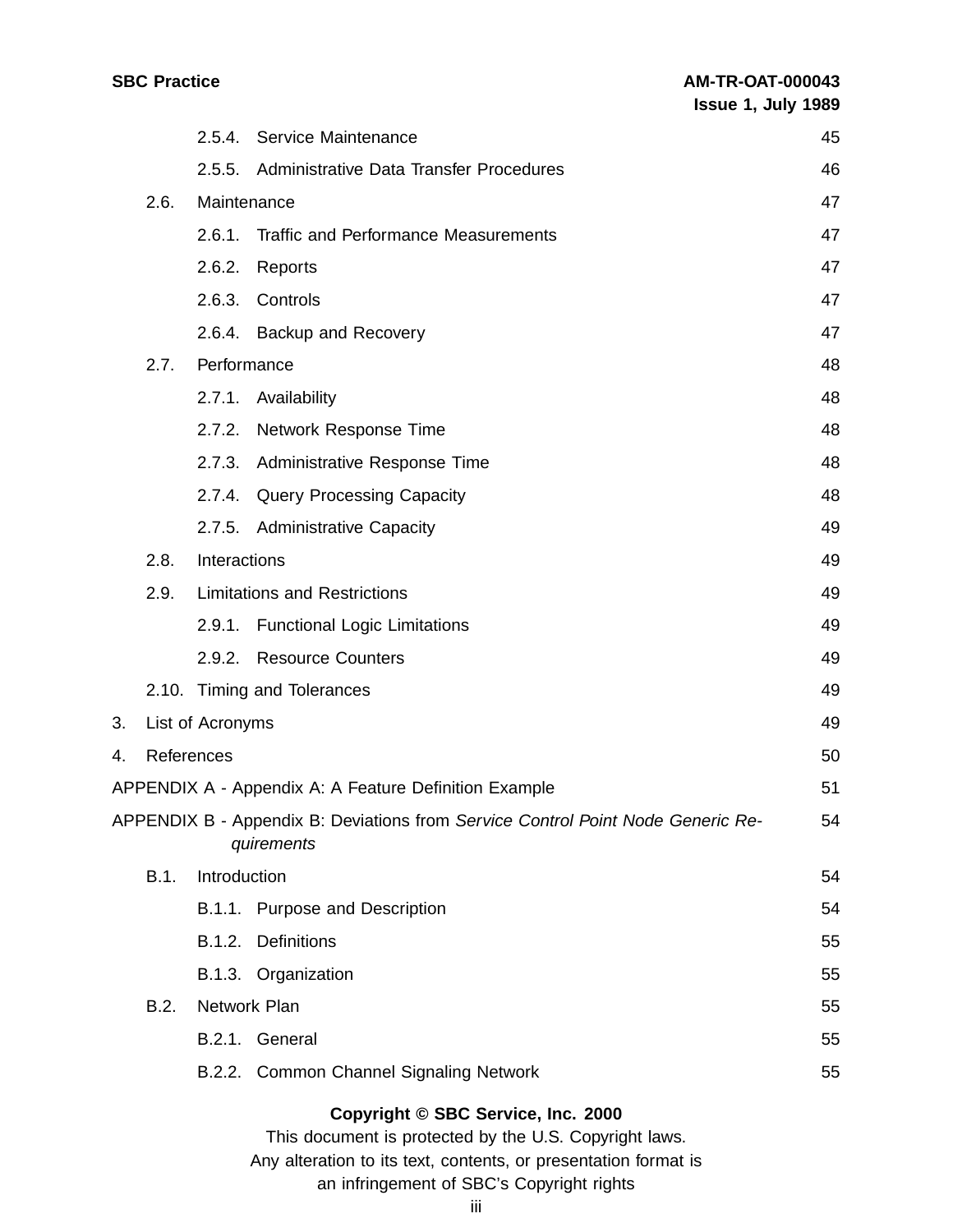|             |              | B.2.3. BCC Public Packet-Switched Network                  | 55 |
|-------------|--------------|------------------------------------------------------------|----|
|             |              | B.2.4. Service Management System                           | 55 |
|             |              | B.2.5. SEAS(TM) System                                     | 55 |
|             |              | B.2.6. Maintenance System and Local Maintenance Interfaces | 55 |
| <b>B.3.</b> |              | <b>System Architecture</b>                                 | 55 |
|             |              | B.3.1. Node/Application Distinction                        | 55 |
|             |              | B.3.2. Multiple Applications                               | 55 |
|             |              | B.3.3. User Programmability                                | 55 |
| B.4.        | Features     |                                                            | 56 |
|             |              | B.4.1. Feature List and Functional Guide                   | 56 |
|             |              | B.4.2. Feature Definitions/Descriptions                    | 56 |
|             |              | B.4.3. Node Capabilities                                   | 56 |
| <b>B.5.</b> |              | <b>Message Processing</b>                                  | 56 |
|             |              | B.5.1. General                                             | 56 |
|             |              | B.5.2. Message Treatment                                   | 56 |
|             |              | B.5.3. Internal Call-Processing Functions                  | 57 |
| B.6.        | Signaling    |                                                            | 57 |
|             |              | B.6.1. Signaling System 7                                  | 57 |
|             | B.6.2. X.25  |                                                            | 57 |
| <b>B.7.</b> | Transmission |                                                            | 57 |
| B.8.        |              | Administration                                             | 57 |
|             |              | B.8.1. Billing                                             | 57 |
|             | B.8.2.       | <b>Traffic Measurements</b>                                | 57 |
|             | B.8.3.       | <b>Service Measurements</b>                                | 57 |
|             | B.8.4.       | Database Backup and Recovery                               | 58 |
|             |              | B.8.5. SCP Data Provisioning                               | 58 |
|             | B.8.6.       | Generic Program Alteration                                 | 58 |
|             | B.8.7.       | Security                                                   | 58 |
|             | B.8.8.       | <b>Supplier Support</b>                                    | 58 |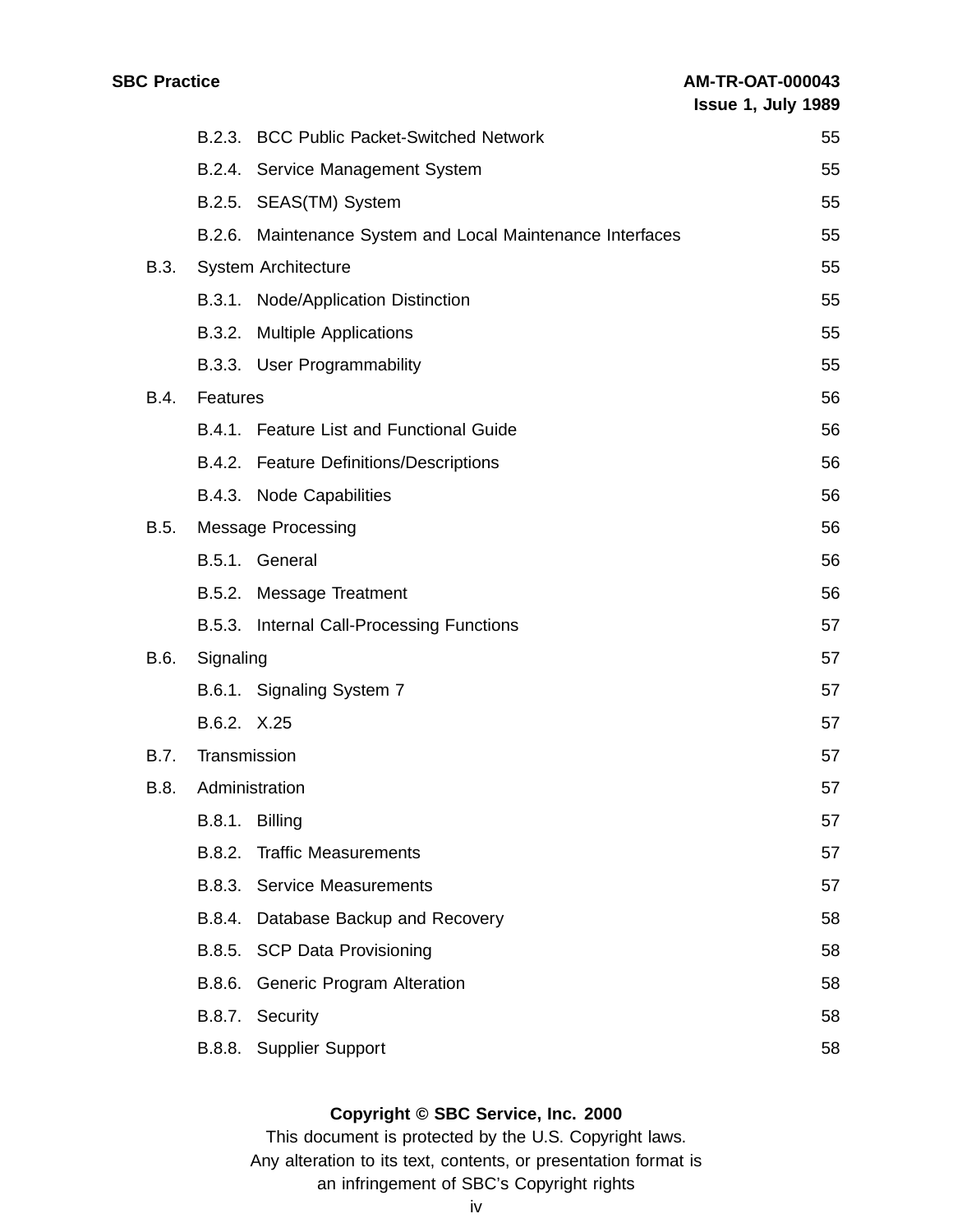|      |                 | B.8.9. System Testing and Integration                   | 58 |
|------|-----------------|---------------------------------------------------------|----|
| B.9. | Maintenance     |                                                         | 58 |
|      |                 | B.9.1. SCP System Maintenance                           | 58 |
|      |                 | B.9.2. CCS Signaling Link Maintenance                   | 59 |
|      | B.9.3.          | Data Link Maintenance                                   | 59 |
|      | B.9.4.          | Maintenance Measurements                                | 59 |
|      | B.9.5.          | <b>Remote Maintenance</b>                               | 59 |
|      | B.9.6.          | <b>Network Maintenance</b>                              | 59 |
|      |                 | B.10. System Interfaces                                 | 59 |
|      |                 | B.10.1. CCS Interface                                   | 59 |
|      |                 | B.10.2. X.25 Interface                                  | 59 |
|      |                 | B.10.3. Operations System Interface                     | 59 |
|      |                 | <b>B.11. Service Standards</b>                          | 59 |
|      |                 | B.12. Reliability and Quality                           | 60 |
|      |                 | B.12.1. Introduction                                    | 60 |
|      |                 | B.12.2. Availability                                    | 60 |
|      |                 | B.12.3. Data Integrity                                  | 60 |
|      |                 | B.12.4. Additional Reliability and Quality Requirements | 60 |
|      | B.13. Power     |                                                         | 60 |
|      | B.14. Equipment |                                                         | 60 |
|      |                 | B.15. Electromagnetic and Electrical Environment        | 60 |
|      |                 | B.16. Network Traffic Management                        | 60 |
|      |                 | B.17. System Capacity                                   | 60 |
|      |                 | B.17.1. General                                         | 60 |
|      |                 | B.17.2. Messages                                        | 60 |
|      |                 | B.17.3. Adding Capacity                                 | 60 |
|      |                 | B.18. Synchronization                                   | 60 |
|      |                 | B.19. Documentation                                     | 60 |
|      |                 | B.19.1. General                                         | 60 |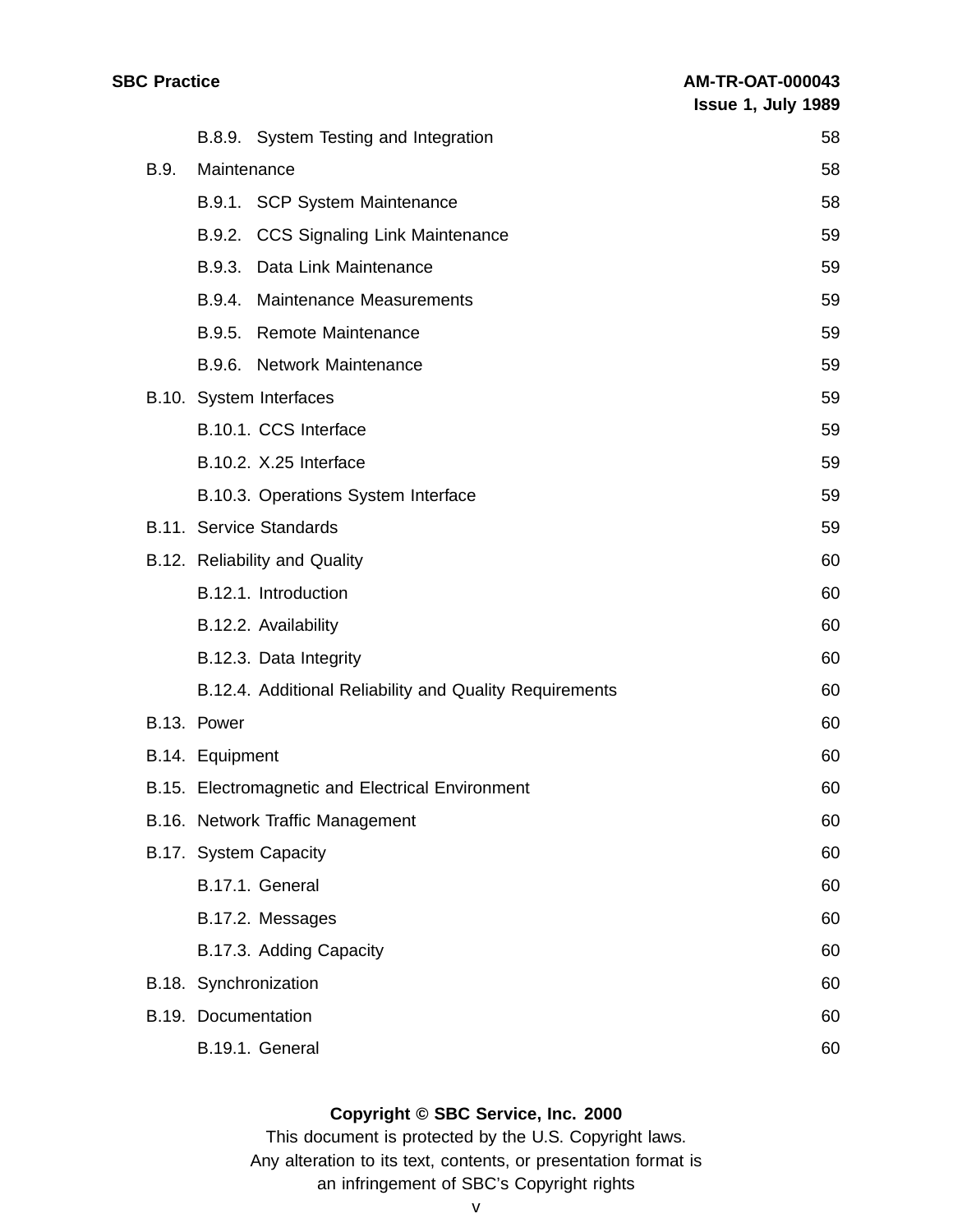## B.19.2. Required Documentation 60

B.20. Data 60

## **Copyright © SBC Service, Inc. 2000**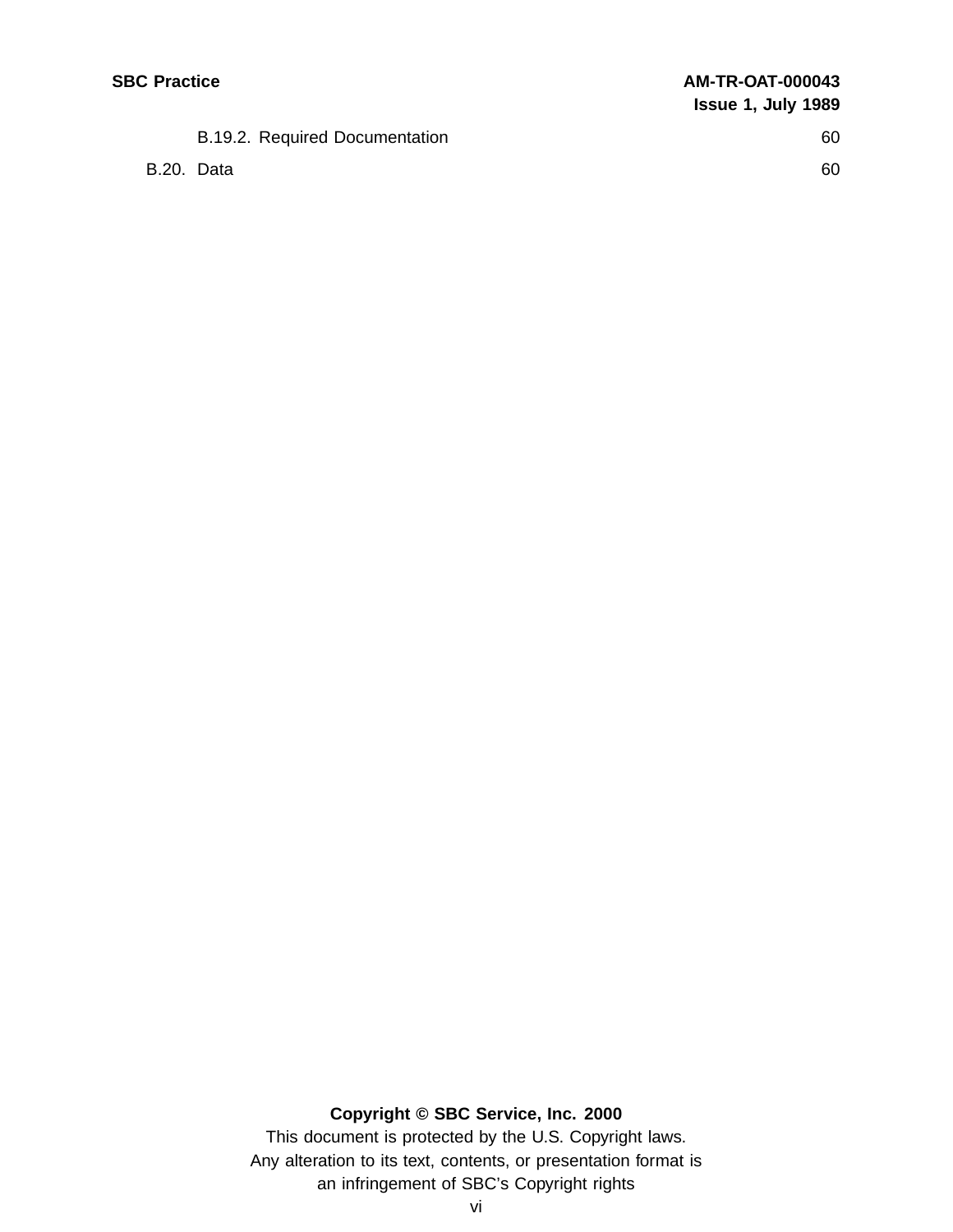## **TECHNICAL REFERENCE NOTICE**

This Technical Reference is published by Ameritech to provide a technical description of the Intelligent Network Service Control Point Functional Specification.

Ameritech reserves the right to revise this document for any reason, including but not limited to conformity with standards promulgated by various agencies, utilization of advances in the state of the technical areas, or the reflection of changes in the design of any equipment, techniques or procedures described or referred to herein.

**AMERITECH MAKES NO REPRESENTATION OR WARRANTY, EXPRESS OR IMPLIED, WITH RESPECT TO THE SUFFICIENCY, ACCURACY, OR UTILITY OF ANY INFORMATION OR OPINION CONTAINED HEREIN. AMERITECH EXPRESSLY ADVISES THAT ANY USE OF OR RELIANCE UPON THIS TECHNICAL REFERENCE IS AT THE RISK OF THE USER AND THAT AMERITECH SHALL NOT BE LIABLE FOR ANY DAMAGE OR INJURY IN-CURRED BY ANY PERSON ARISING OUT OF THE SUFFICIENCY, ACCURACY, OR UTILITY OF ANY INFORMATION OR OPINION CONTAINED HEREIN.**

This document is not to be construed as a suggestion to any manufacturer to modify or change any of its products, nor does this document represent any commitment by Ameritech or any Ameritech Operating Company (AOC) to purchase any product, whether or not it provides the described characteristics.

Ameritech does not recommend products, and nothing contained herein is intended as a recommendation of any product to anyone.

Nothing contained herein shall be construed as conferring by implication, estoppel, or otherwise any license or right under any patent, whether or not the use of any information herein necessarily employs an invention of any existing or later issued patent.

Ameritech reserves the right not to offer any or all of these services and to withdraw any or all of them at any future time.

For further technical information regarding this document, contact:

Director, Technical Services — Intelligent Network, Ameritech Services, Inc., 1900 E. Golf Road, Floor 9, Schaumburg, Illinois 60173

Document may be ordered from Ameritech by contacting the Document Order Center at (847) 248-4324.

## **Copyright © SBC Service, Inc. 2000**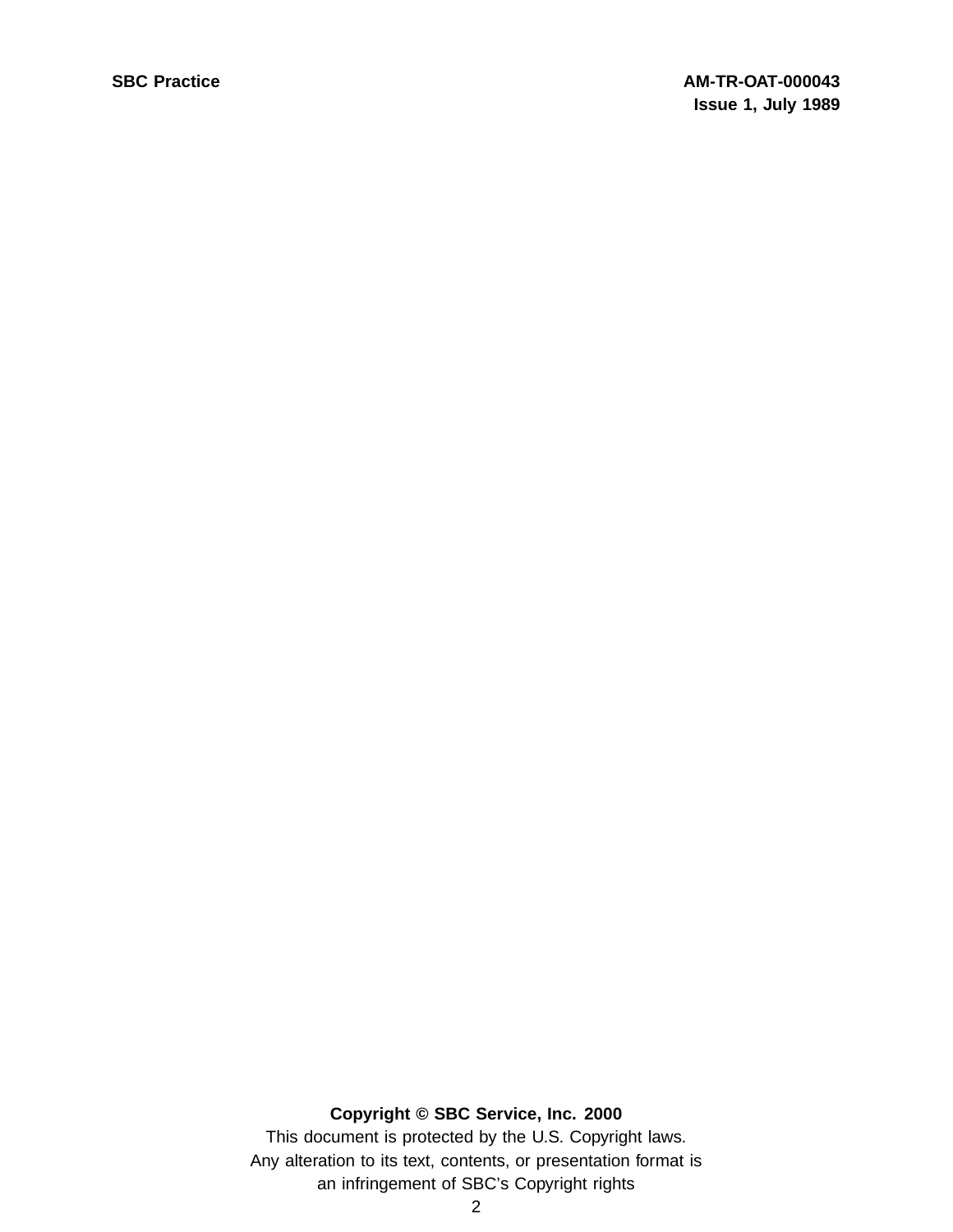## **1. Introduction**

## **1.1. Purpose and Scope**

This document details the functionality of the Service Channel Point (SCP) for Ameritech's view of Intelligent Network (IN) Release 0. The IN Release 0 SCP can be viewed as an SCP node as described in Service Control Point Node Generic Requirements [The IN Release 0 SCP will be referred to as the SCP throughout the remainder of this document.] as well as platform of additional functionality required to provide IN Release 0 services. The platform includes service independent functionalities that are available to a service designer for building IN Release 0 services as well as additional functionalities (e.g., measurements, data sampling) to support the services. This document will concentrate on the feature functionality of the IN Release 0 SCP [The IN Release 0 SCP will be referred to as the SCP throughout the remainder of this document.] and assume the existence of a basic system as described in Service Control Point Node Generic Requirements. [The IN Release 0 SCP will be referred to as the SCP throughout the remainder of this document.] [Any changes to, additions to or modifications of Service Control Point Node Generic Requirements are included in Appendix B of this document.] Features for individual subscribers are encoded as Functional Logic customized with subscriber data in the SCP. When a switching system with additional Service Switching Point (SSP) capabilities recognizes a call requiring processing by a feature implemented with the IN Release 0 SCP, it queries the SCP. After interpreting the message and the Functional Logic populated with the subscriber data, the SCP responds with instructions for handling the call.

## 1.1.1. Network Architecture

The SCP and SSP communicate over a Common Channel Signaling (CCS) network. When the SSP recognizes that a call requires IN Release 0 treatment, it sends a message on the CCS network. The destination address in the message identifies a Signal Transfer Point (STP) capable of performing a global title translation for an SCP query. The STP performs the translation to obtain the appropriate IN Release 0 database Subsystem Number (SSN) and the address of the SCP to which the message should be sent. Normally, the global title translation will be performed at the STP; however, an option is provided to perform a global title translation at the SSP. For reliability, the SCP should be deployed in mated pairs.

Each SCP in a mated pair contains the same set of Functional Logic and subscriber data, but the STP translations route calls with certain Global Titles (based on service key) to one SCP and calls with other Global Titles to its mate. If one SCP fails, the STPs redirect all traffic to the other SCP. The data in SCPs will be administered by the Service Management System (SMS).

Figure 1 shows the CCS network configuration with the IN Release 0 SCP included.

## **Copyright © SBC Service, Inc. 2000**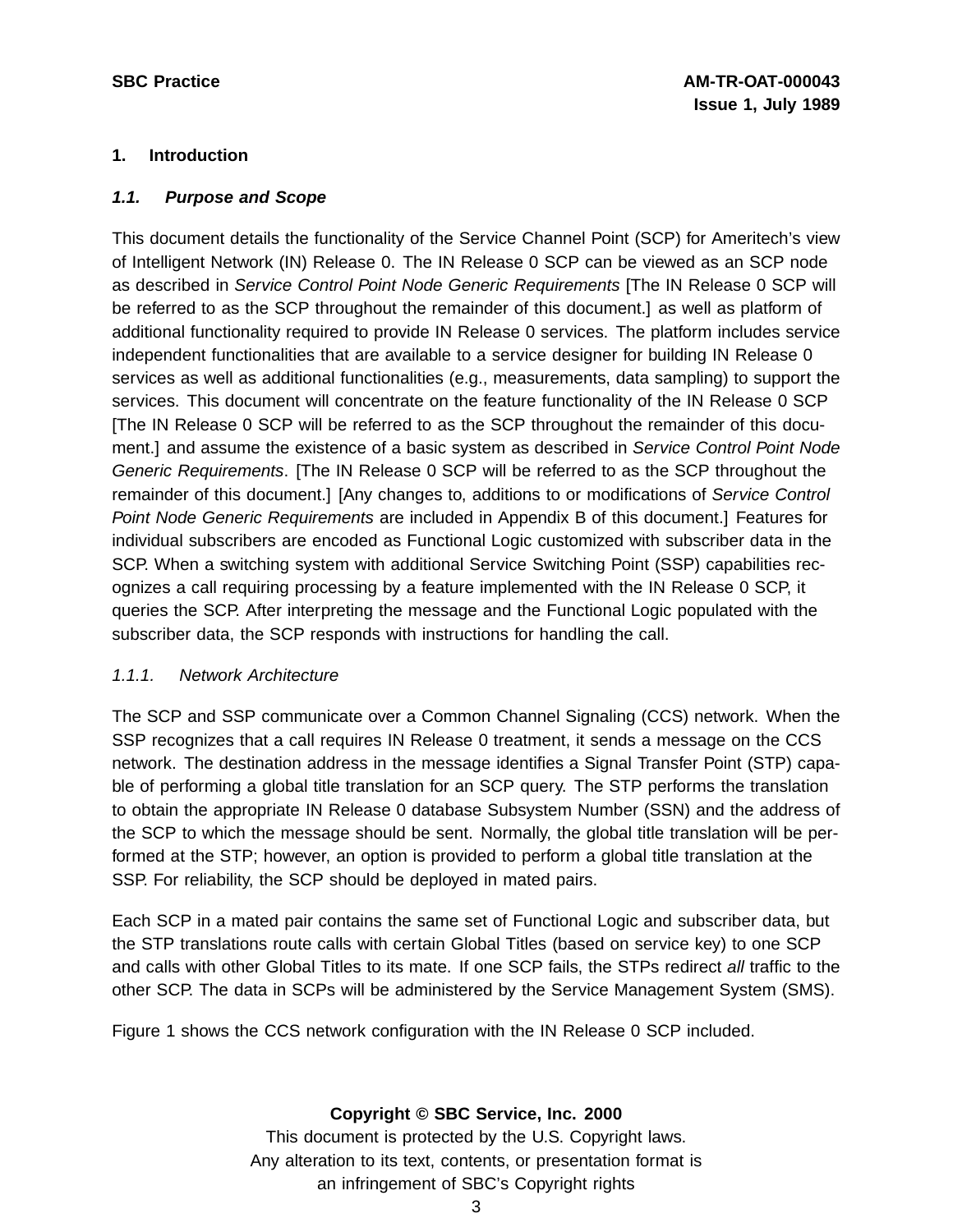

## **Figure 1. CCS Network Configuration with Release 0 SCP**

## 1.1.2. Platform Functionalities

The IN Release 0 platform functionalities can be divided into three categories: general functionalities for providing instructions and/or responses to SSPs, functionalities for monitoring on an ongoing basis and functionalities for defining SCP features.

- A. The SCP is responsible for providing the following instructions and/or responses to SSPs in the IN Release 0 network:
	- Routing Instructions can include the following:
		- Carrier ID
		- Alternate Carrier ID
		- Second alternate Carrier ID
		- Routing number (national or international)

#### **Copyright © SBC Service, Inc. 2000**

Note: SCP referes to the IN Release 0 SCP Note: EAEO can be either a conforming NAP or a non-conforming NAP  $---$  SS7 BX.25/X.25 - Voice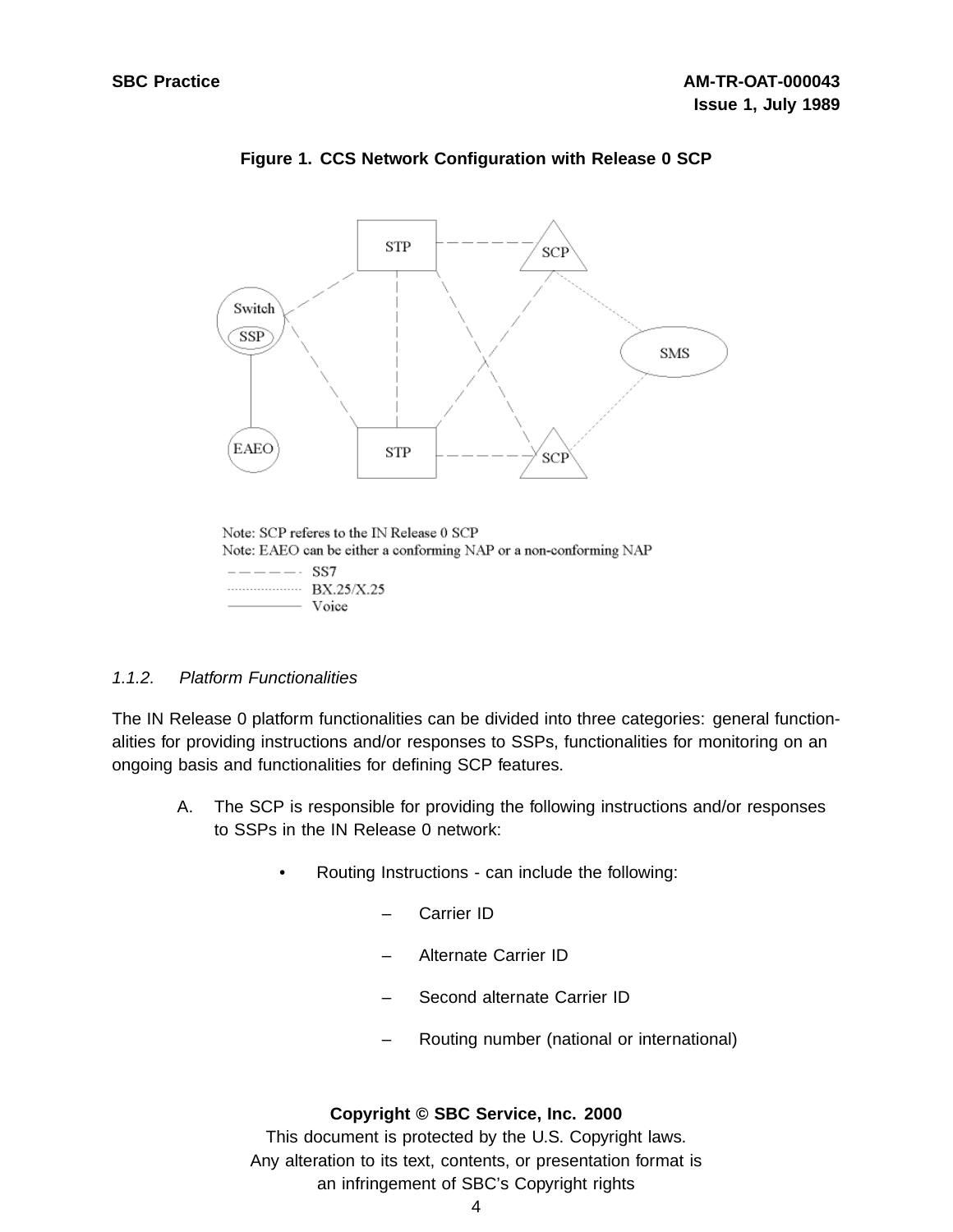- Outpulse number (network specific)
- Traveling class mark (for routing over private facilities)
- Business Customer ID
- Primary trunk group
- Alternate trunk group
- Second alternate trunk group
- Billing indicators
- Alternate Billing indicators
- Second Alternate billing indicators
- Digits for billing purposes (e.g., PIN, Authorization code, Business Customer ID)
- Network management controls
- Request for termination information
- Play announcement can include the following:
	- Tone or announcement ID
	- Network management controls
- Play announcement(s)/Collect digit(s) (for intermediate instructions) includes the following:
	- Tone or announcement ID
	- Number of digits expected
- Error handling instructions can include the following:
	- Error Information

Query and response message are discussed in Sections 2.1.2, 2.1.3 and 2.1.4. Error handling is discussed in Section 2.1.5. For a complete

#### **Copyright © SBC Service, Inc. 2000**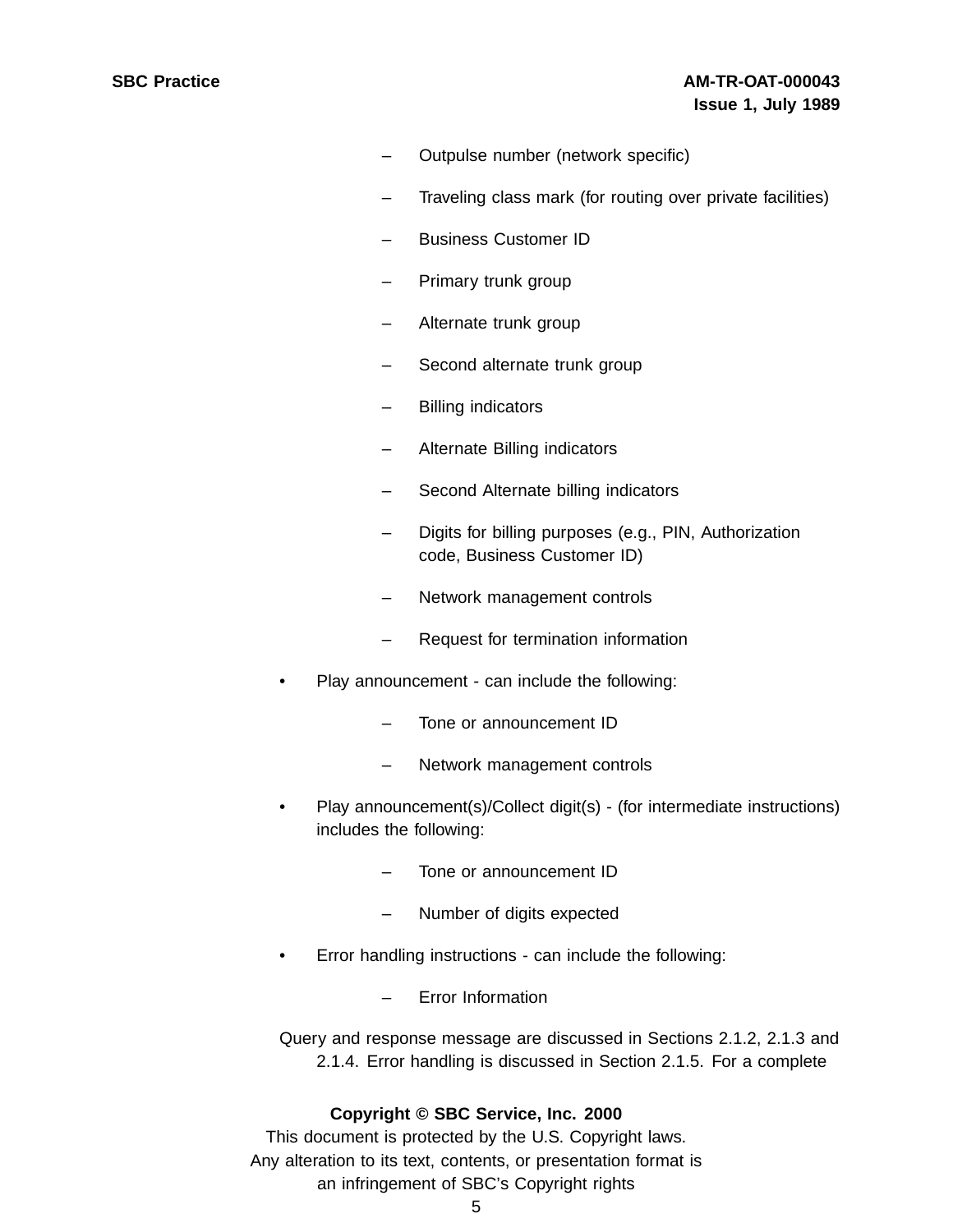description of the individual components and the associated parameters, refer to the Ameritech SCP-SSP Interface Specification [Any changes to, additions to or modifications of Service Control Point Node Generic Requirements are included in Appendix B of this document.].

- B. The SCP is expected to monitor the following conditions on an ongoing basis:
	- Resource usage information
	- Functional Logic errors
	- Network management conditions (node and subscriber level)
	- Traffic and Performance measurements

Resource usage information is discussed further in Section 2.5.2.7. Feature logic errors are discussed further in Section 2.2.1.6. Network management conditions are discussed further in Sections 2.2.1.4, 2.2.3 and 2.5.1. Traffic and Performance measurements are discussed further in Section 2.5.3.2.

- C. There are four categories of functionalities available for defining IN Release 0 Features. [As defined by Ameritech, e.g. originating call screening, etc.]
	- Service Key analysis functionalities
	- Decision analysis functionalities
	- Informational functionalities
	- Operations, administration and maintenance (OA&M) functionalities
- These are internal platform functionalities which are used in query processing to provide SCP features. [AN SCP feature can include one or more of the IN Release 0 Features as defined by Ameritech.] These functionalities can be combined in various ways and with a number of parameters to define SCP features.
- The service key analysis functionalities are those which provide the service key analysis function which results in the identification of the Feature Logic and the subscriber data.
- The decision analysis functionalities alter the result of query processing based on time, caller provided information and other conditions. Thus, each query processed

## **Copyright © SBC Service, Inc. 2000**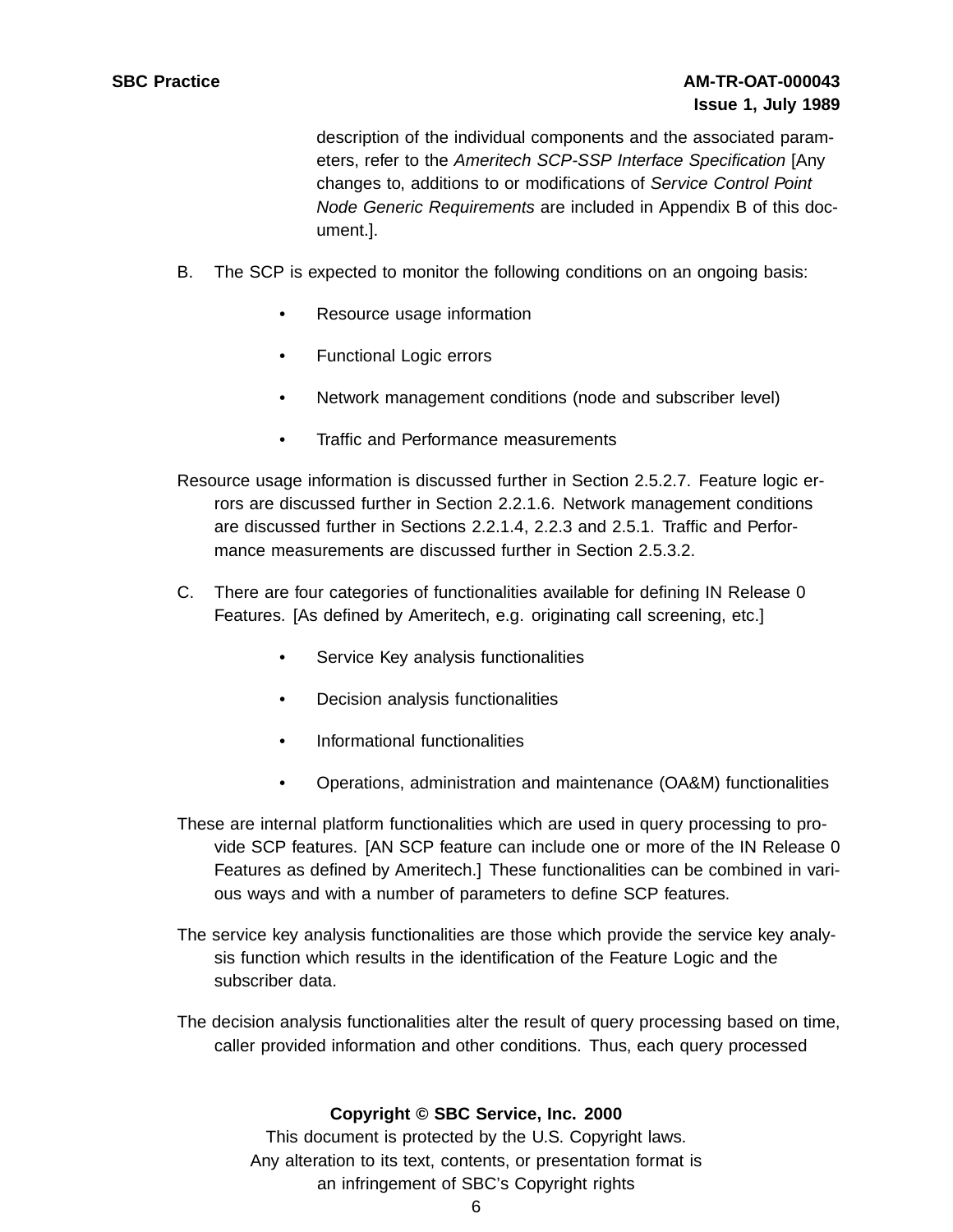may receive different treatment. Some examples of decision analysis are time of day and percentage routing.

- The informational functionalities provide the appropriate information to be included in the conversation or response messages to the SSP. These informational functionalities may be included anywhere in the query analysis process.
- Finally, the OA&M functionalities are general functionalities, which do not affect the Functional Logic operation but rather are support functions to be performed on a subscriber level. For example, subscriber statistics on usage or feature logic sample data can be supported using the OA&M functionalities.

An expansion of these functionalities is defined in section 2.2.1.

## **1.2. User Perspective**

## 1.2.1. Caller

The SCP's intervention on a call is transparent to the caller. Assuming only one query and one response is sent, the delay (i.e., the time until which the user receives some type of call treatment once the user finishes initial dialing) from SSP and SCP interaction is expected to be between 1.5 and 2.5 seconds (see Section 2.7.2 for the SCP expected delay).

## 1.2.2. Subscriber

The subscriber may have use of the Service Management System (SMS), which will provide the only interface for service definition and changes. The SMS will also control the collection and processing of sample data for subscriber reports.

## **1.3. Document Organization**

This document begins my detailing Call Processing Treatment and Internal Call Processing. Although Signaling and Transmission are identified, they are felt not to be applicable. Finally, Administration, Maintenance, and Performance reviewed.

In addition, Appendix A provides a Feature Definition Example and Appendix B lists the deviations of the functions specified in this document from the Service Control Point Node Generic Requirements [The IN Release 0 SCP will be referred to as the SCP throughout the remainder of this document.].

## **1.4. Reason for Reissue**

Whenever this document is reissued, the reason(s) for reissue will be stated under this heading.

## **Copyright © SBC Service, Inc. 2000**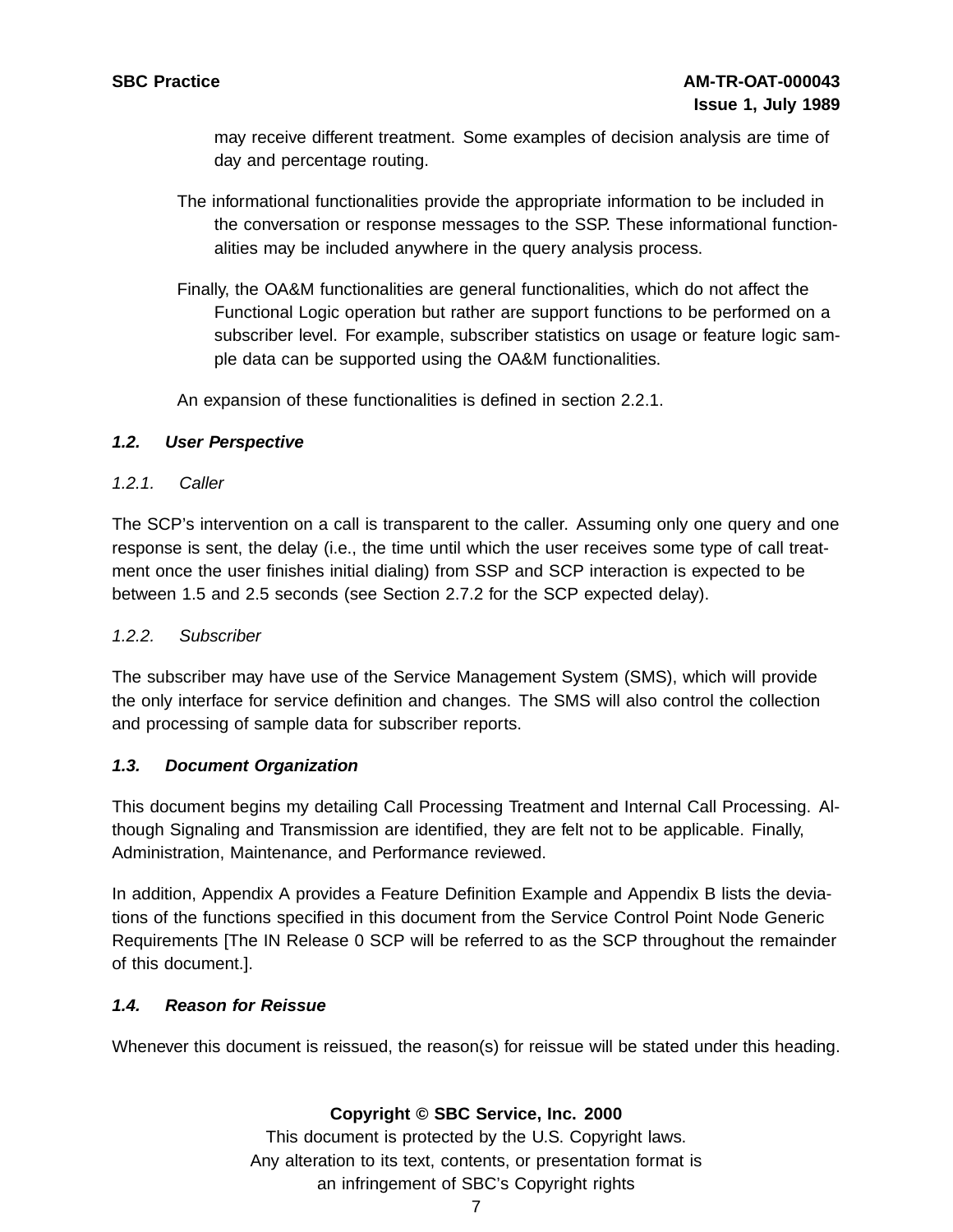Questions or statements regarding this document should be submitted in writing to:

Director, Technical Services - Intelligent Network, Ameritech Services, 1900 E. Golf Road Floor 9, Schaumburg, Illinois 60173

#### **1.5. Definitions**

The following terms are used throughout this document and are defined here so as to avoid confusion with similar or identical terms used in other Intelligent Network documents.

**Service** - A service providers marketed package of features and capabilities which are provided to end users as tariffed offerings.

**Feature/Capabilties** - Features or Capabilities are incremental elements, perhaps having various options, which can be combined to form services or stand along as a service.

**Functional Logic Unit** - Network entity (e.g. Service Control Point) logic packages which are used by various features or capabilities and are represented in the SMS as Feature Logic Units; Telco-level or programming.

**Vendor Specific Code** - Programs provided by the equipment manufacturer, specific to the network entity.

#### **2. Platform Functionality Requirements**

This section contains Ameritech's view of functional requirements needed for the IN Release 0 SCP. The requirements assume the existence of and provide additional functionality to a generic database system as described in Service Control Point Node Generic Requirements. [The IN Release 0 SCP will be referred to as the SCP throughout the remainder of this document.]

The SCP should be able to perform three major functions in support of the service network:

- Accept and interpret incoming Transaction Capabilities Application Part (TCAP) messages
- Interpret and process Functional Logic using information contained in the incoming TCAP messages
- Provide information for TCAP messages in response to incoming messages.

The content and structure of the TCAP messages is discussed in the sections that follow. The SCP processing required for the messages and the Functional Logic is also discussed.

#### **Copyright © SBC Service, Inc. 2000**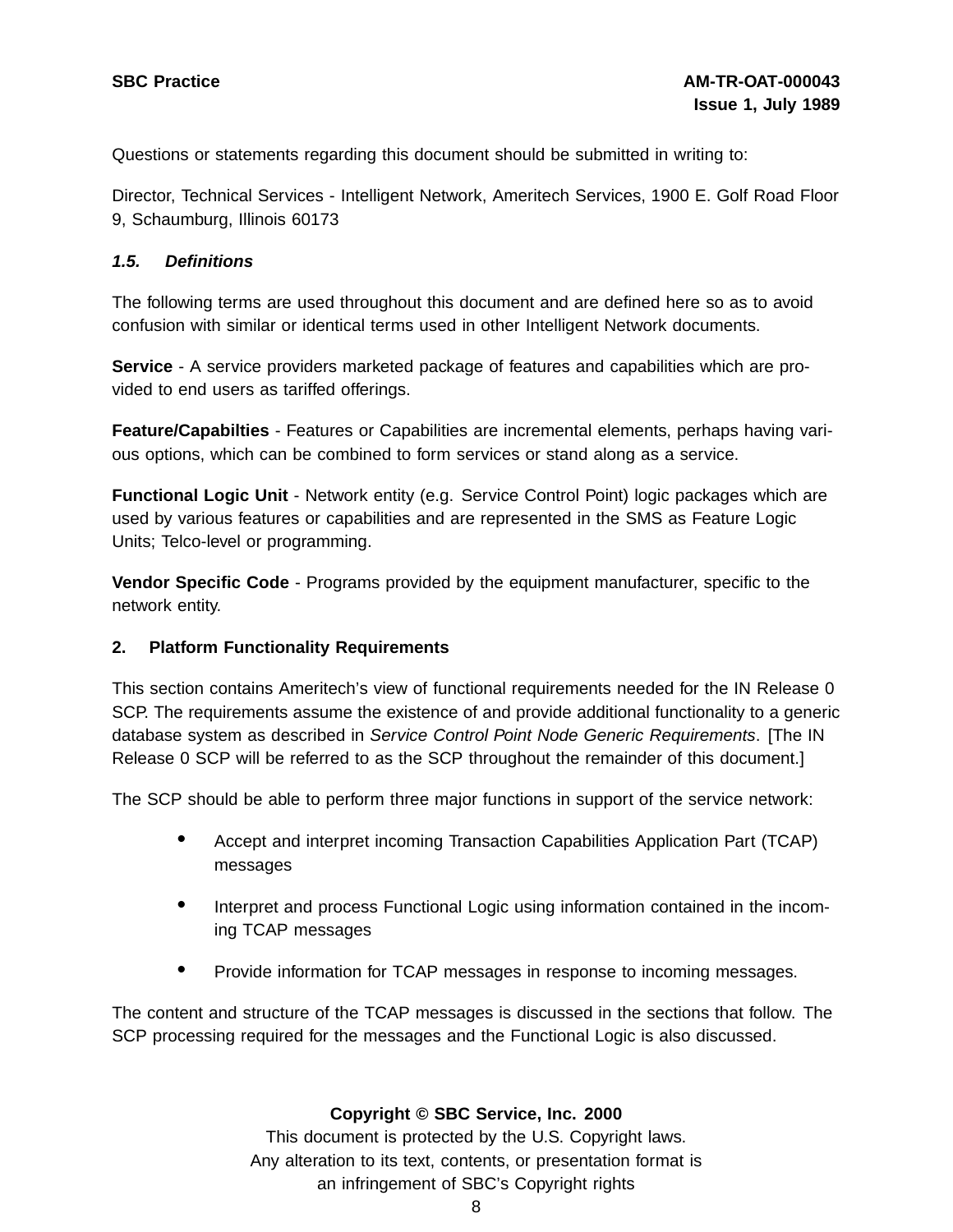## **2.1. Call Processing Treatments**

This section describes the CCS messages and common SCP procedures for call processing. Ameritech SCP-SSP Interface Specification [Any changes to, additions to or modifications of Service Control Point Node Generic Requirements are included in Appendix B of this document.], provides the detailed message formats. Specific procedures determined by Functional Logic and subscriber data or SCP overload and failure conditions are described in Section 2.2.

The SCP should receive call processing requests via query messages as described in Section 2.1.2. The SCP should process the query and send a message to the SSP that originated the query message. For certain calls, the SSP may later send a termination message that reports call termination information. The response and termination messages are described in Section 2.1.4. Messages used for caller interaction are described in Section 2.1.3. The procedures for handling errors encountered in message processing are described in detail in Ameritech SCP-SSP Interface Specification. [Any changes to, additions to or modifications of Service Control Point Node Generic Requirements are included in Appendix B of this document.]

## 2.1.1. SCP Message Processing

The SCP provides functions that are both independent of, and common to, all Functional Logic processing. It serves as an interface to the CCS network by performing the SS7 functions required for message transfer. The TCAP layers of the protocol provide the information required by the Functional Logic and subscriber data to process an incoming query.

In the Signaling Connection Control Part (SCCP) layer, the SCP provides protocol class 0, basic connectionless service. For messages sent to the CCS network, the calling and called party addresses are included in the SCCP data. The SCP formats the SCCP part of the outgoing message as described in Ameritech SCP - SSP Interface Specification [Any changes to, additions to or modifications of Service Control Point Node Generic Requirements are included in Appendix B of this document.] as well as in Service Control Point Node Generic Requirements.

For the TCAP layer, the SCP passes the data elements of incoming messages to the Functional Logic and formats outgoing messages based on data elements received from the Functional Logic.

The following sections describe the TCAP information messages exchanged between the SCP and an SSP.

## **Copyright © SBC Service, Inc. 2000**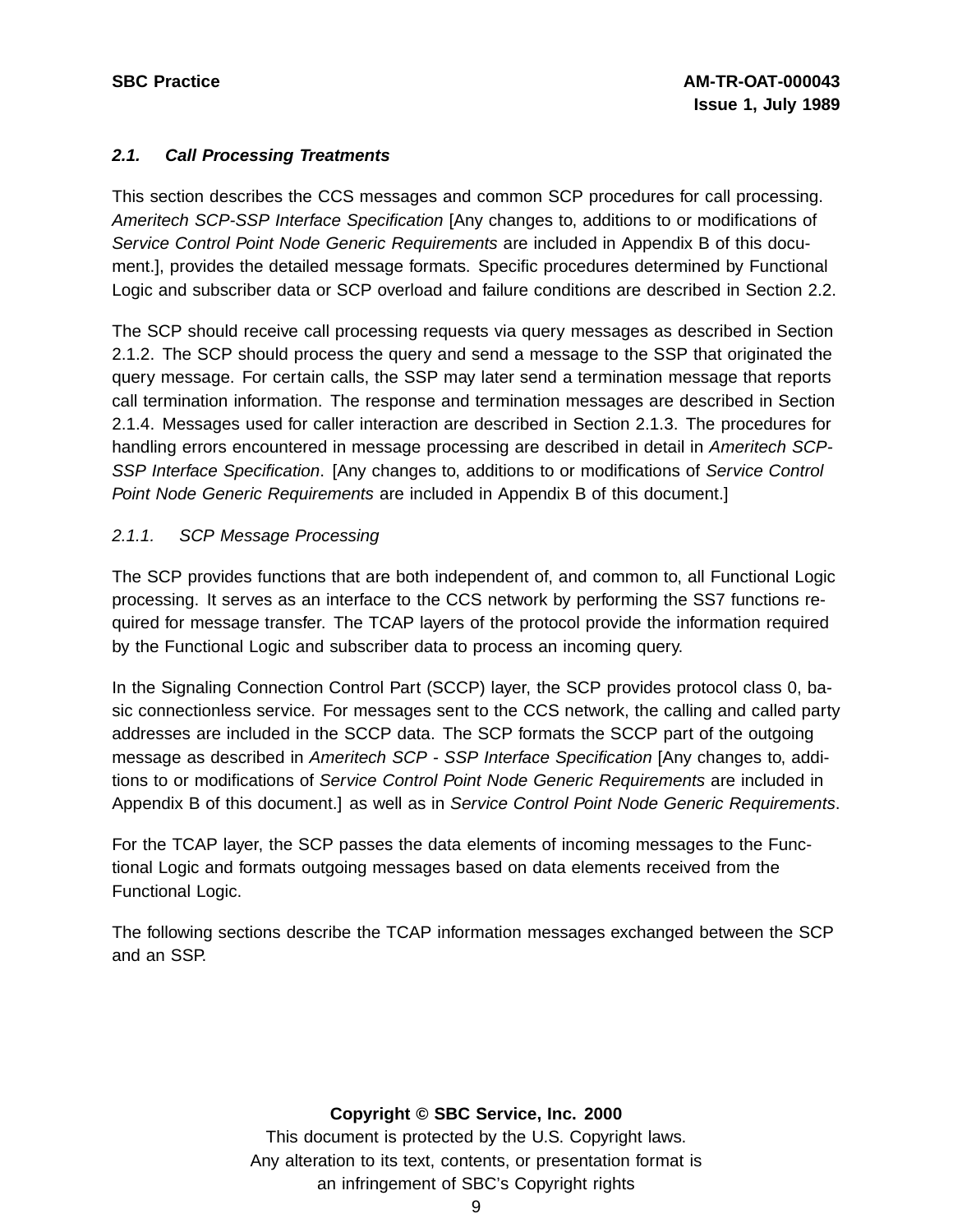## 2.1.2. Originating Calls

2.1.2.1. Initial Query Message Contents; SSP INVOKE (Provide Instructions: Start)

The SSP requests instructions for a call by sending a query message to the SCP for processing. The query message may contain the following parameters and respective data elements: [The actual content of the query message is dependent upon the trigger encountered and the information available at the SSP. Details can be found in Ameritech SSP Functionality Specification [As defined by Ameritech, e.g. originating call screening, etc.] and Ameritech SCP-SSP Interface Specification [Any changes to, additions to or modifications of Service Control Point Node Generic Requirements are included in Appendix B of this document.].]

| Parameters                              | Data Elements                                                               |
|-----------------------------------------|-----------------------------------------------------------------------------|
| Package Type Identifier                 | Query with Permission                                                       |
| Originating Transaction ID              | SSP assigned                                                                |
| Component Type                          | <b>INVOKE</b> (Last)                                                        |
| Invoke ID                               | SSP assigned                                                                |
| Operation Code                          | Provide instructions: Start; reply required                                 |
| Service Key                             | Number<br>Identification<br>Automatic<br>(ANI)-(calling) or Dialed (called) |
| Digits                                  | Originating LATA                                                            |
| Digits                                  | Originating station DN                                                      |
| Digits                                  | Dialed (called)                                                             |
| Digits                                  | Authorization code                                                          |
| Digits                                  | Traveling class mark                                                        |
| Originating Station Type                | Global value for IN Release 0 Services                                      |
| Automatic Call Gap (ACG)<br>Encountered | Type of control encountered and number<br>of digits under control           |

The SCP should ensure that a conversation or response message be sent to the SSP within 3 seconds of receipt of the query. If query processing takes longer than 3 seconds, a conversation or response message should not be sent, query processing should stop, and all information about the call should be discarded (see Section 2.2.2.3A for further information.)

The Service Key should be used to identify the Functional Logic and subscriber data that should be used to obtain routing information and other details to be provided in the corresponding response message. The data elements from the initial query that can be used in the decision analysis of the Functional Logic are discussed further in Section 2.2.1. If the SCP fails to find the Functional Logic or subscriber data, a response message should be formatted that directs

## **Copyright © SBC Service, Inc. 2000**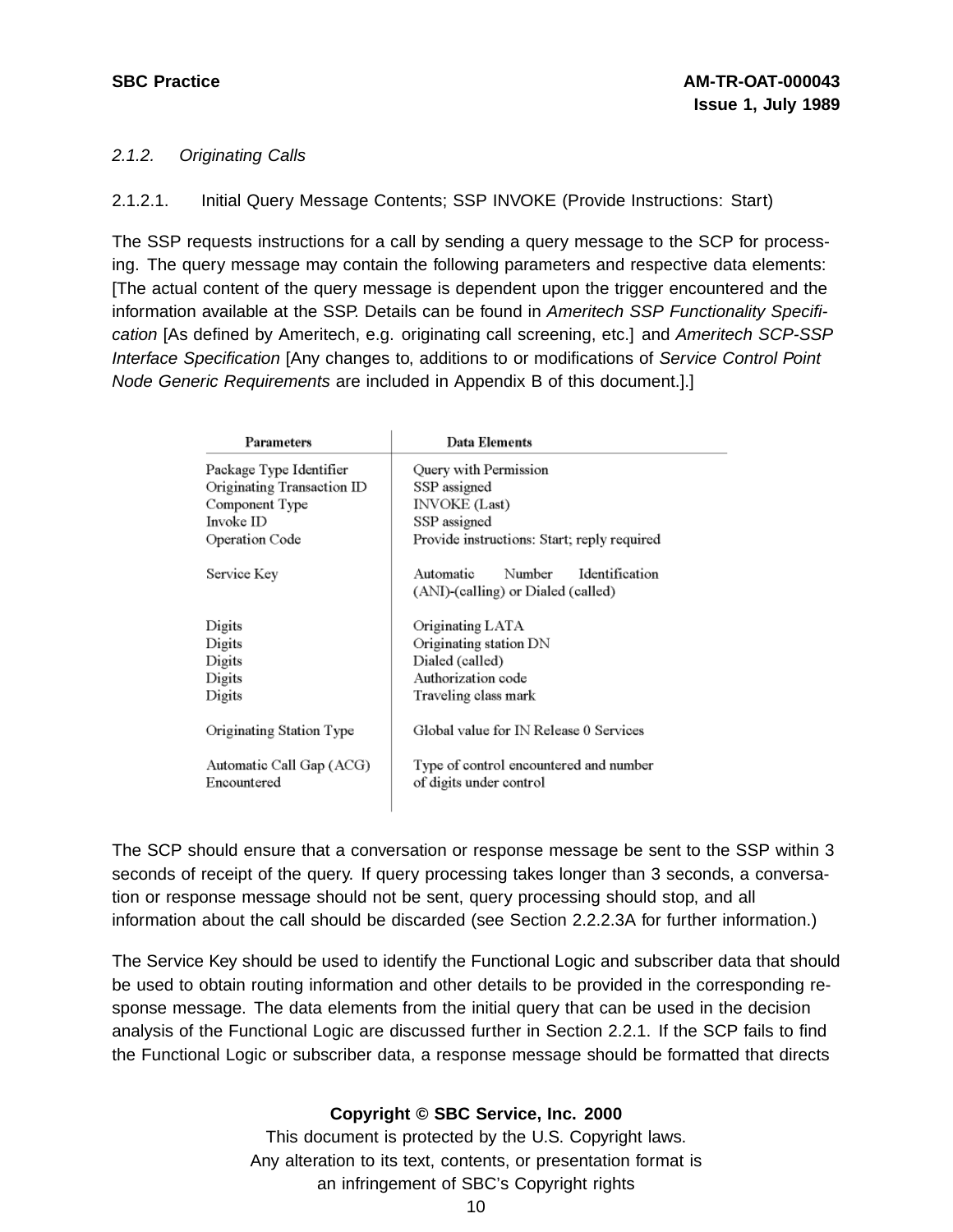## **SBC Practice AM-TR-OAT-000043 Issue 1, July 1989**

the SSP to play an announcement and give the call final treatment. If the SCP locates the Functional Logic and subscriber data, call processing should proceed as described in Section 2.1.3.

If the ACG Encountered field is included in the message, it will indicate which type of ACG control was encountered (see Sections 2.2.3 and 2.5.1). The eighth bit is used to indicate SCP overload control (1 = SCP overload control encountered,  $0 =$  no SCP overload control encountered). The seventh bit is used to indicate SMS Originated Code Control (SOCC) [NM control is indicated as "SMS Originated" not "Selective Originated" Code Control because, for IN Release 0, control can be placed on either originating or terminating numbers, depending upon which type of number is used for the service key.]  $(1 = SOCC$  encountered,  $0 = no SOCC$  encountered).

When the ACG Encountered field is included in the message, the SCP should determine if the number contained in the Service Key is still under control. Based on the SSP control encoun-

#### **Copyright © SBC Service, Inc. 2000**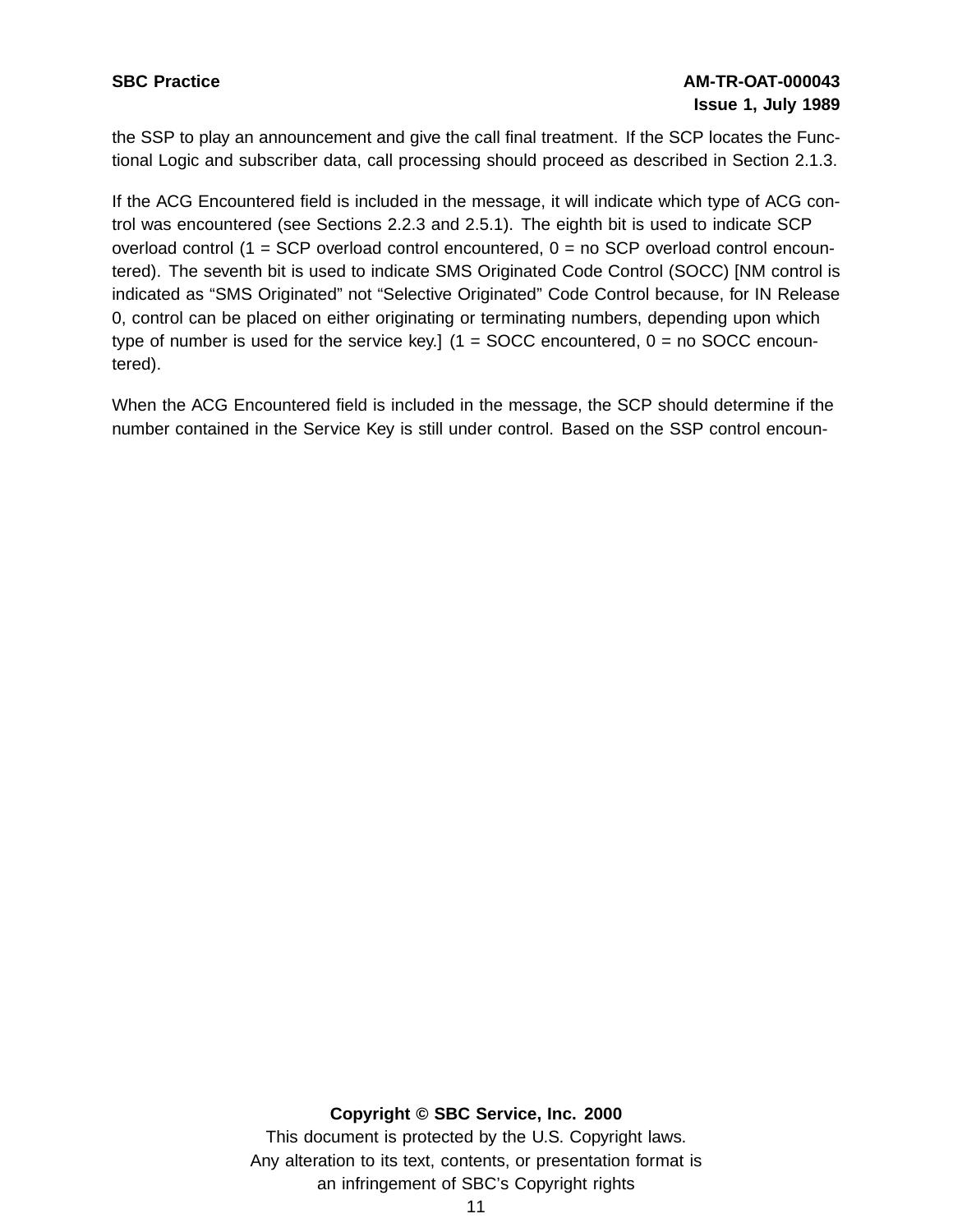tered and the type of control currently active in the SCP, Table 1 indicates the type of control that should be included in the ACG component of the SCP response (see Section 2.1.4.1B).

#### Table 1. **ACG Control**

| <b>SSP Control Encountered</b> | <b>SCP Current Controls</b> | <b>SCP Response ACG</b> |
|--------------------------------|-----------------------------|-------------------------|
|                                |                             | Component               |
| SCP Overload                   | No Control                  | Remove SCP Overload     |
|                                | SCP Overload                | Update SCP Overload     |
|                                | SOCC                        | Remove SCP Overload     |
|                                | Both (SCP Overload and      | Initiate SOCC           |
|                                | SOCC)                       |                         |
| SOCC                           | No Control                  | Remove SOCC             |
|                                | SCP Overload                | Initiate SCP Overload   |
|                                | SOCC                        | Update SOCC             |
|                                | Both (SCP Overload and      | Initiate SCP Overload   |
|                                | SOCC)                       |                         |
| No Control                     | No Control                  | Initiate SCP Overload   |
|                                | SCP Overload                | Initiate SOCC           |
|                                | <b>SOCC</b>                 | Initiate SCP Overload   |
|                                | Both (SCP Overload and      |                         |
|                                | SOCC)                       |                         |

## **Copyright © SBC Service, Inc. 2000**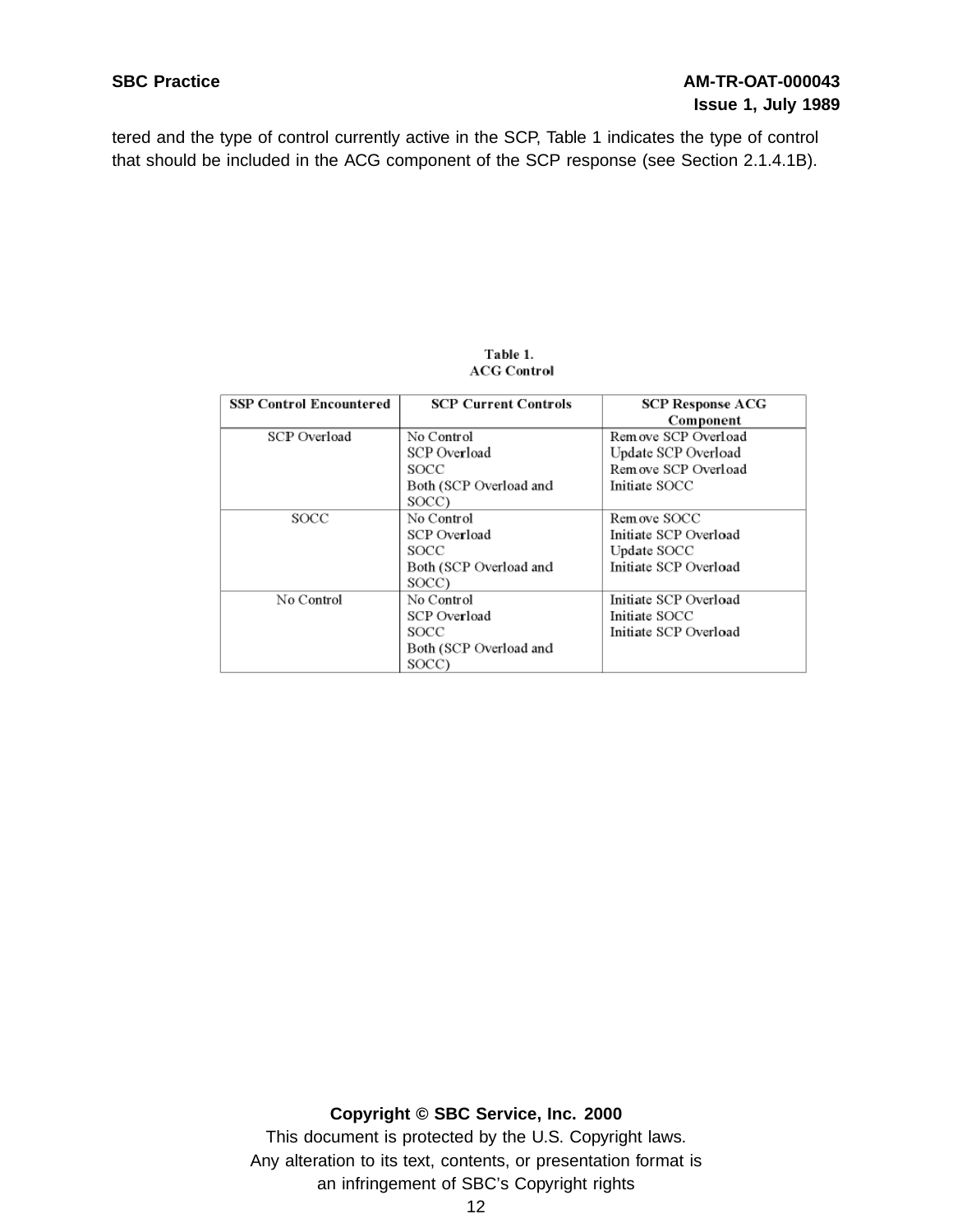## 2.1.3. Caller Interaction

Functional Logic and subscriber data may dictate the need for caller interaction. In this case, the SCP requests the SSP to play a particular announcement and collect a number of digits, from one to fifteen, as specified by the subscriber data. Transaction IDs and Invoke IDs should be maintained by the SCP to correlate queries with responses, from the SSP, containing the collected digits. On the following page are the query and response messages needed to provide caller interaction.

## 2.1.3.1. SCP INVOKE (Play announcement and collect digits)

The parameters and respective data elements of this message are:

| Parameters                 | Data Elements                                        |
|----------------------------|------------------------------------------------------|
| Package Type Identifier    | Converstaion with Permission                         |
| Originating Transaction ID | SCP assigned                                         |
| Responding Transaction ID  | SSP assigned                                         |
| Component Type             | <b>INVOKE</b> (not Last)                             |
| Invoke ID                  | SCP assigned                                         |
| Correlation ID             | Identical to SSP-assigned Invoke ID in initial query |
| Operation Code             | Caller interaction; reply required                   |
| Customized Announcement    | Announcement/Tone ID                                 |
| Number of Digits           | Number of digits to be collected                     |

Message for caller interaction can contain only one INVOKE (Play announcement and collect digits) Component. The Number of Digits field should be encoded to specify the number of digits, one to fifteen, to be collected or to specify that a variable number of digits, from one to fifteen, should be collected.

Once the messages is sent, the SCP should start a TA timer (see Section 2.2.2.3B for the timer value). If a response is not received from the network node before the timer expires, the SCP should release resources associated with the call. If the network node returns a response after the timer at the SCP has expired, the SCP cannot continue processing for the call because it has discarded all information concerning the call; therefore, the SCP should return a response message containing a Reject Component to the SSP. (See Ameritech SCP-SSP Interface Specification [Any changes to, additions to or modifications of Service Control Point Node Generic Requirements are included in Appendix B of this document.] for details on error handling.)

## **Copyright © SBC Service, Inc. 2000**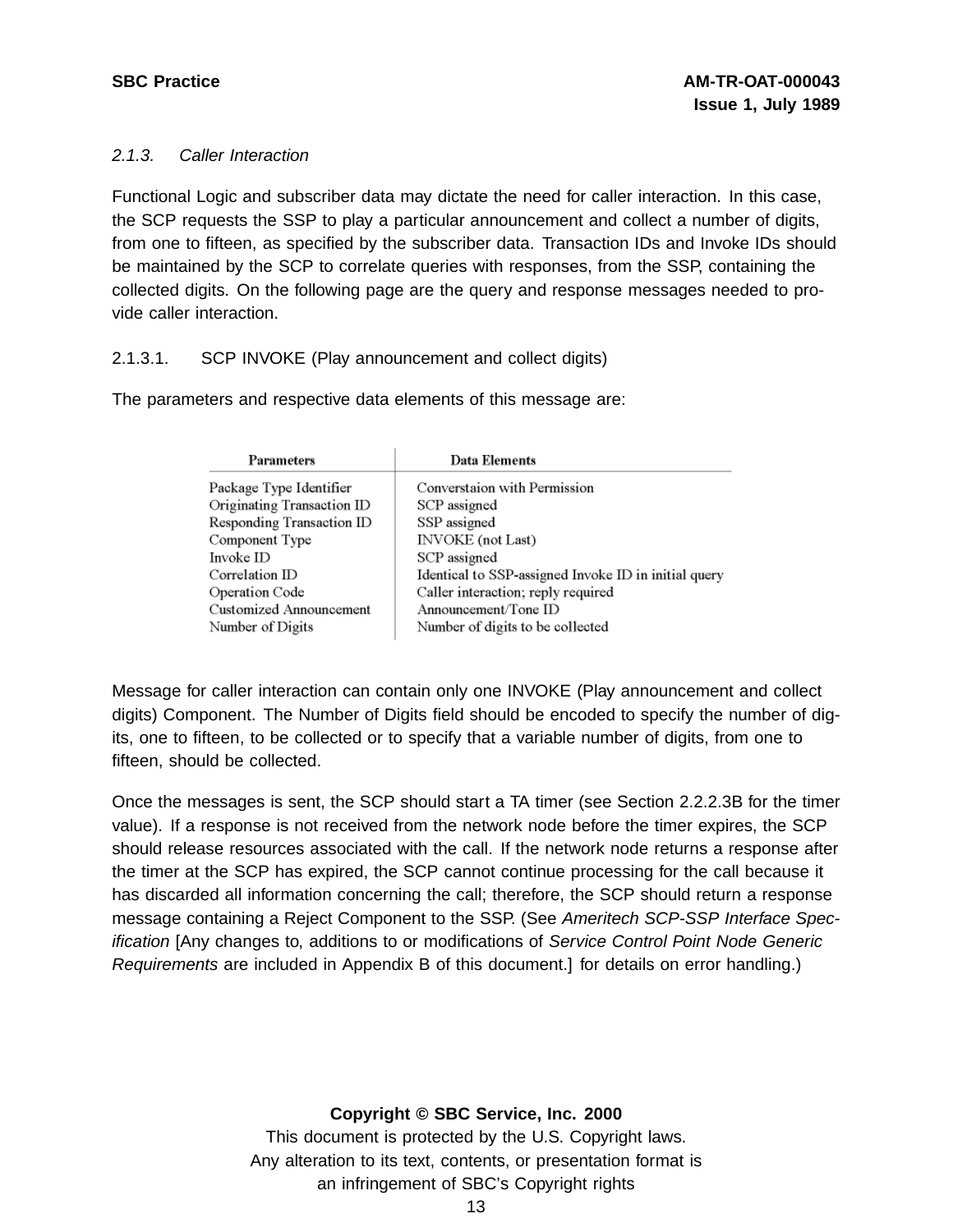## 2.1.3.2. SSP RETURN RESULT (Collected digits)

The parameters and respective data elements of this message are:

| <b>Data Elements</b>                           |
|------------------------------------------------|
| Converstation with Permission                  |
| SSP assigned                                   |
| SCP assigned                                   |
| RETURN RESULT (Last)                           |
| Identical to SCP assigned Invoke ID from query |
| Caller interaction                             |
| Improper Caller Response                       |
|                                                |

The above message is sent after the appropriate network node plays the announcement and collects the required digits. The message contains one Component. Once the SCP receives the above message, it should ensure that a conversation or response message is sent within 3 seconds to the SSP. Otherwise, the SCP should not send a conversation or response message, query processing should stop, and all information about the call should be discarded (see Section 2.2.2.3 for more information).

If the caller does not dial a sufficient number of digits, then the Standard User Error (Improper caller response) will be included. If the caller should abandon without dialing the requested numbers, the Response message with a Return Result Component indicating a Standard User Error (Called Abandon) will be sent. For further details on error handling procedures, see Ameritech SCP-SSP Interface Specification. [Any changes to, additions to or modifications of Service Control Point Node Generic Requirements are included in Appendix B of this document.]

## 2.1.4. Final Call Handling

If the SCP does not encounter errors in the messages set by the SSP (see Sections 2.1.2 and 2.1.3.3) and is able to formulate routing instructions based on information contained in the message, it should send a response message to the SSP that initiated the query. This message should contain one to three TCAP Components.

A. The INVOKE (Connection Control) Component.

This Component, which is always present in the message, contains the SSP instructions for call handling.

B. The INVOKE (Network Management [NM]: Automatic Call Gapping) Component.

## **Copyright © SBC Service, Inc. 2000**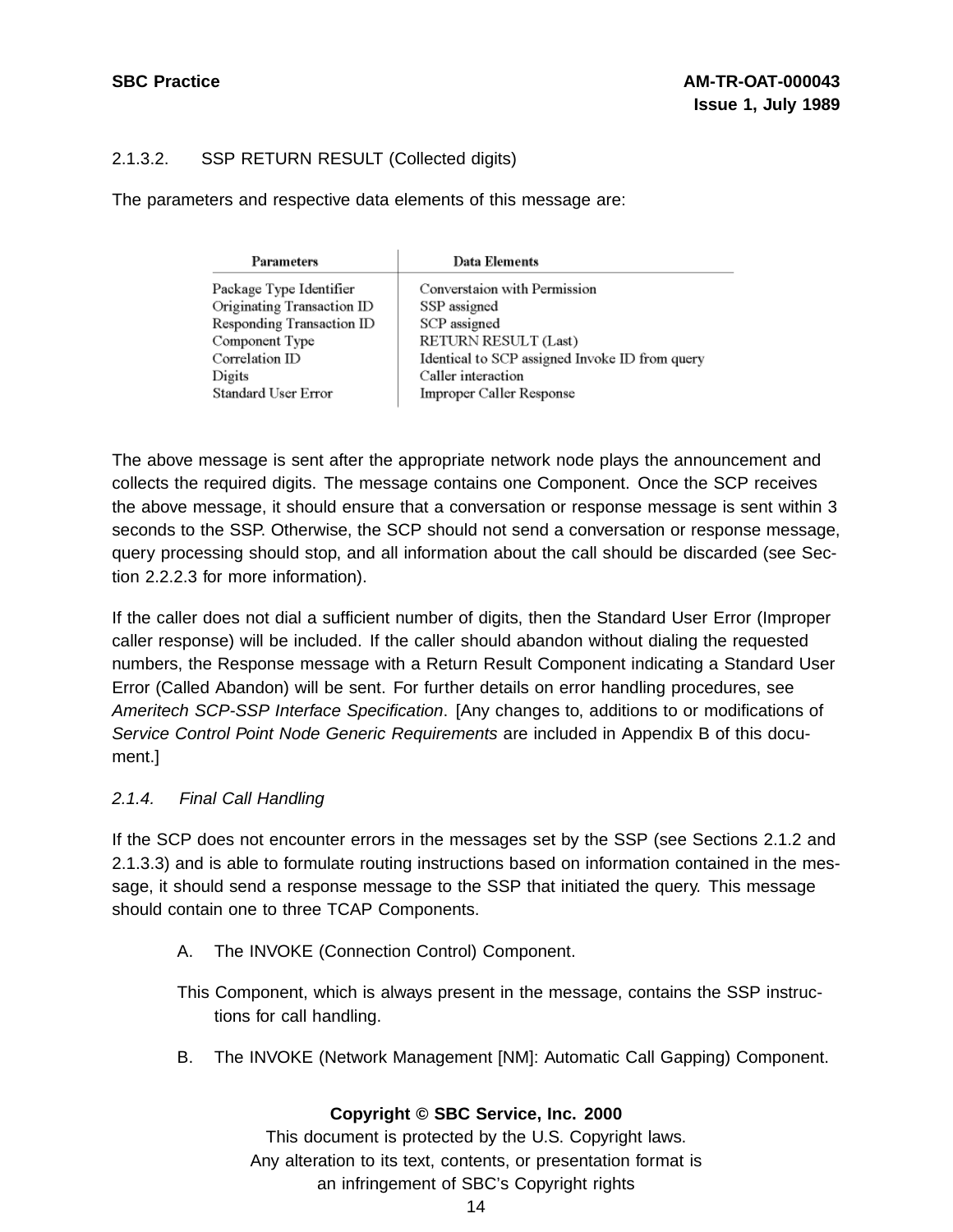- This Component is not present in every message. Procedures for generating this Component are described in Sections 2.2.1.4, 2.2.3 and 2.5.1.2.
- C. The INVOKE (Send Notification: Termination) Component.
- This Component is not present in every message. It is generated by one or a combination of the following:
	- Call sampling function in the Functional Logic and subscriber data (see Section 2.2.1)
	- Call management (e.g., Resource Counters) function in the Functional Logic and subscriber data (see Section 2.2.1).

This Component causes the SSP to send the SCP a subsequent termination message, which is described in Section 2.1.4.2.

If the SCP does not encounter errors in the messages sent by the SSP and Functional Logic and subscriber data dictate that no routing instructions should be sent, the SCP should send a response message to the SSP that initiated the query. This message should contain one or two TCAP Components.

- A. The INVOKE (Play Announcement) Component.
- This Component, which is always present in the message, contains SSP instructions for final call treatment.
- B. The INVOKE (NM: Automatic Call Gapping) Component.
- This Component is not present in every message. Procedures for generating this Component are described in Sections 2.2.1.4, 2.2.3 and 2.5.1.2.
- 2.1.4.1. Response Message Contents

All information to be included in the response message is determined by Functional Logic and subscriber data instructions.

A. First Component: INVOKE (Connection Control) - Mandatory if routing instructions are to be provided.

## **Copyright © SBC Service, Inc. 2000**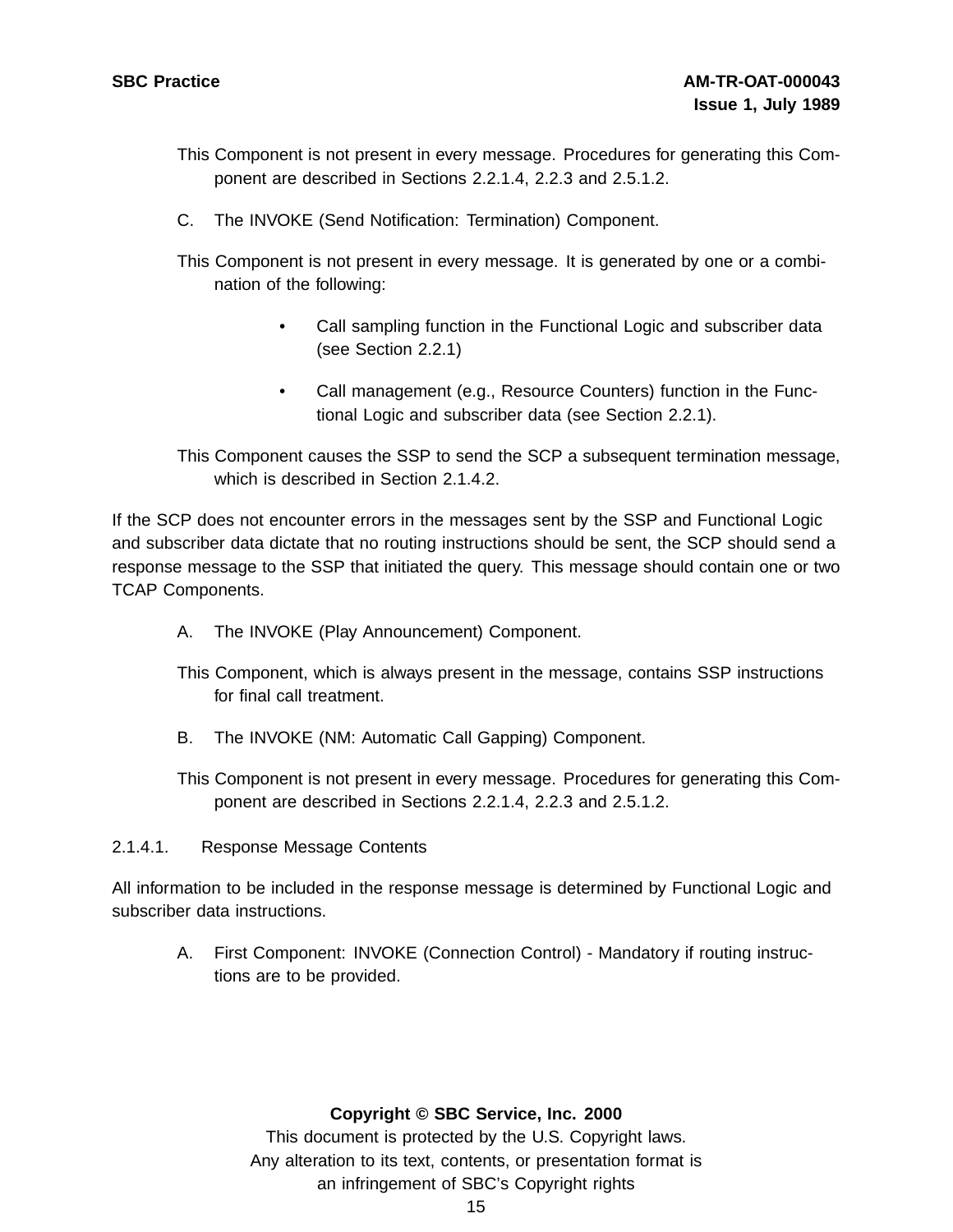The parameters and respective data elements of this first Component are shown below:

| Parameters                         | Data Elements                                                    |
|------------------------------------|------------------------------------------------------------------|
| Package Type Identifier            | Response                                                         |
| Responding Transaction ID          | SSP assigned                                                     |
| Component Type                     | INVOKE (not Last): INVOKE (Last)                                 |
| Invoke ID                          | SCP assigned                                                     |
| Correlation ID                     | Identical SSP-assigned Invoke ID from initial query              |
| Operation Code                     | Connection control; no reply                                     |
| Digits                             | Primary carrier ID                                               |
| Digits                             | Alternate carrier ID                                             |
| Digits                             | Second alternate carrier ID                                      |
| Digits                             | Routing number                                                   |
| Originating Station Type           | Global value for IN Release 0 Services                           |
| Digits                             | Traveling class mark                                             |
| Digits                             | Outpulse number                                                  |
| Primary Trunk Group                | Trunk Group number and call treatment indicator<br>(see Table 2) |
| Alternate Trunk Group              | Trunk Group number and call treatment indicator<br>(see Table 2) |
| Second Alternate Trunk Group       | Trunk Group number and call treatment indicator<br>(see Table 2) |
| <b>Billing Indicators</b>          | AMA call codes<br>Service feature identification                 |
| Alernate Billing Indicators        | AMA call codes<br>Service feature identification                 |
| Second Alternate Billing Indicator | AMA call codes<br>Service feature identification                 |
| Overflow Billing Indicator         | AMA cal codes<br>Service featuer identification                  |
| Digits                             | Billing number                                                   |
| Digits                             | Authorization code                                               |
| Digits                             | PIN                                                              |
| Digits                             | Business Customer ID                                             |
|                                    |                                                                  |

The Component type should be INVOKE (not Last), if an INVOKE (Send Notification: Termination) Component is included in the message. The Component type should be INVOKE (Last), if otherwise.

## **Copyright © SBC Service, Inc. 2000**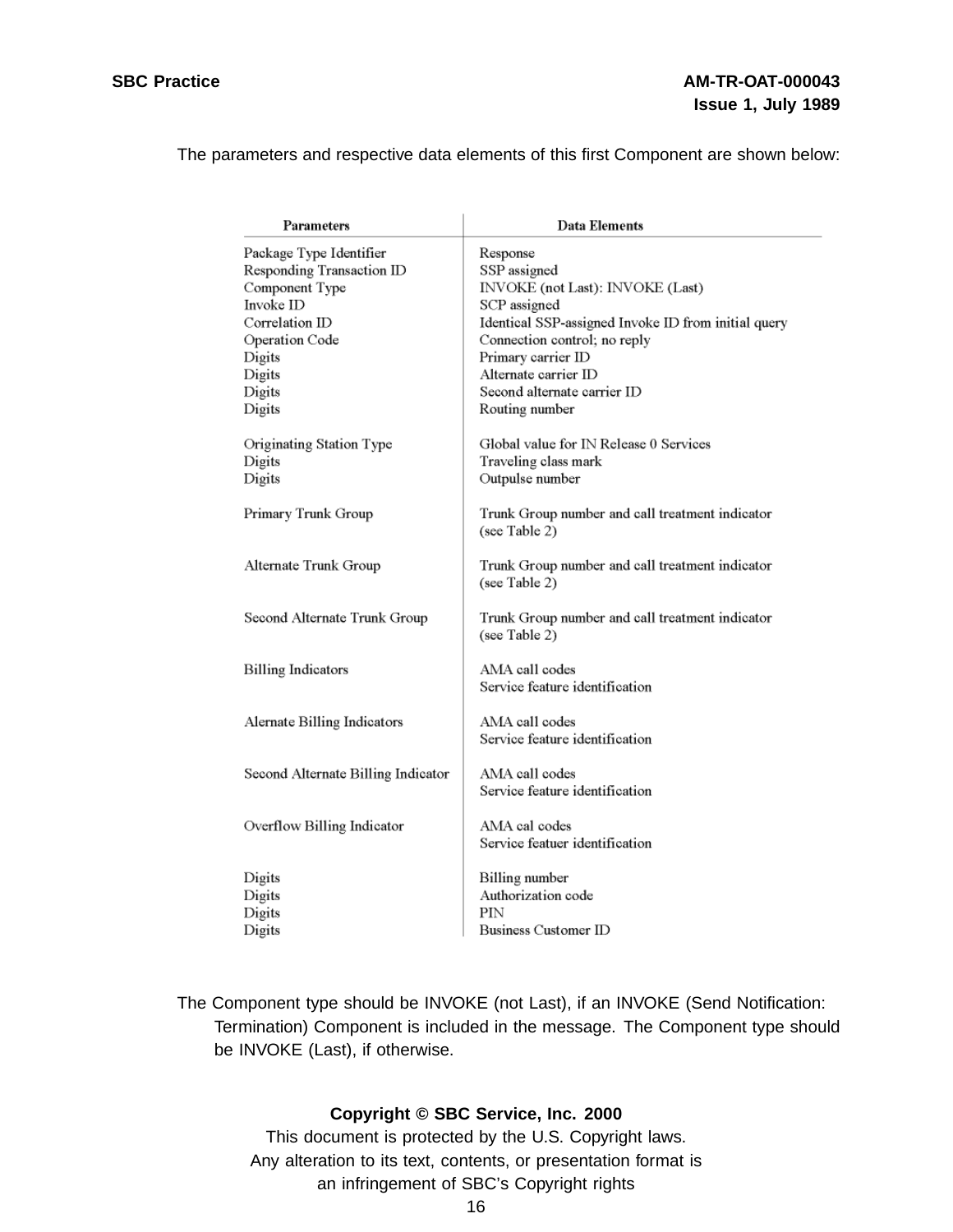- The carrier identification and network routing number provide information essential for routing the call and must be present in the message. In addition, the alternate carrier and the second alternate carrier may be included in the message. The alternate carrier may be used by the SSP if no trunks to the primary carrier are available; and the second alternate carrier if no trunks to the alternate carrier are available.
- If a call is to be routed over a specific trunk group, a Primary Trunk Group parameter must be included; two alternate trunk groups may also be included. The first octet of a Trunk Group parameter should be the call treatment indicator. The remaining four octets should contain a route index. The number to be outpulsed should be included in either the Routing Number field or the Outpulse Number field; the eighth bit of the call treatment indicator should specify which number is to be used  $(0 =$  outpulse number;  $1 =$  routing number). If no outpulsing is required, the eighth bit of the call treatment indicator should be set to 0 and an Outpulse Number field should not be included. The seventh bit should specify if the trunk group to be used is a WATS line  $(0 = not WATS; 1 = WATS)$ . The call treatment indicator should also specify the action to be taken if there are no idle trunks in a specified trunk group (see Table 2). A Billing Indicator field should be included if an AMA record is to be made when the call is routed over a specific trunk group. There is one Billing Indicator field for each trunk group. If overflow to a public network from a trunk group is permitted, the Overflow Billing Indicator field should be included in the message with the appropriate call code for overflow. Table 2 contains the possible call treatments used when no trunks are idle in a specified trunk group.

| .                                                     |
|-------------------------------------------------------|
| <b>Call Treatment Values for Trunk Group Overflow</b> |
|                                                       |

**Table 2.**

| <b>Treatments</b>         | Values   |
|---------------------------|----------|
| Not used                  | 00000000 |
| No overflow and no return | 00000001 |
| Overflow                  | 00000010 |

Billing indicators and a billing number may be included in the message. The authorization code, dialed number, Business Customer ID or PIN may also be included if needed for billing information (as determined by the Functional Logic and subscriber data). A PIN and authorization code should not be sent together in the response message. If both are included, the SSP will ignore the first parameter and place the second parameter in the billing record. The SCP should be capable

## **Copyright © SBC Service, Inc. 2000**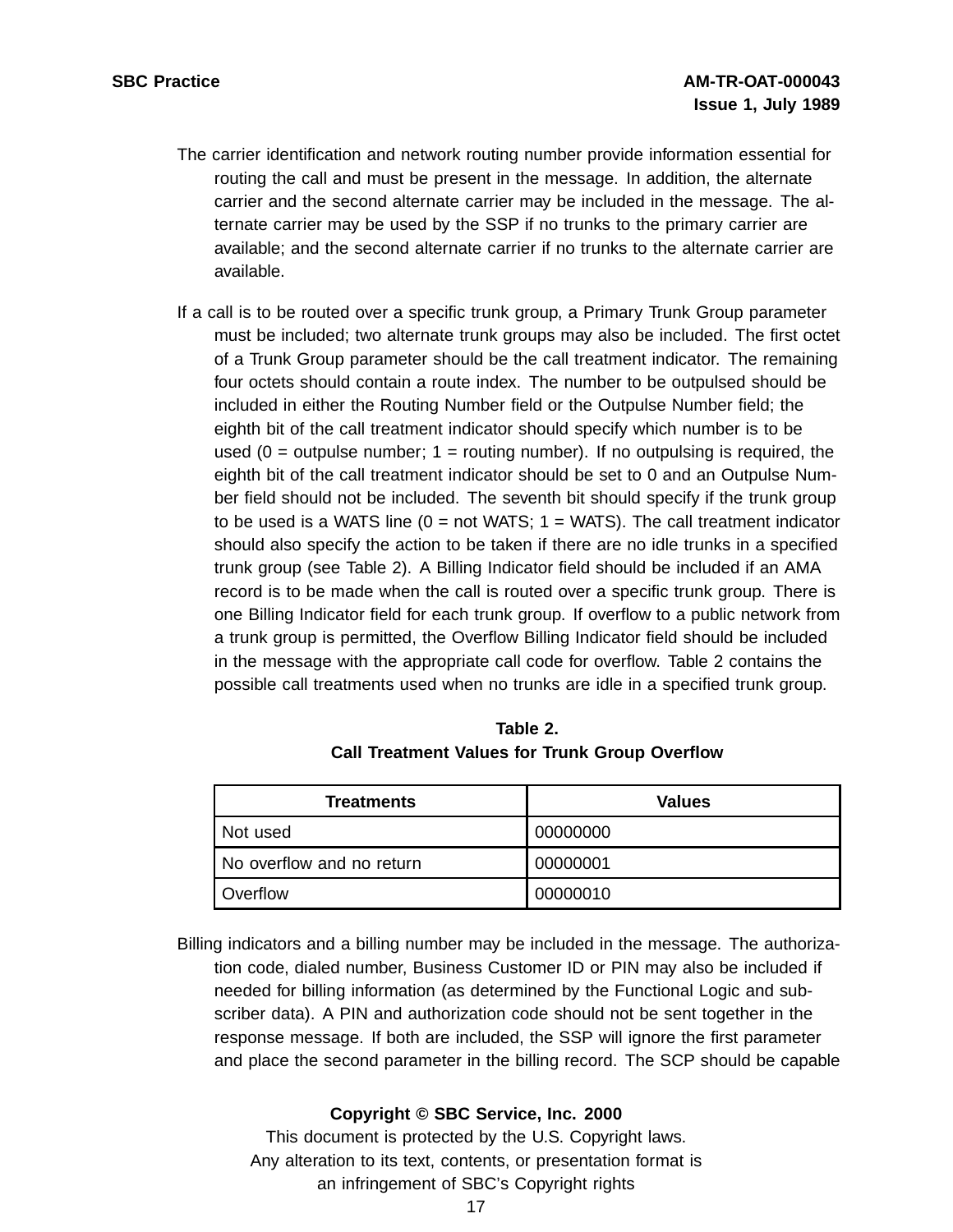of stripping off some of the digits of a PIN or authorization code when they are to be included in the response message.

B. First Component: INVOKE (Play Announcement) - Mandatory if call is to be terminated to an announcement.

The internal call processing (via Functional Logic and subscriber data) may instruct the network node to play an announcement and terminate a call when certain conditions such as the following occur:

- Blocking because of Resource Counter Overflow
- Call not allowed (e.g., screening restrictions, misroute)
- Disconnected number
- Changed number

The parameters and respective data elements of the response message for these conditions are as follows:

| Parameters                | Data Elements                                       |
|---------------------------|-----------------------------------------------------|
| Package Type Identifier   | Response                                            |
| Responding Transaction ID | SSP assigned                                        |
| Component Type            | <b>INVOKE</b> (Last)                                |
| Invoke ID                 | SCP assigned                                        |
| Correlation ID            | Identical SSP-assigned Invoke ID from initial query |
| Operation Code            | Caller interaction; no reply                        |
| Customized Announcement   | Announcement as specified by subscriber data        |

- In order to have the SCP direct the SSP to play an announcement for a disconnected or changed number, a separate set of Functional Logic and subscriber data would have to be placed in the SCP. All queries to that set of logic and data could then be routed to a customized announcement chosen by the subscriber.
- C. Second Component: INVOKE (NM: Automatic Call Gapping) Optional

## **Copyright © SBC Service, Inc. 2000**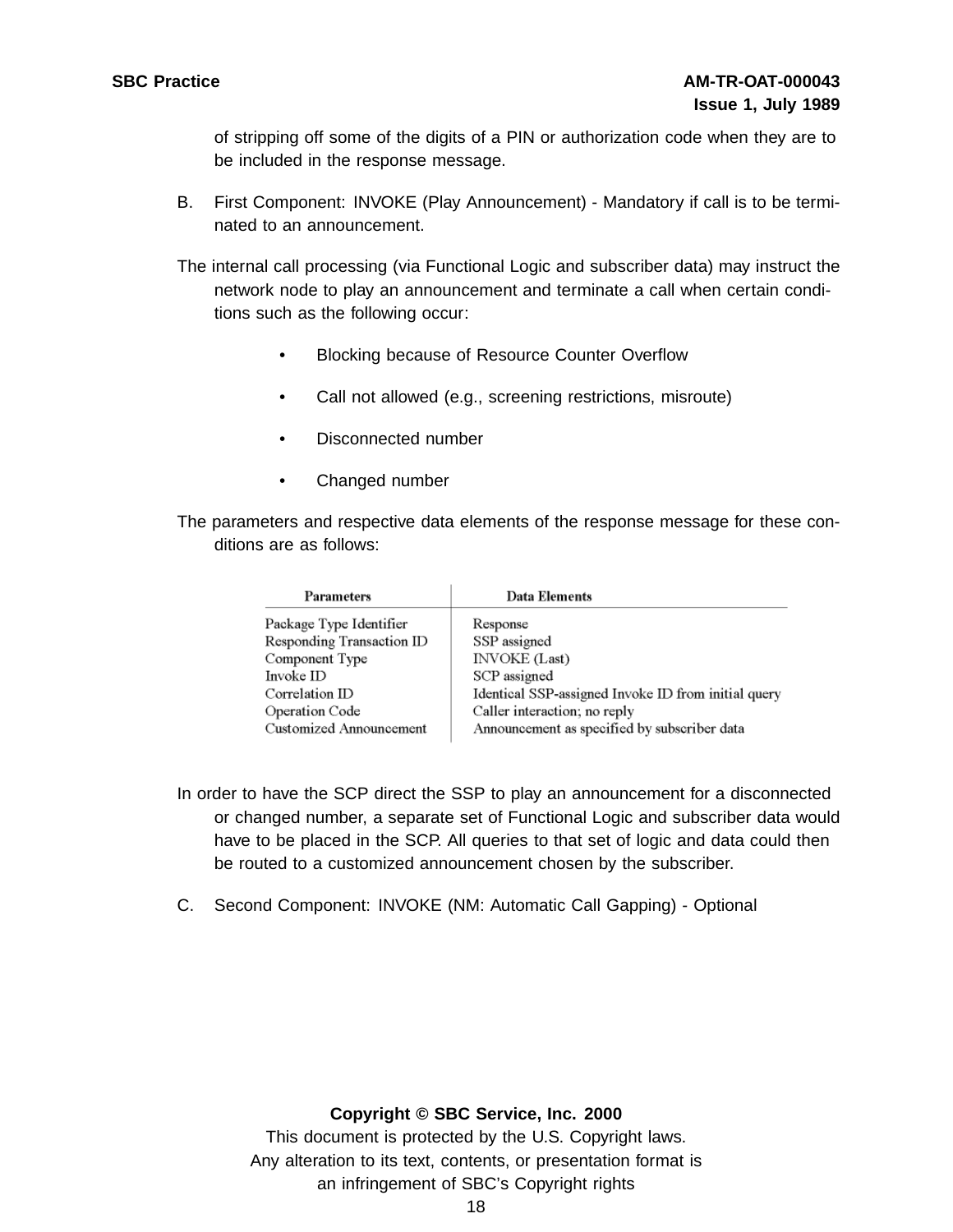The parameters and respective data elements of this second Component are:

| Data Elements                     |
|-----------------------------------|
| <b>INVOKE</b> (Last)              |
| SCP assigned                      |
| Network management: ACG; no reply |
| Service Key                       |
| SCP Overload or SMS originated    |
| Level (see Table 6 or 7)          |
| Level (see Table 5)               |
|                                   |

This component can be sent to the SSP as part of any type of response message. See Sections 2.2.1.4, 2.2.3 and 2.5.1.2 for a description of NM controls for the SCP.

D. Third Component: INVOKE (Send Notification: Termination) - Optional

The parameters are respective data elements of this third Component are:

| Data Elements                                       |
|-----------------------------------------------------|
| <b>INVOKE</b> (Last)                                |
| SCP assigned                                        |
| Identical SSP-assigned Invoke ID from initial query |
| Send notification; reply required                   |
| SCP assigned                                        |
|                                                     |

- For IN Release 0, the Echo Data field should be used to correlate the information in the termination message with the previous query message to the call. The Echo Data field should be used for resource counter management or call sampling.
- Once a request for termination information is sent, the SCP should wait a specified amount of time (**Tr**) for termination information from the SSP. If termination information is not received within the time, the SCP should decrement any resource counters associated with that call and should mark sample data associated with that call if call completion sampling data was requested. If termination information is received after the timeout period (**Tr**), it should be ignored by the SCP (see Section 2.5.2.7 for more information).

## **Copyright © SBC Service, Inc. 2000**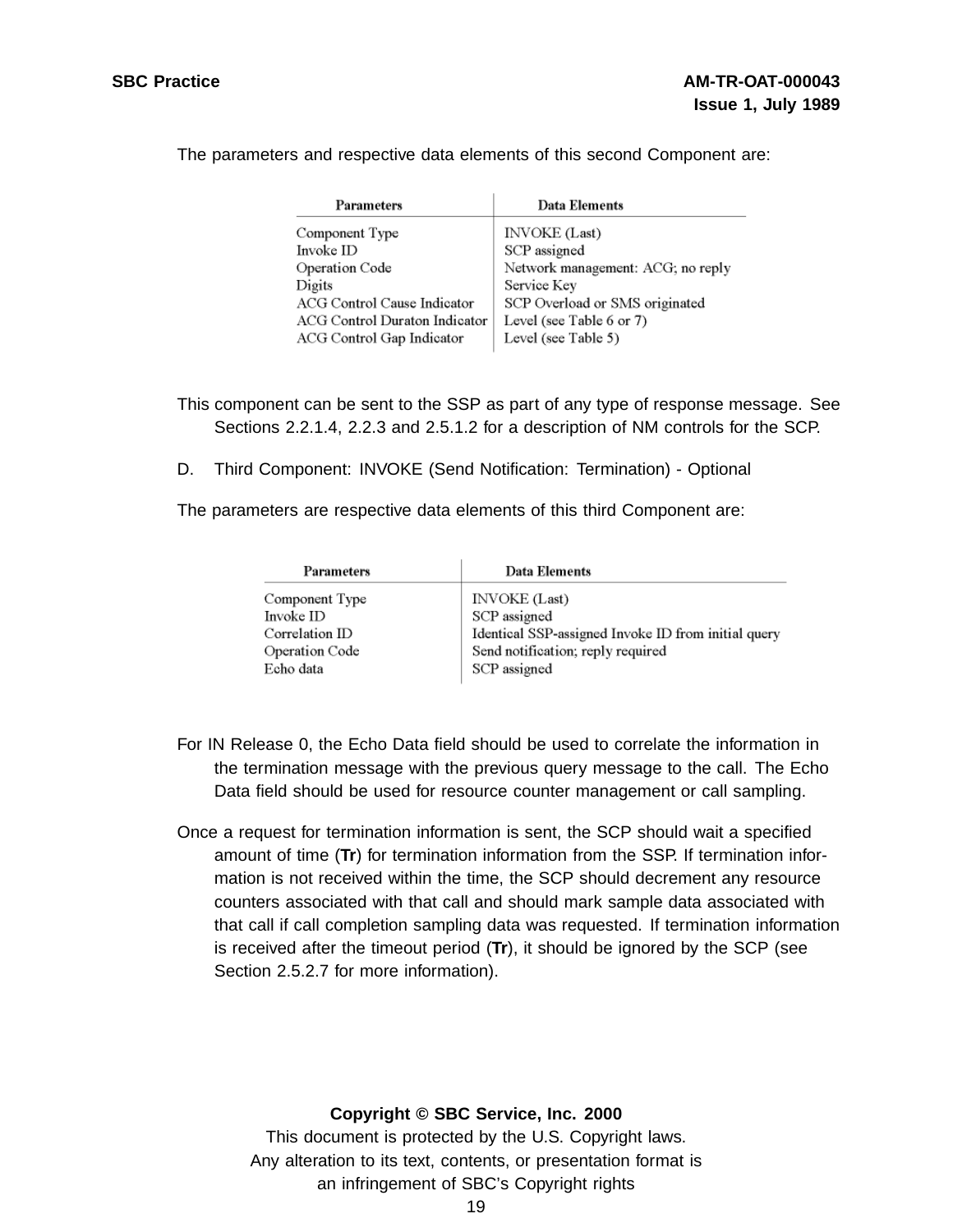## 2.1.4.2. Termination Message Contents

If a response message contained an INVOKE (Send Notification: Termination) Component, the SSP generates a Unidirectional message containing the Return Result Component containing termination information. The parameters and data elements of this Component are:

| Parameters                                      | Data Elements                       |
|-------------------------------------------------|-------------------------------------|
| Package Type Identifier                         | Unidirectional                      |
| Component Type                                  | RETURN RESULT (Last)                |
| Termination NM Control List Overflow Indication | Yes/no                              |
| Termination Answer Indication                   | Yes/no                              |
| Termination Error Indication                    | Yes/no                              |
| Echo data                                       | From SCP response message           |
| Connect Time                                    | Minutes; seconds; tenths of seconds |
| Error Code                                      | Reason for operation failure        |
| Problem Code                                    | SSP assigned                        |
| Problem Data                                    | ID and contents of Bad Data field   |
| Standard User Error Code                        | Error is result of user action      |

The SSP sets the NM Control List Overflow to "yes" if the response message for the call included an INVOKE (NM: Automatic Call Gapping) Component that caused the SSP control list to overflow.

If the Answer field in the Termination Indicator is set to "no," a Connect Time field is not included in the message. If the Error Indication is set to "yes," certain error fields (e.g., Error Code, Problem Code or Problem Data) are included in the message. See Ameritech SCP - SSP Interface Specification for more details concerning error handling and the detailed message formats.

The Echo Data field should contain a unique ID that allows the SCP to correlate the information in the termination message with the previous query message for the call. The Echo Data field should contain information pertaining to either the Resource Counter Number used for the call or call sampling data to be collected for the call or both.

## 2.1.5. Error Handling

Standard TCAP error handling procedures will be used for IN Release 0 messages between the SCP and SSP. The messages used are Unidirectional or Response messages with a Return Error component, which indicates that an invoked operation was not successfully completed; a Unidirectional message with an Invoke (Operation Code: Procedural - Report Error), which indicates that a non-fatal error has been encountered; and a Unidirectional or Response message with a Reject component, which indicates that a message was not understood and cannot be processed.

## **Copyright © SBC Service, Inc. 2000**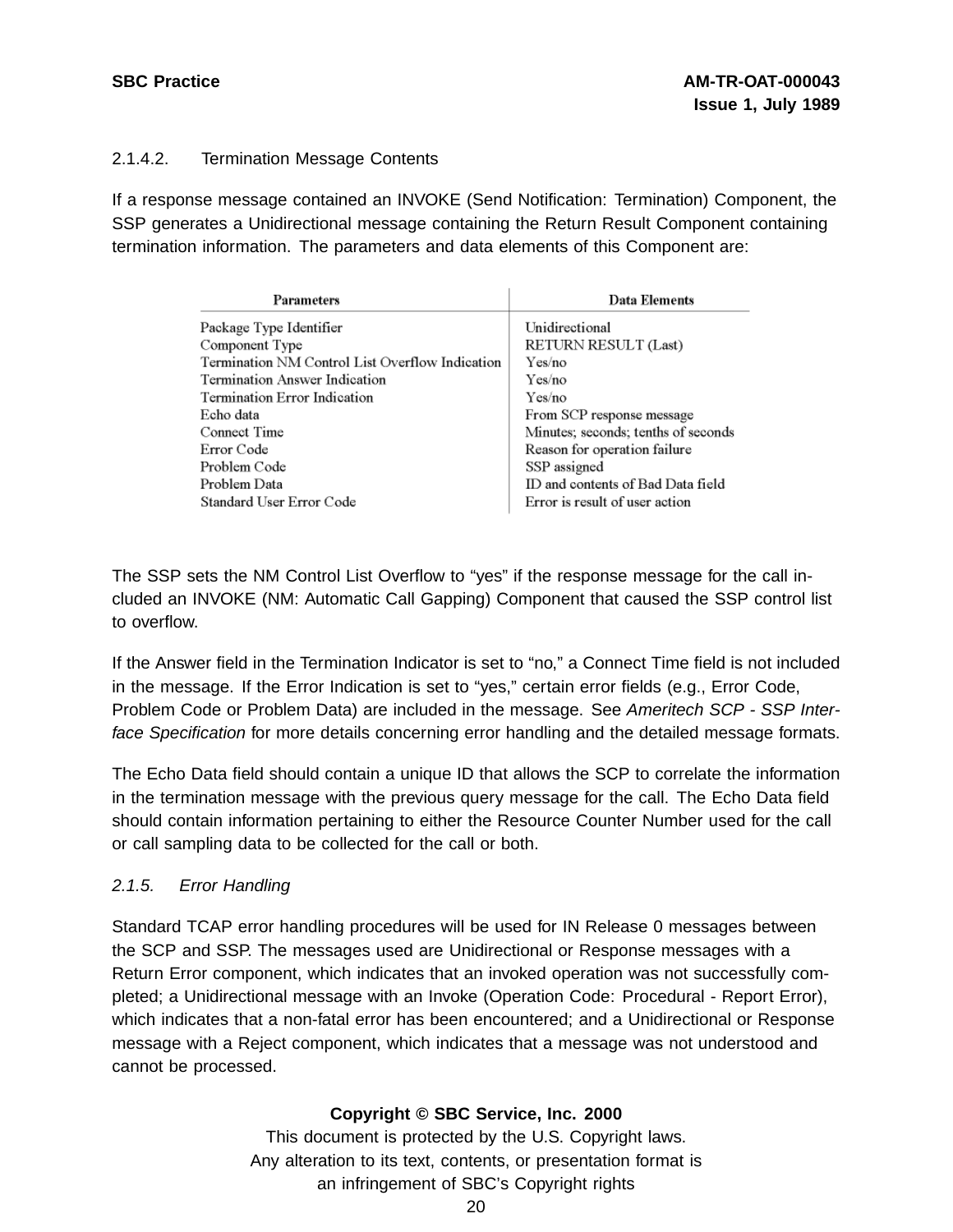Ameritech SCP - SSP Interface Specification [Any changes to, additions to or modifications of Service Control Point Node Generic Requirements are included in Appendix B of this document.] defines error procedures on the SCP-SSP interface in more detail.

## **2.2. Internal Call Processing Controls**

This section describes SCP internal procedures and data that control feature processing.

## 2.2.1. Functional Logic

Functional Logic is the query processing logic defined for subscriber(s) to define a feature. Each logic representation is produced with common functionalities and general purpose data in a customized form with subscriber data. The IN Release 0 SCP should support four types of platform functionalities for the definition of IN Release 0 SCP features:

- Service key analysis platform functionalities
- Decision analysis platform functionalities
- Informational platform functionalities
- Operations, Administration and Maintenance (OA&M) platform functionalities

These functionalities should be customizable with a variety of parameters and reusable in new Functional Logic definitions.

Functional Logic can be specific to a subscriber or it can be global in nature. For instance, a global set of Functional Logic may be used for initial processing of queries, after TCAP message processing, using the service key analysis functionality and could include several OA&M functionalities.

To provision a new feature in the IN Release 0 SCP for a subscriber, the service programmer must define the type of service key and its value. Service key analysis should define the feature being used as well as the subscriber data related to it. Then, the decision analysis, informational, and OA&M functionalities are combined to provide query processing for the feature and to populate the appropriate response module with information to be sent to the SSP.

The service programmer may define the new feature and its subscriber data using SMS. Once the feature and subscriber data are defined the feature may be put into service via an administrative command.

The decision, informational, and OA&M functionalities should be able to be combined in any order to define a feature. The only limitations which should exist are as follows:

## **Copyright © SBC Service, Inc. 2000**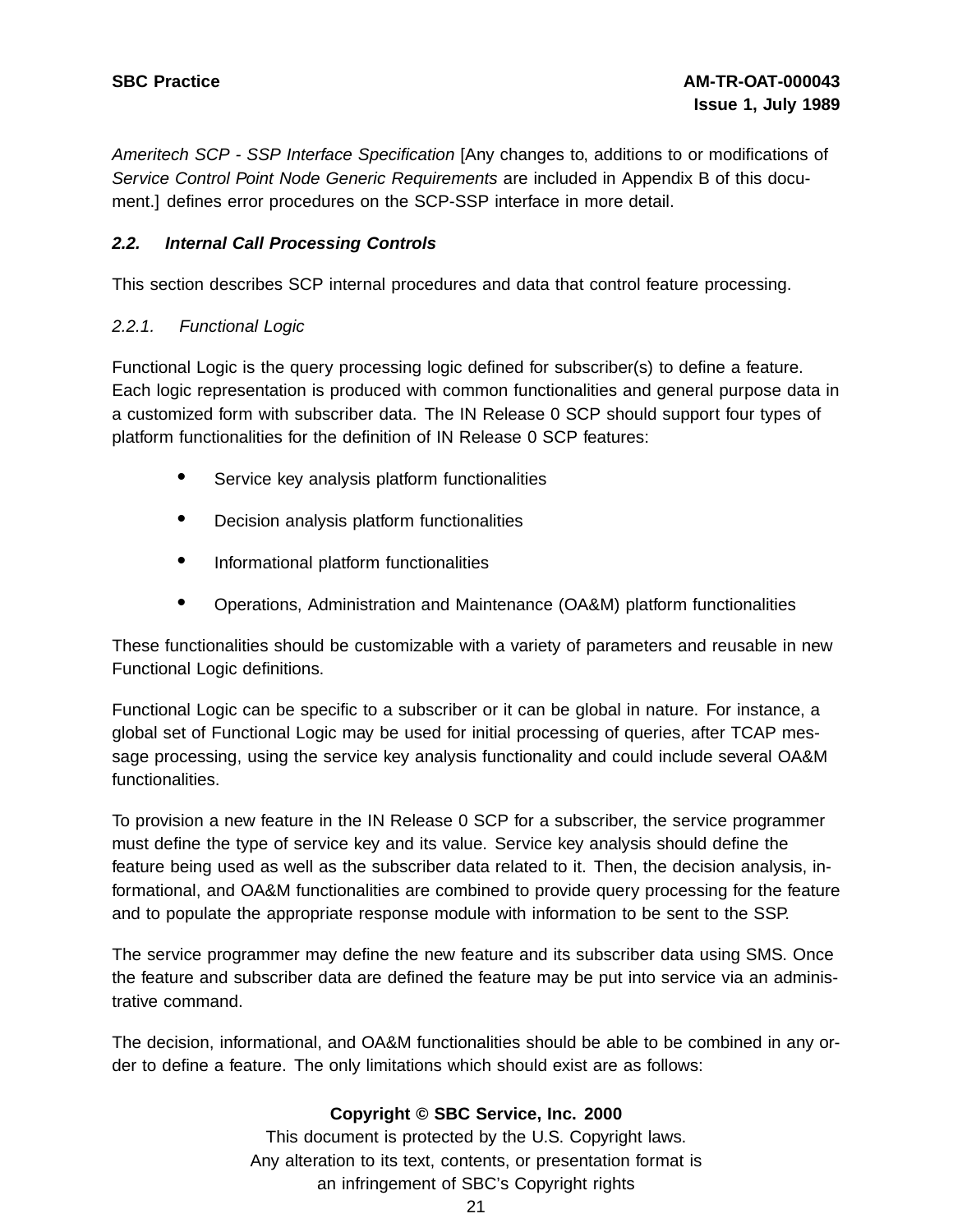- The Functional Logic may be described as <sup>a</sup> logic tree where the nodes are functionalities. No loops are allowed in the tree. This prevents infinite loops in the Functional Logic.
- All branches (results) of <sup>a</sup> node must be connected to another node. This prevents the incomplete definition of features.

Mode nodes (or functionalities) should be able to have 0-255 possible results. Some special functionalities - like informational functionalities - by definition should have a fixed number of possible results. For example,

- Return functionality has 0 possible results
- Informational functionality has <sup>1</sup> possible result
- Day in Week decision analysis functionality has <sup>7</sup> possible results

The number of allowable results for each functionality is detailed in the following sections.

Additional Functional Logic sequences should be able to be used for query processing when necessary. In order to access the additional Functional Logic sequences, a branching or jump capability should be available, enabling one Functional Logic to point to another Functional Logic. The next Functional Logic to be used in a sequence should be dictated by the subscriber data.

The data for the Functional Logic capabilities may be supplied on a subscriber, global, or call basis. For example, specific valid PIN codes would be expected to be included in subscriber data; time of day may be in global data; caller entered data would be call data.

## 2.2.1.1. Service Key Analysis Platform Functionalities

Service key analysis should identify Functional Logic specific to a service or to a subscriber and the proper subscriber data.

The following should be supported as input to the service key field by the IN Release 0 SCP-SSP interface:

- 1. Dialed Digits (1 to 11 digits)
- 2. Calling Party Number (1 to 11 digits)

One result of service key analysis should be available for no match to Functional Logic and subscriber data. In the case of no match, an announcement component should be sent back to

## **Copyright © SBC Service, Inc. 2000**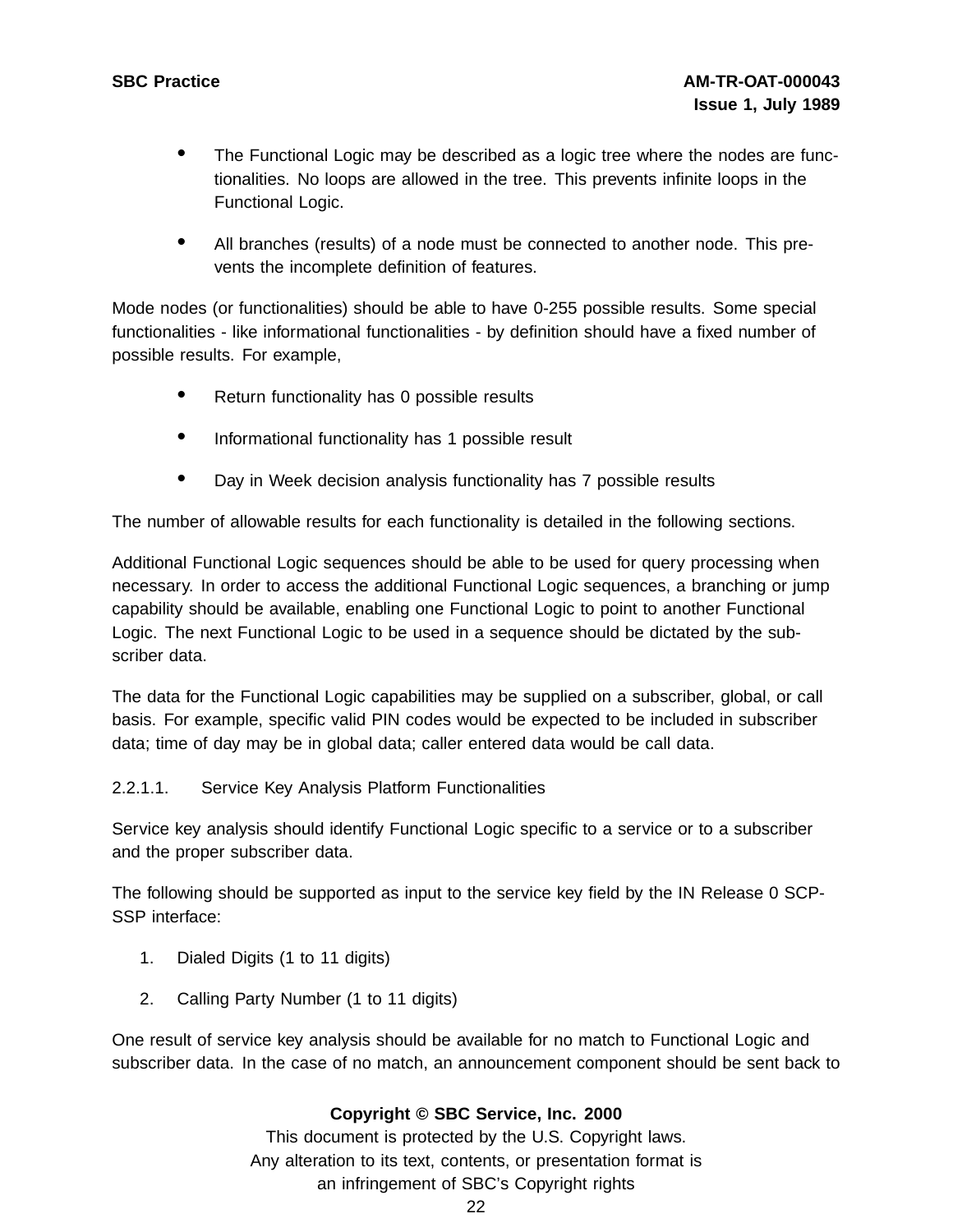the SSP indicating that an unassigned number announcement should be played and the appropriate performance measurements should be made. Otherwise, the SCP should continue query processing with decision analysis, informational and OA&M platform functionalities and subscriber data. If other errors are encountered, e.g., invalid data encountered, then error treatment information should be sent to the SSP.

## 2.2.1.2. Decision Analysis Platform Functionalities

Decision analysis and informational platform functionalities provide the Functional Logic for every SCP feature. The decision analysis functionalities are platform functionalities which provide analysis and the potential for different results on each query. They should be able to be arranged in any combination in the definition of a feature.

Following is a description of feature analysis functionalities and the number of results available per analysis that should be available for IN Release 0:

- 1. Time of Day Analysis should allow decisions based on time of day, in 1 minute increments; up to 25 different results should be available.
- 2. Day of Week Analysis should allow decisions based on day of week; up to 7 different results should be available.
- 3. Date Analysis should allow decisions based on date, specified as dd/mm/yy; up to 25 different results should be available.
- 4. TCM Analysis should allow decisions based on TCM received in initial query; up to 16 different results should be available.
- 5. Day Type Analysis should allow decisions based on commonly held information on group oriented dates like bank holidays, federal government holidays, etc., specified as dd/mm/yy, up to 511 days ahead; up to 255 different results should be available. [This information should be found in common tables to allow multiple subscribers to share the same information for analysis. See Section 2.2.2.2 for more information.]
- 6. Time Type Analysis should allow decisions based on commonly held information on group oriented times like opening, lunch and closing hours; up to 255 different results should be available. [This information should be found in common tables to allow multiple subscribers to share the same information for analysis. See Section 2.2.2.2 for more information.]
- 7. Originating LATA Analysis should allow decisions based on LATA 221 LATAs defined by LATA ID, up to 221 different results should be available. [This information should be

## **Copyright © SBC Service, Inc. 2000**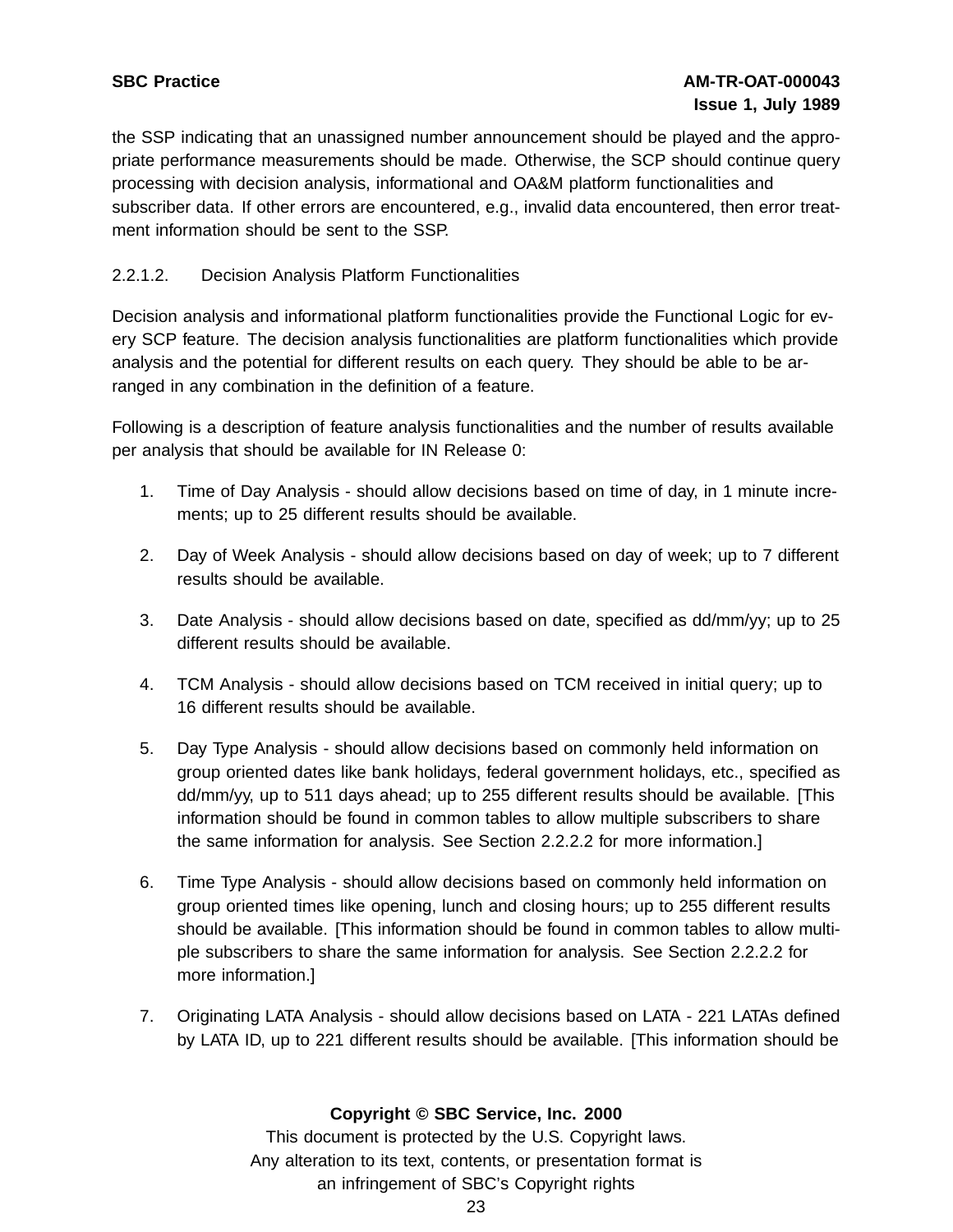found in common tables to allow multiple subscribers to share the same information for analysis. See Section 2.2.2.2 for more information.]

- 8. Origin Analysis commonly held information to allow decisions based on either 2 or 3 digits of the ANI, up to 255 different results should be available. [This information should be found in common tables to allow multiple subscribers to share the same information for analysis. See Section 2.2.2.2 for more information.]
- 9. Number Analysis (ANI, Dialed, User Interaction or Service Key digits) should allow decisions based on one digit of the calling party, dialed (called) number, User Interaction digits or Service Key digits; up to 10 different results should be available.
- 10. Percentage Distribution should allow alternating result possibilities for each query. It should specify a percentage of queries to each of the possible results. Up to 100 different results should be available.
- 11. Call Limiter Analysis should allow analysis based on the usage within a specified duration, e.g., 100 queries within 10 seconds. Increments should be whole numbers for usage and 1 second increments for duration. This analysis should have a time based result (in 1 second increments) with two results available (one for usage above a subscriber-specified threshold and one for usage below a subscriber-specified threshold.)
- 12. Resource Usage Analysis should allow analysis based on a resource counter value. If a resource counter is less than a threshold specified in subscriber data, the SCP should increment the resource counter and the SCP should then include a request for termination notification in the appropriate response message. Queries should continue to be assigned to the resource until the counter reaches a maximum. The counter should be updated by the SCP using termination results from the SSPs (see Section  $2.5.2.6.$
- 13. Caller Interaction Information Collection should allow SCP to request SSP to prompt for and collect n digits (n from 1 to 15 digits) of caller entered information. It should allow the returned information to be labeled as one of the following: ANI, dialed digits, PIN, User Interaction digits or authorization code, depending upon the needs of the particular Functional Logic and subscriber data. The collected information should then be available for use in further Functional Logic analysis or for use in the appropriate field of a response message. One result should be available for a correct number of digits entered and two error results should be available: one for incorrect number of digits (if request is for a fixed number of digits) and one for no digits entered.

## **Copyright © SBC Service, Inc. 2000**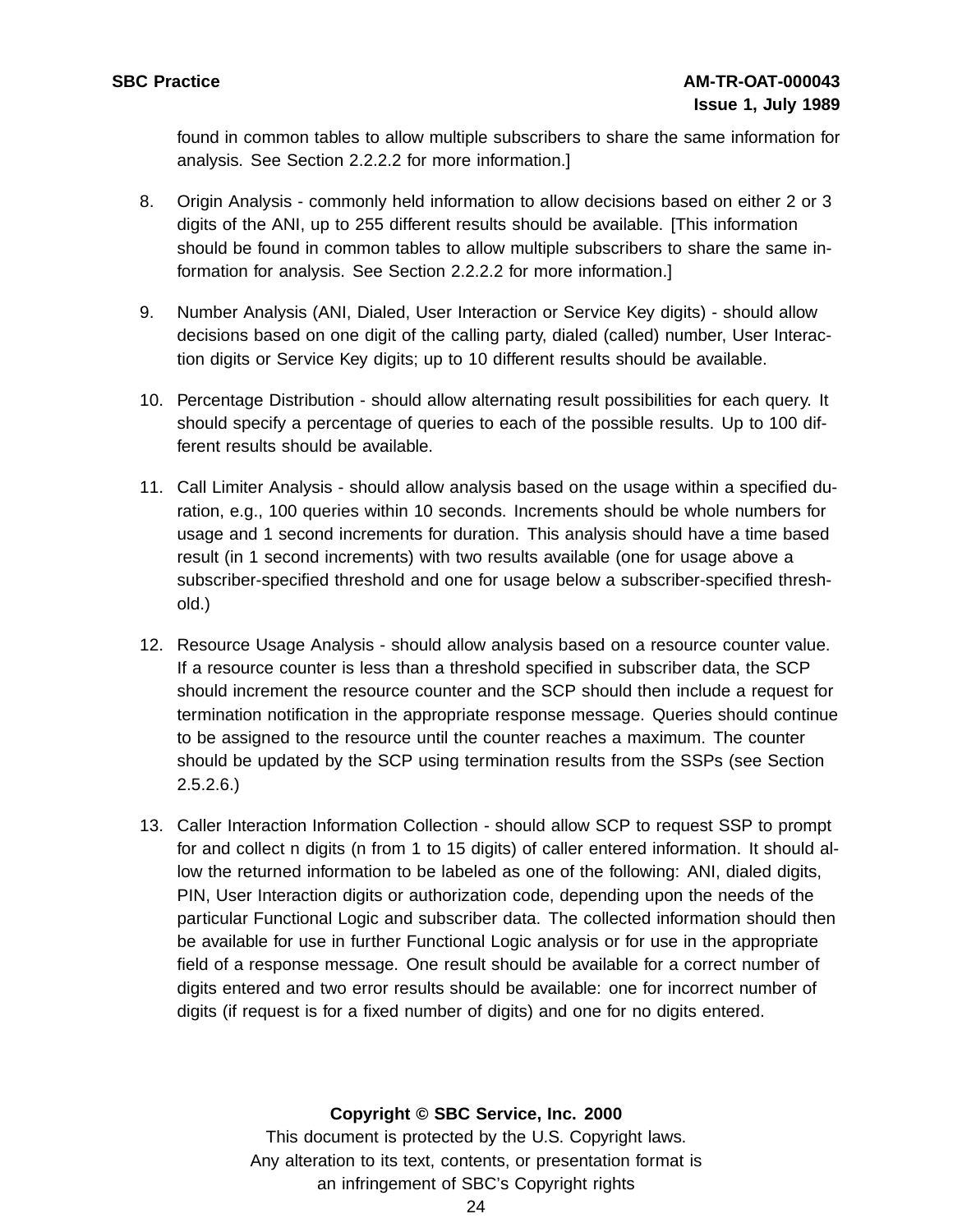- 14. PIN Collection and Analysis should allow for the collection of a fixed number of digits of a PIN from a caller. The PIN should be compared with the valid digits stored in the subscriber data. It should allow for the caller to be requested to reenter digits 1-n times. Three results should be possible: one for correct digits entered, one for incorrect digits entered with no retries remaining, and one for caller abandon.
- 15. Screening Analysis should allow the ANI, dialed (called) digits, PIN or Authorization code to be compared against a list of five numbers (of length 1-15 digits.) The analysis should allow each match to have a different result and two results should be available for errors: one result for no match and one result for the condition of no number being available for screening.
- 16. Intermediate Result Analysis should allow decisions based on a value stored as an intermediate result; up to 255 different results should be available. Note: All functionalities can fill their results as intermediate results. A number of intermediate result storage locations should be available.
- 17. Load Distribution Analysis should allow a uniform distribution of queries across multiple results, where a resource counter is associated with each result. The analysis should allow for hunting for an available resource, beginning with the next resource after the last one that was free. If a resource is available, the resource counter should be incremented and a request for termination notification should be sent with the response message containing routing instructions. One result should be available for the case of no resources available. The counters should be updated by the SCP using termination results from the SSP (see Section 2.5.2.7 for more information on Resource Counter Management).

These functionalities by themselves provide very basic features. But they may also be combined to provide what has been defined as IN Release 0 SCP features, e.g., call distribution by geographic area, alternate host routing, etc. Together with the informational and OA&M platform functionalities, the decision analysis platform functionalities define the disposition of IN Release 0 calls.

## 2.2.1.3. Informational Platform Functionalities

Informational platform functionalities should provide subscriber based data to the SSPs for IN Release 0 features. This information should be contained in the SCP conversation or response message components to the SSP: Invoke (Connection Control), Invoke (Play Announcement), Invoke (Play announcement and Collect Digits), Invoke (Automatic Call Gapping), and Invoke (Send Notification: Termination).

## **Copyright © SBC Service, Inc. 2000**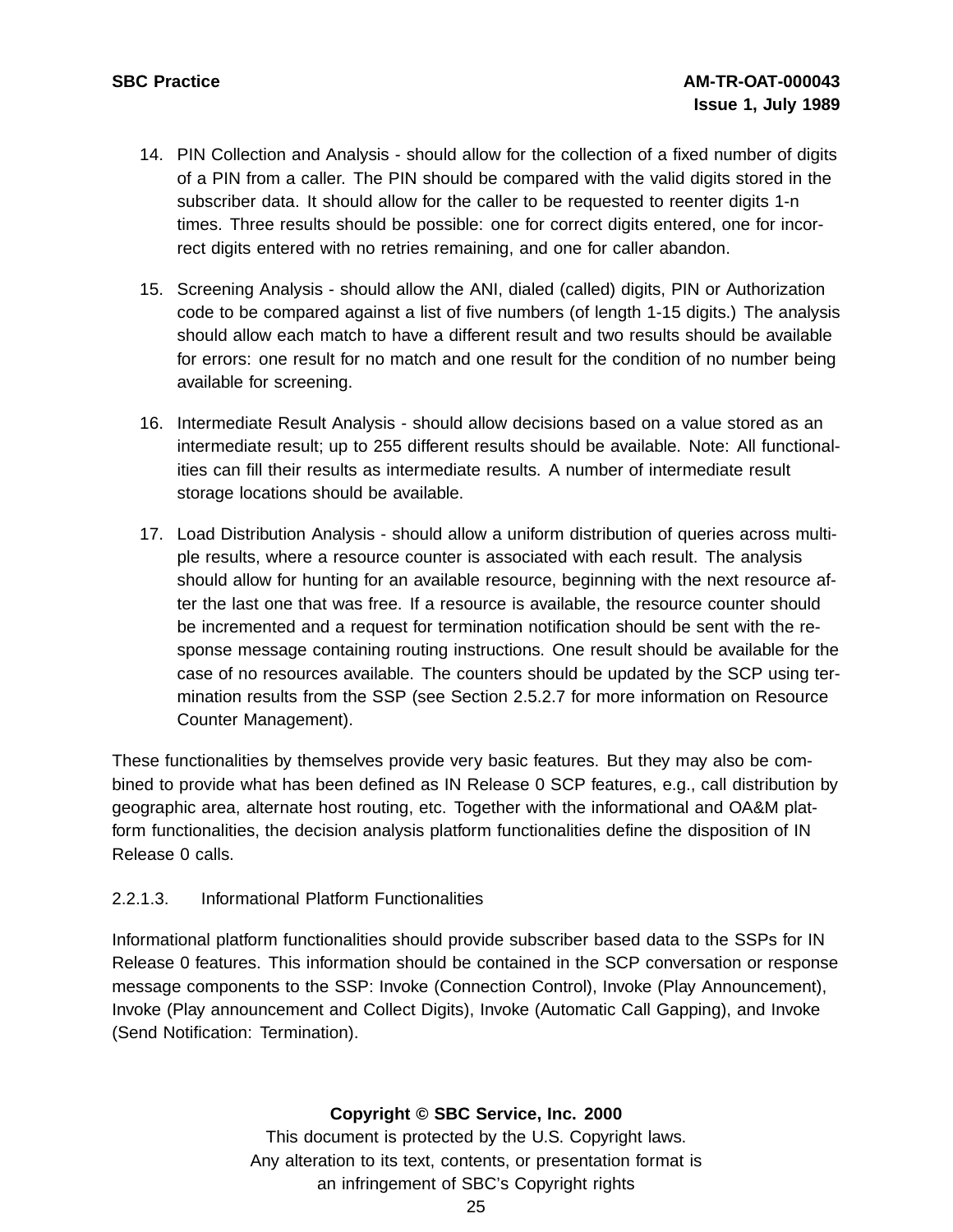These functionalities should allow a specified type of data, e.g., subscriber, call or common data, to be set aside for later use in a response or conversation message. During query processing or after the Functional Logic has finished processing the query, a response may be sent to the SSP containing the specified data as needed. Note that there can be response data which may not be sent. For example, billing indicators may be set aside for use in a response message but may never be sent due to the occurrence of an error.

The informational platform functionalities should be able to be included with the decision analysis platform functionalities in any order. If placed at the beginning they should be available to be sent in the response or conversation message regardless of the results of following decision analyses. If they are included after a decision analysis functionality then they should specify the appropriate information based on the preceding analysis. If they are the last functionality in query analysis, then they should specify the final treatment of the call to be included in the response message.

Informational functionalities should have one possible result. A special informational functionality with zero results is a Return functionality. The Return functionality should end the Functional Logic, and thus query processing, and instruct the SCP to send the specific information to the SSP in a TCAP response message.

All informational functionalities should have one possible result. This is what distinguishes them from decision functionalities, which have two or more results.

The set of informational functionalities which should be supported by an IN Release 0 SCP for use in the TCAP response or conversation messages is listed below.

- A. The following should be available for inclusion in a conversation or response message and should be available from subscriber data based on analysis:
	- Primary Carrier ID loading of the 3 digit carrier identification.
	- Alternate Carrier ID 3 digits
	- Second Alternate Carrier ID 3 digits
	- Routing Number loading of the 10 to 28 digit routing number. (See note below.)
	- Outpulse Number 0 to 15 digits
	- Primary Trunk Group 8 digits; 1 octet CTI, 8 digit trunk group number.

#### **Copyright © SBC Service, Inc. 2000**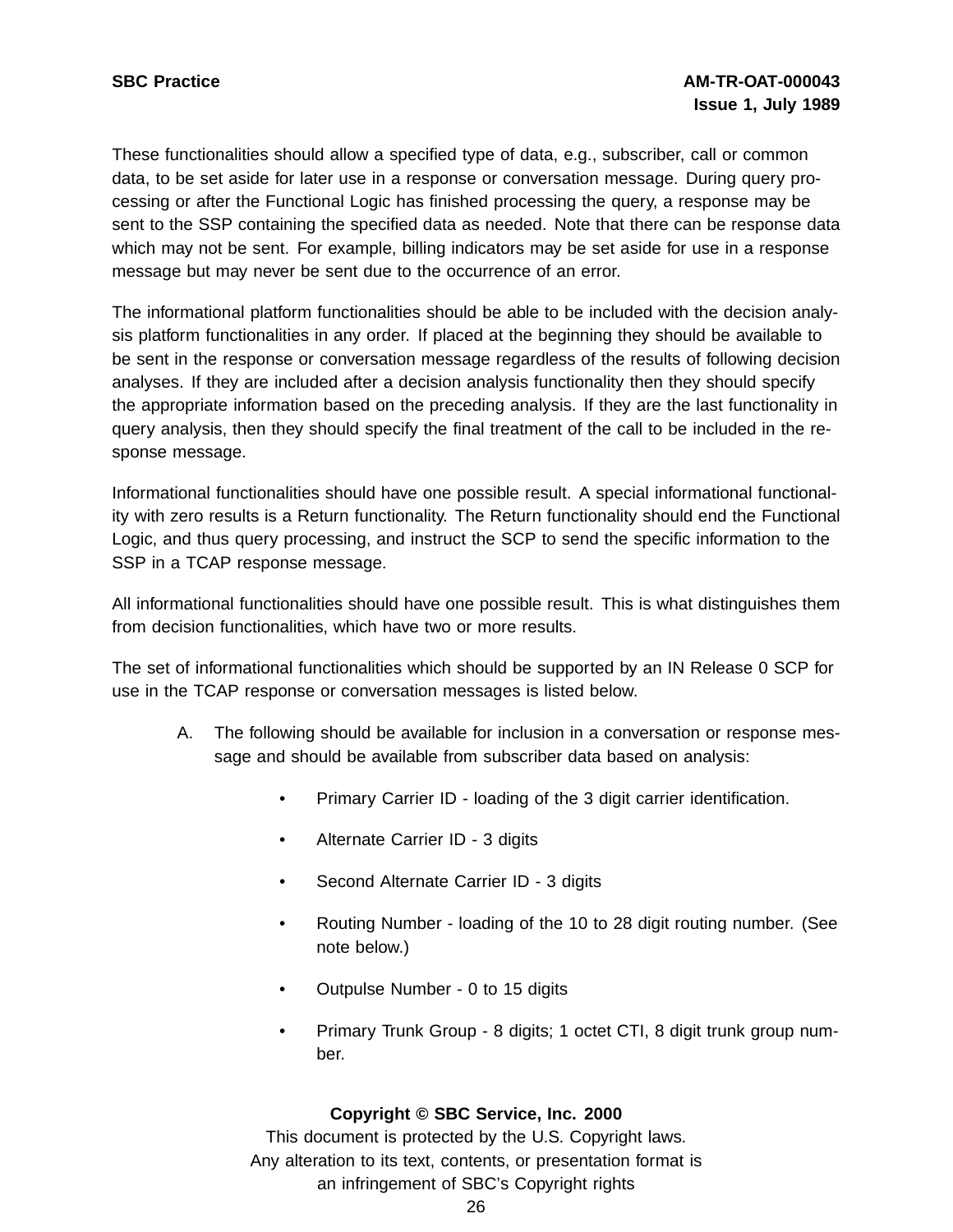- Alternate Trunk Group 8 digits; 1 octet CTI, 8 digit trunk group number.
- Second Alternate Trunk Group 8 digits; 1 octet CTI, 8 digit trunk group number.
- Billing Indicator AMA call type (3 digits) and Service Feature Identification (3 digits.)
- Alternate Billing Indicator AMA call type (3 digits) and Service Feature Identification (3 digits.)
- Second Alternate Billing Indicator AMA call type (3 digits) and Service Feature Identification (3 digits.)
- Overflow Billing Indicators AMA call type (3 digits) and Service Feature Identification (3 digits.)
- Billing Number loading of a 10 digit alternate billing number.
- Business Customer ID
- Customized Announcement ID load the customized announcement ID between 1 and 255.
- Number of Digits load the number of digits expected by the SCP.
- ACG Indicators load control cause indicator, duration and gap level, number of digits under control. For cause indicator, duration and gap values, see Section 2.2.3 and Section 2.5.1.
- B. The following should be available for possible inclusion in a response message and should be available from caller input:
	- PIN variable length
	- Authorization code variable length
- C. The following should be available for inclusion in a response message and should be available, as TCAP echo, from the initial query:
	- Traveling Class Mark 1 or 2 digits, value 0-15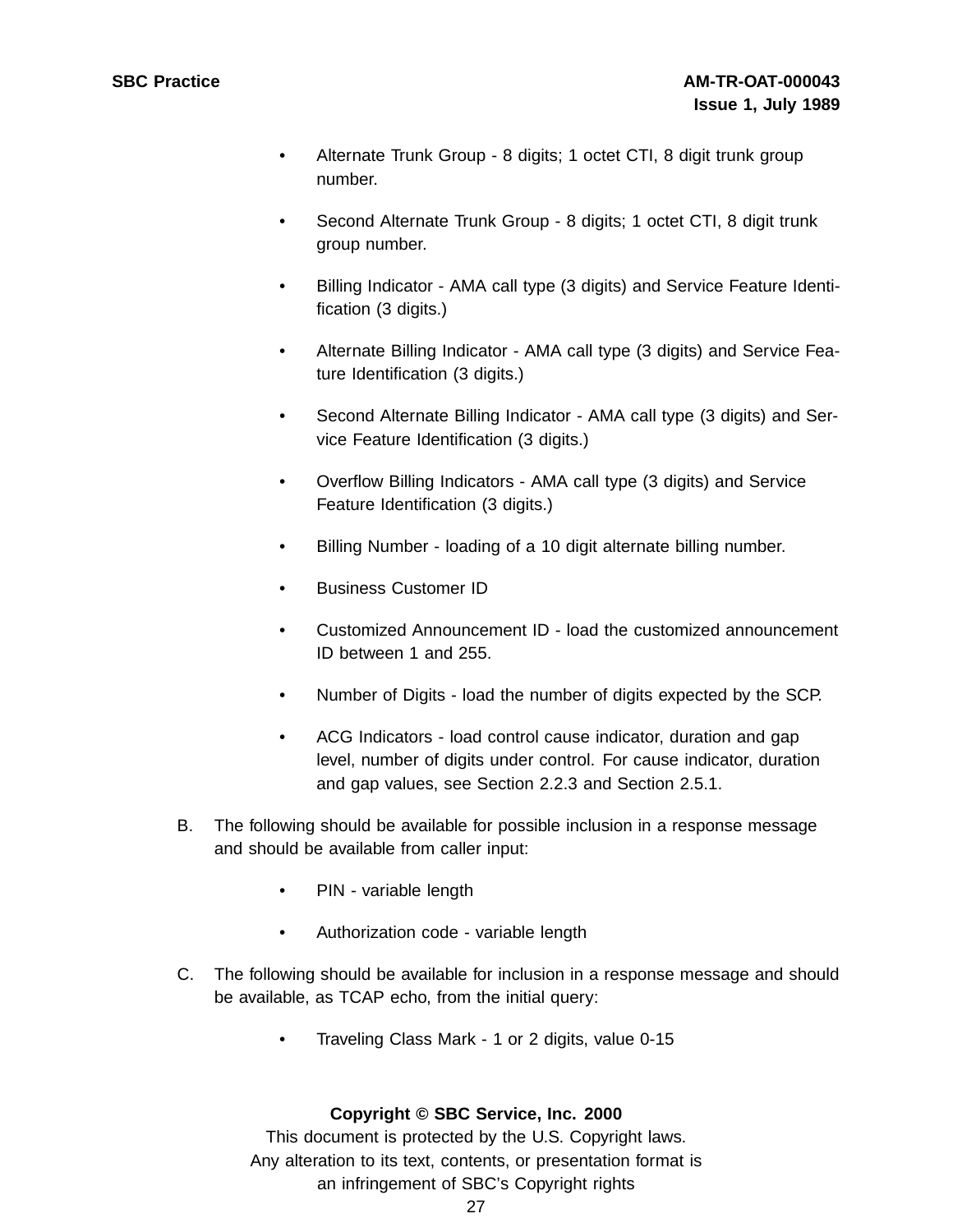- Originating Station Type 1 octet (See note below.)
- **NOTE:** The Routing Number parameter may also be available from the Dialed (called) Digits parameter from the initial query. The Originating Station Type parameter may also be an overwrite to a value assigned to all IN Release 0 services.

The parameters which may be contained in each informational platform functionality for Release 0 are bounded by the fields supported for SCP responses to SSPs (see Ameritech SCP-SSP Interface Specification [Any changes to, additions to or modifications of Service Control Point Node Generic Requirements are included in Appendix B of this document.] for additional details on the parameter values).

## 2.2.1.4. Operations, Administration and Maintenance (OA&M) Platform Functionalities

OA&M platform functionalities provide the service programmer the statistics, sampling and network and resource management support functionality needed in the definition and provisioning of new services. Some functionalities are independent functionalities that can be used in Functional Logic while others are combinations of several other functionalities that have been previously discussed. These functionalities may be used just as any other platform functionality. They should be able to be included in the Functional logic in any order and with a variety of parameters.

The OA&M functionalities that should be available for IN Release 0 are as follows:

- Call Gapping
- Sampling
- Special Studies
- **Statistics**

## **2.2.1.4.1 Call Gapping**

The Call Gapping functionality should allow network management controls to be placed on a subscriber basis. It should allow a limit to the number of queries through a branch of Functional Logic during a defined time period to be specified. If the limit is exceeded within the time period, call gapping should be automatically initiated on the next query passing through that functional logic branch (by sending an ACG component with the response message), based on a number of digits of the service key (fixed at 3, 6, 7, 8, 9, or 10 digits) as specified in the subscriber data. The maximum observation time should be 30 minutes. The maximum number of attempts should be 10,000.

## **Copyright © SBC Service, Inc. 2000**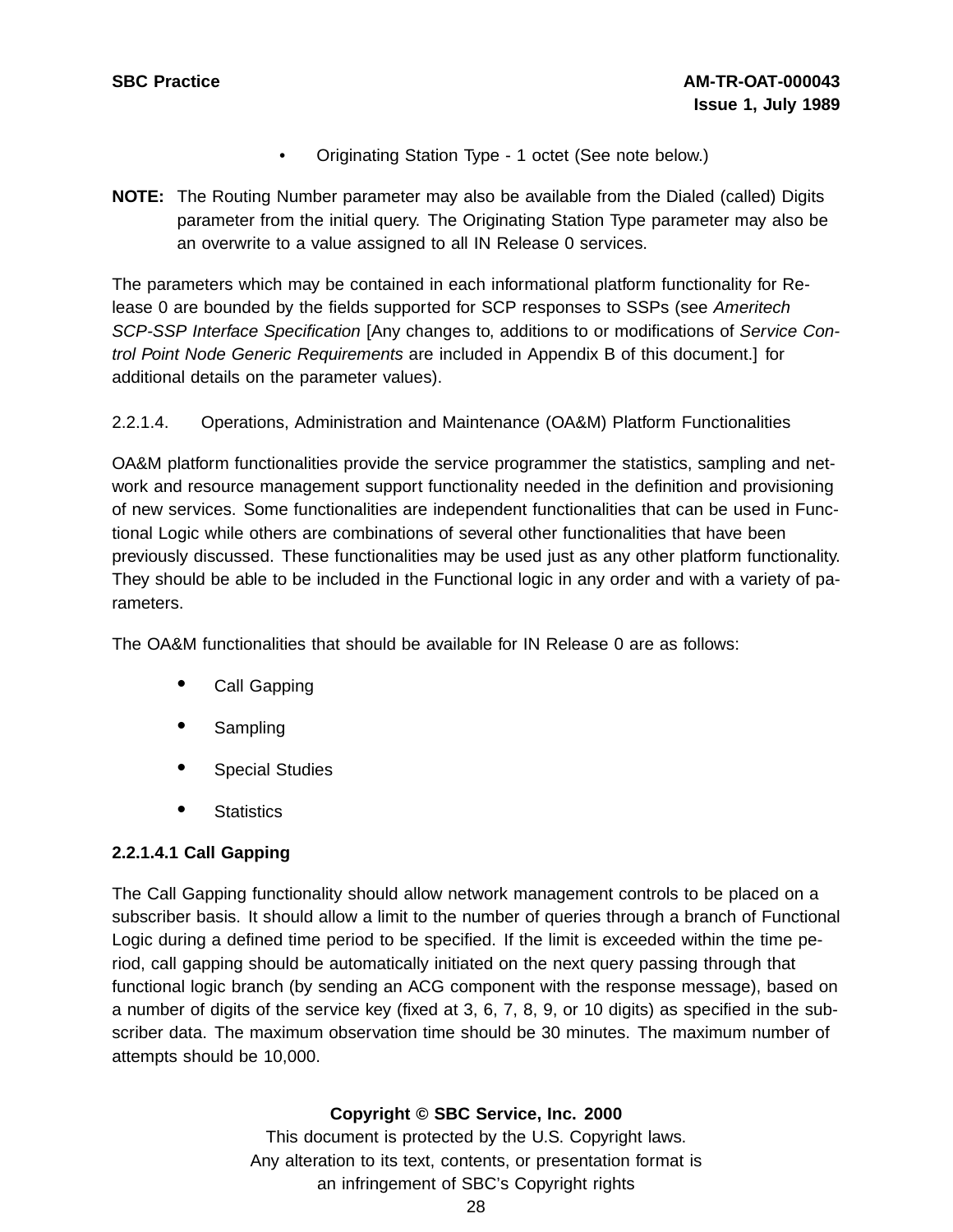In addition to specifying the number of digits of the service key to be placed under control, the gap level and duration level must be specified. The subscriber should specify the gap interval level (1-15, see Table 5) and the duration interval level (1-13, see Table 4) to be included in the ACG request. The control cause indicator should be set to "SOCC." The SSP will use the SOCC control cause indicator to route blocked calls to 60 ipm.

## **2.2.1.4.2 Sampling**

A sampling functionality may be needed in any location of the Functional Logic. For sampling, the sampling functionality should specify the percentage and the information to be collected on the query and/or termination result.

Sample data should be able to be obtained on subscriber basis. In order to obtain sample data, the functionality for sampling must already exist in the Functional Logic. Requests should be implemented by updating the sampling parameters in the subscriber data. The request from SMS must include a Sampling ID. The Sampling ID should include all the information necessary to uniquely define the sampling to be done. Sample data can be based on either call attempt or call completion. Following is the data that should be collected:

## **Part 1:**

The following data should be collected for both call attempt and call completion samples.

- A. Sampling ID
- B. Service Key
- C. Time
- D. Sample rate
- E. LATA
- F. ANI (calling number)
- G. Dialed number
- H. Routing number
- I. Authorization code
- J. PIN

## **Copyright © SBC Service, Inc. 2000**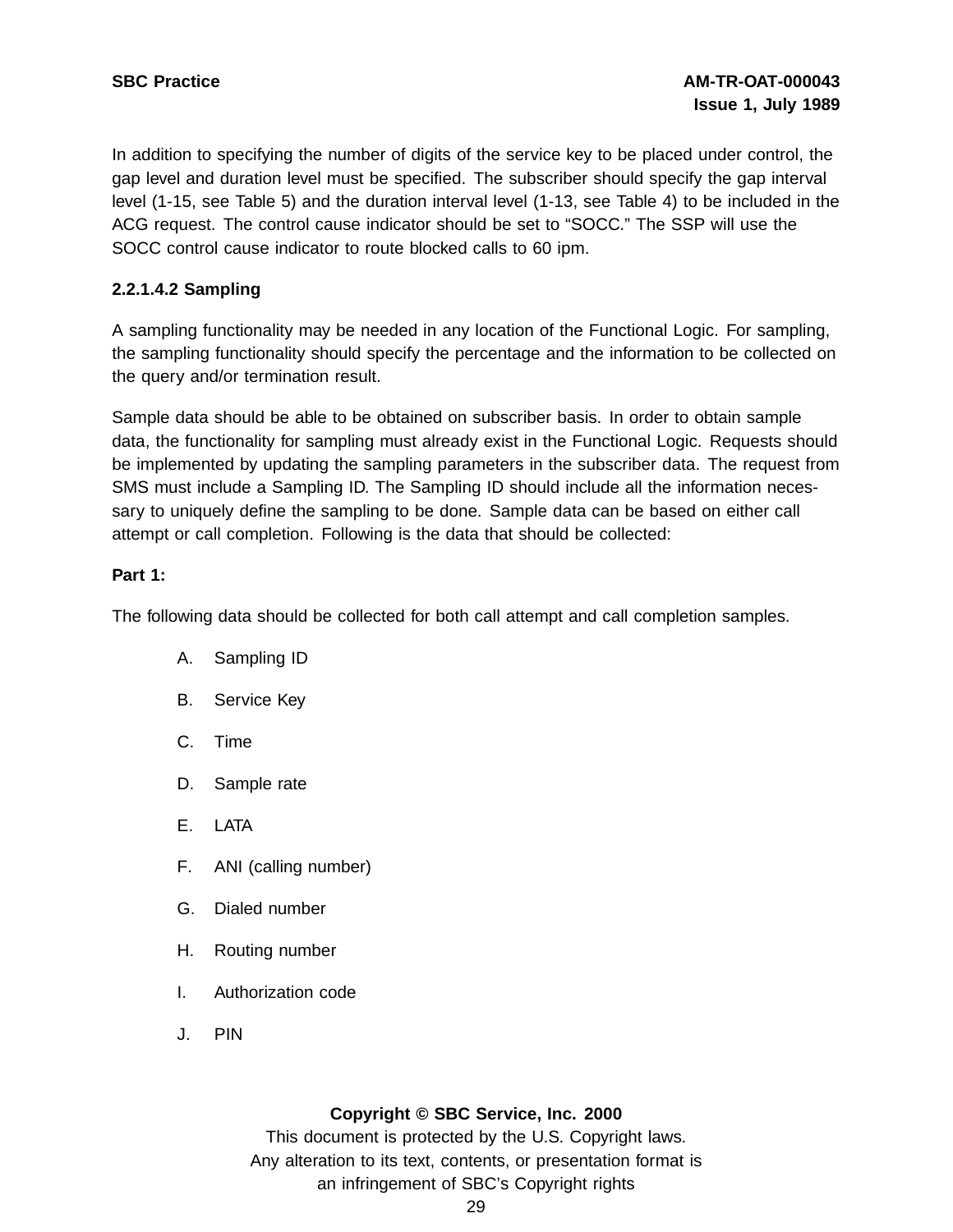- K. Outpulse number
- L. Traveling class mark
- M. Carrier ID
- N. Final disposition
- 1. Announcement ID number
- 2. Returned routing number
- 3. Functional Logic error.

In addition, for call completion samples, a sample number should be included with the above information.

#### **Part 2:**

The following information should be collected for call completion samples only, where the SCP returned a routing number.

- Sample number
- Answer indication
- Connect time
- Error code.

The sample number should be used by the SMS to correlate the call attempt data with the call completion data.

If the SCP receives no termination information from the SSP within a specified time (**Tr,** where **Tr** should be telco assignable), the sampling information should not be lost but should be marked to indicate the error.

The SCP should gather sample data and store it: it should not collate call completion sample data. Data should be gathered into files for transfer to the SMS.

#### **2.2.1.4.3 Special Studies**

It should be possible to perform special studies by the IN Release 0 SCP. The special studies functionality is a temporary call monitor requested by SMS that produces reports when calls

#### **Copyright © SBC Service, Inc. 2000**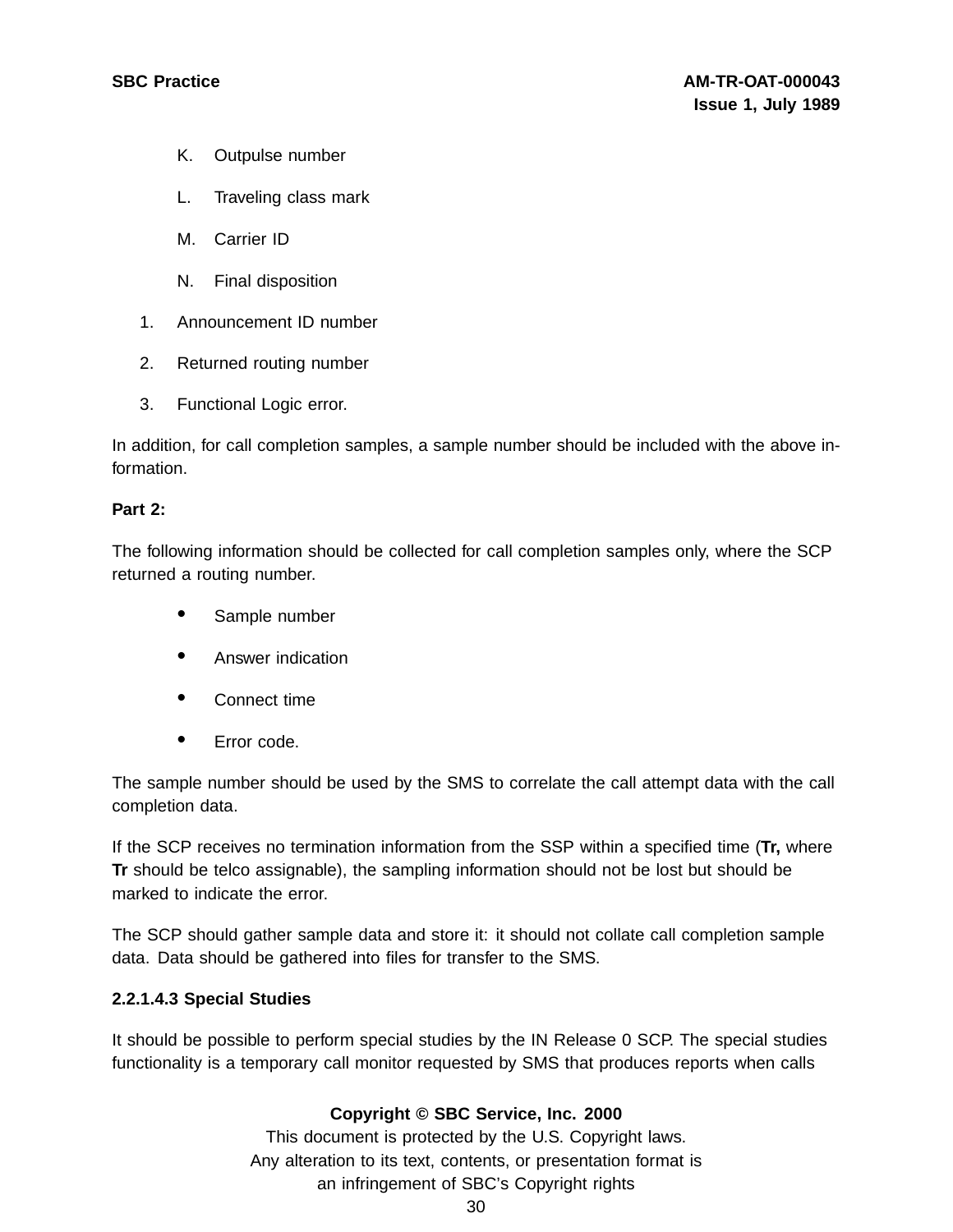meet certain trap criteria. The Special Studies functionality must be present in the Functional Logic to perform special studies.

The contents of an SMS Special Study request are:

- A. Time limit
- B. Trap limit
- C. Special Studies ID
- D. Trap criteria The following may be trap criteria:
- 1. Service Key
- 2. Dialed number
- 3. ANI (calling number 0
- 4. Primary Carrier ID
- 5. Primary trunk group
- 6. Routing number
- 7. Authorization code
- 8. PIN
- 9. Tone/Arrangements
- 10. Outpulse Number

The time limit set an upper limit on the life of the study. The study should also end if the number of calls trapped meets the trap limit. The selection possibilities for data collection are the same as in sampling (see Section 2.2.1.4.2.) The SMS can issue a command to cancel a Special Study.

#### **2.2.1.4.4 Statistics**

There are two types of statistical functionalities which should be definable in the Functional Logic. First, a counter with a threshold should be defined which may be placed at any location in the functional logic. On reaching the threshold, or at a specified time, the counter information should be sent to the system statistical function for output. Second, a counter with termination notification information which may be placed anywhere in the functional logic sequence should

## **Copyright © SBC Service, Inc. 2000**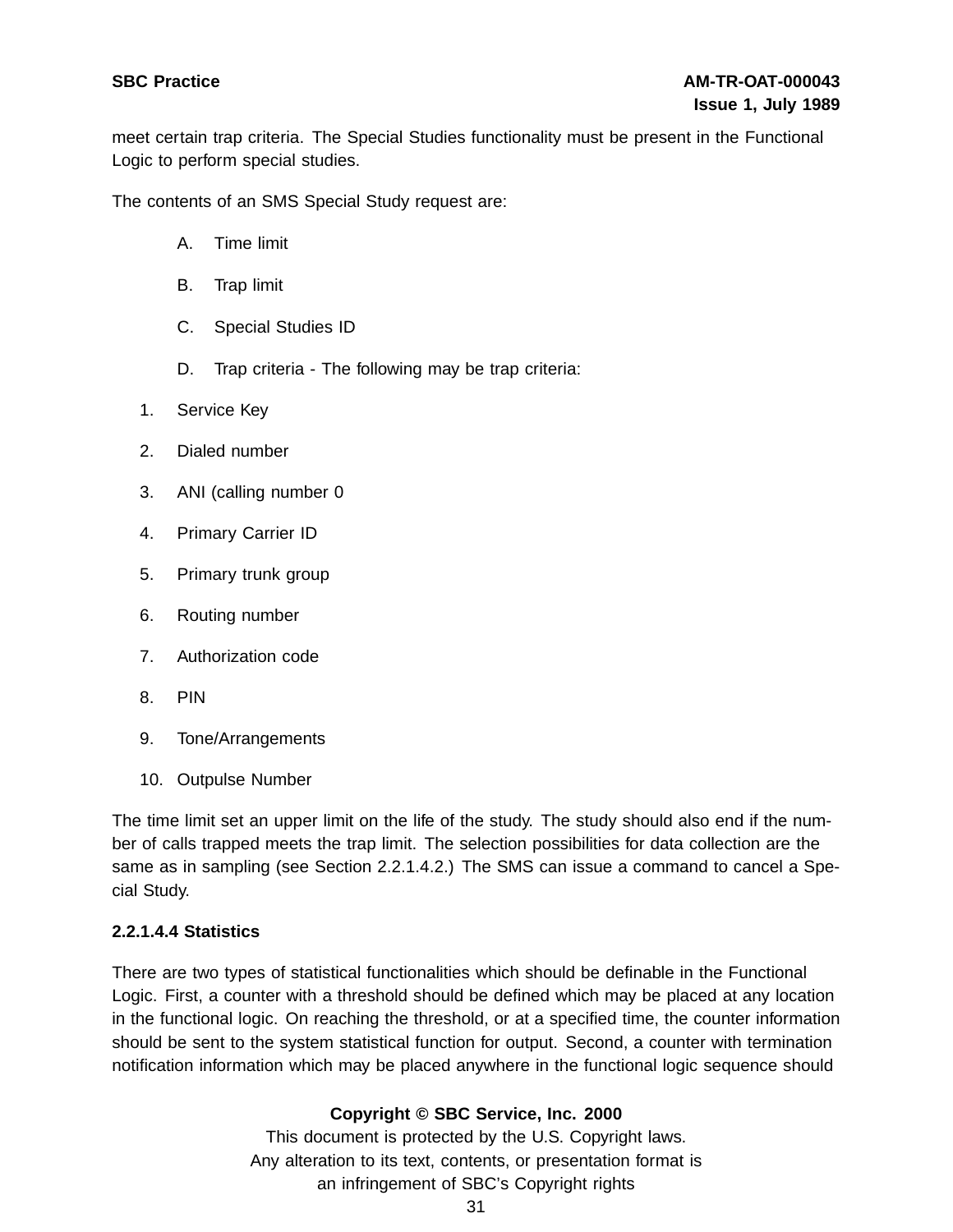be available. This functionality should collect termination notification information along with counter information. The information on threshold or timer should be available for output to SMS.

## 2.2.1.5. Platform Functionality Variables

Data or variables should be supported for the SCP Functional Logic on a subscriber, common or call basis. Following is a description of the data types and some of the values that should be supported.

Subscriber data should be used by the Functional Logic to provide the subscriber specific values in query processing. Subscriber data should be contained within a subscriber data unit and defined for use only for a specific subscriber. This data should specify the following information:

- Conditions and values for Decision Analysis Functionalities
- Values for Information Functionalities
- Values for OA&M Functionalities

Common data may be used by a variety of subscribers and functional logic in query processing. Typical examples of common data are time of day or nodal statistics parameters. For more information on common data, see Section 2.2.2.1.

Call data should be populated during query processing. The data is either present in the incoming query from the SSP, generated during query processing, or returned to the SCP during call processing. For example, the response data from informational functionalities should be stored as call data before the response is sent to the SSP. Following is the call information that should be available to the SCP from the SSP messages:

- Service Key Type and Value
- Originating LATA
- Originating Station DN
- Dialed Digits or Calling Number
- PIN
- Authorization code
- Traveling Class Mark

## **Copyright © SBC Service, Inc. 2000**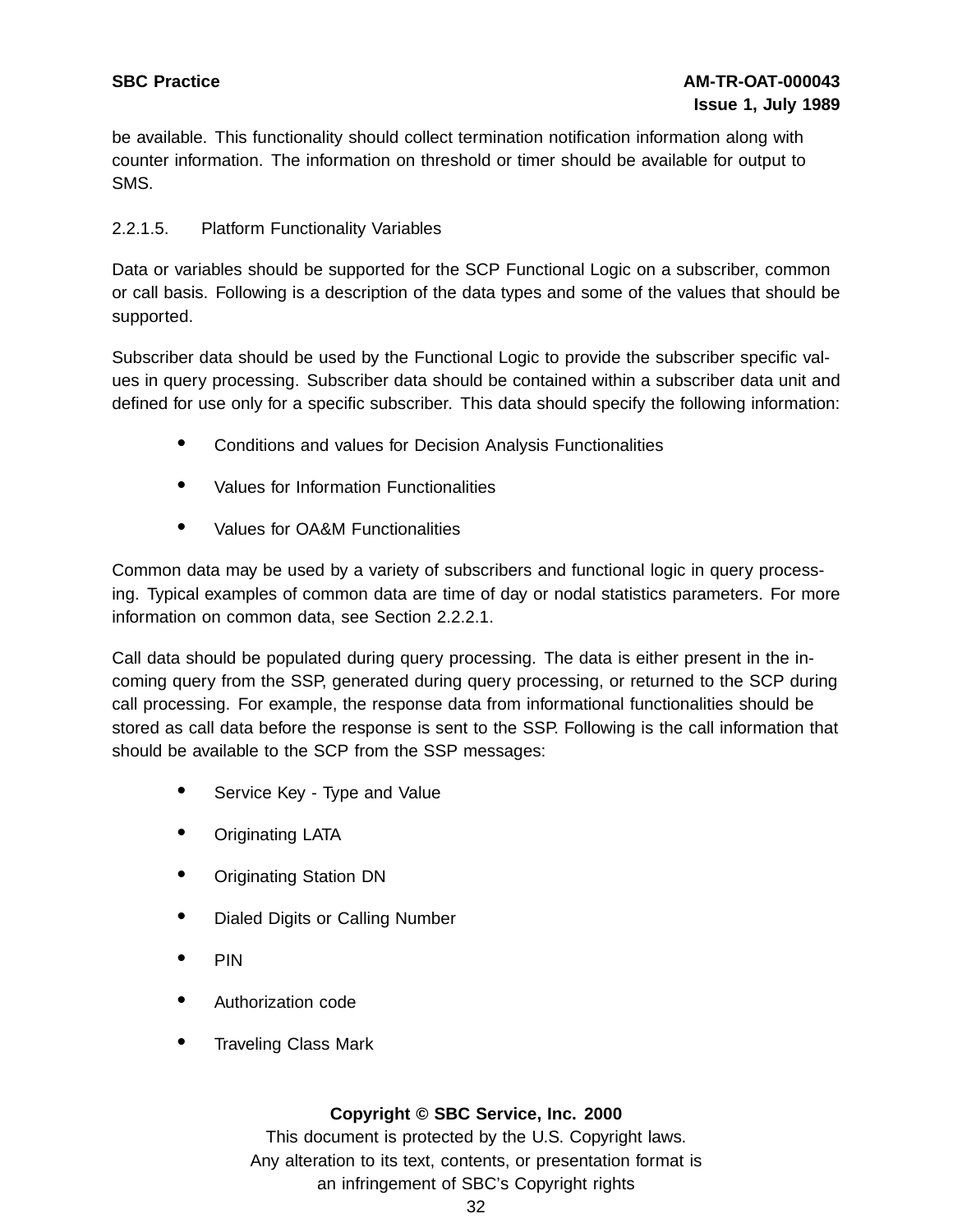- Termination Indicators
- Caller interaction
- Connect Time
- Standard User Error Code

The actual values for the call data are specified in Ameritech SCP-SSP Interface Specification. [Any changes to, additions to or modifications of Service Control Point Node Generic Requirements are included in Appendix B of this document.] See this document for allowable data values.

The informational and service key analysis functionalities are also directly related to the TCAP signaling interface and are therefore bounded by that specification. Other data values, for example, those which populate the subscriber and functional logic data, are functions of the SCP's decision analysis and OA&M functionalities. Section 2.2.1.4 contains specific information on the OA&M platform functionalities and Section 2.2.1.2 contains specific information on the decision analysis functionalities.

## 2.2.1.6. Query Processing Routine Errors

The SCP should monitor for processing errors in the SCP Functional Logic. This may include monitoring for infinite loops in the Functional Logic, lack of response indication information at the end of a logic branch, and any other mechanisms necessary. These monitors or controls depend on the representation of the logic in the SCP. Therefore, the vendor should provide adequate checks based on their particular implementation. If an infinite loop is detected in the query processing logic, the feature should be taken out of service and an error message sent to SMS where an Exception Report will be generated. For any other logic error encountered, the feature need not be taken out of service, but an error message should be generated.

## 2.2.2. Common Procedures and Data

The SCP can use the data described in this section in query processing. This information resides in the SCP such that it is available to the Functional Logic at any point in the query processing.

## 2.2.2.1. General Purpose Data

General Purpose data may be included in each the Functional Logic script or may be "called" from a common data location. While it is not required that frequently/commonly used data reside in a common data location, such a data structure may realize efficiencies in system design

## **Copyright © SBC Service, Inc. 2000**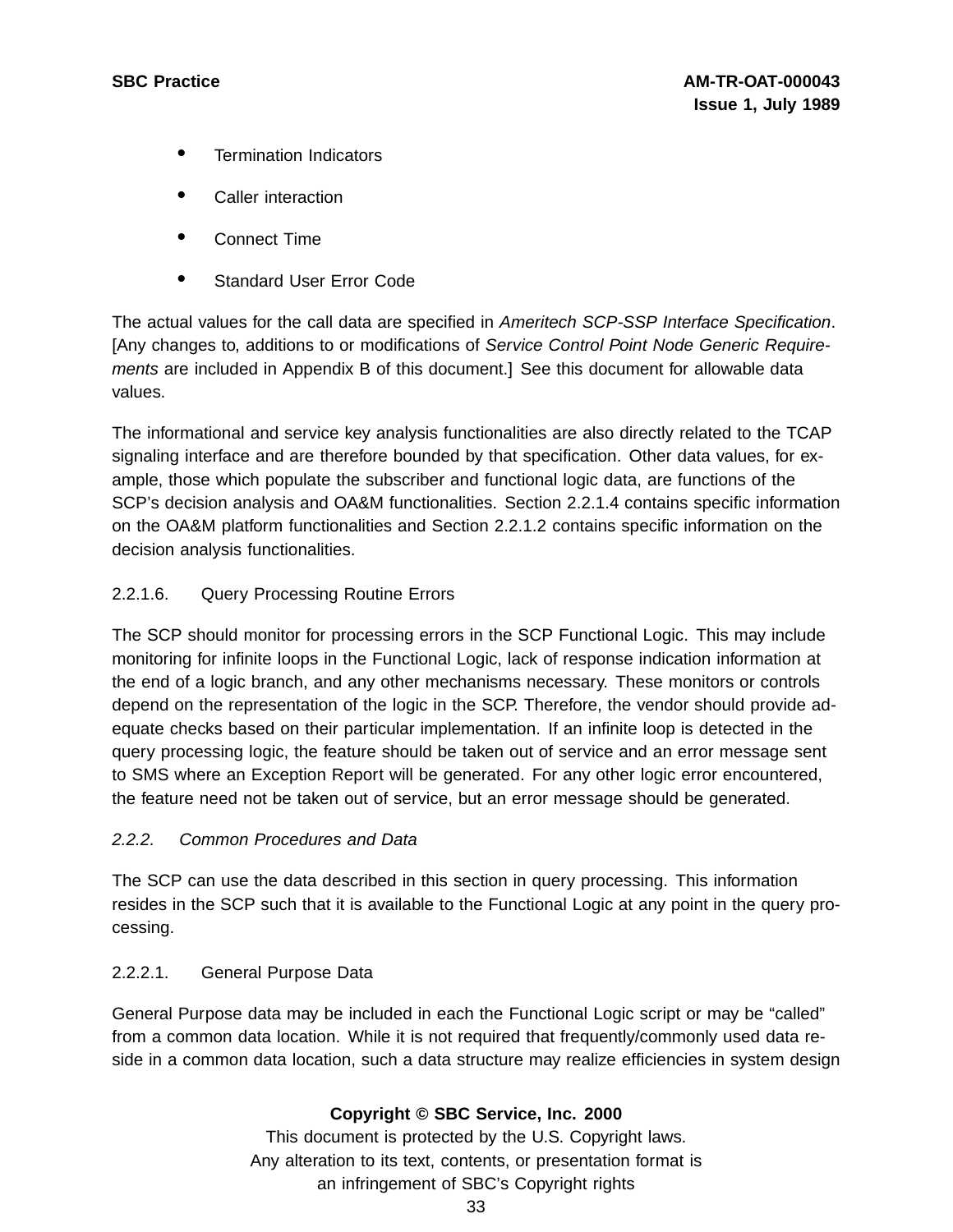as well as from the service programmers perspective. Information to be contained in a common data location is the following:

- time of day
- day of week
- date

## 2.2.2.2. Common Procedures

Common procedures are those which may be shared among many or all IN Release 0 SCP features. These procedures may be defined for each feature or can be included in a common set which may be accessed when required by the Functional Logic. Common procedures for query processing should include the following:

- Day Type (bank holidays, federal government holidays) Analysis
- Time Type (bank hours, retail store hours) Analysis
- Origin Analysis (based on two or three digits of calling party's number)
- Originating LATA Analysis

See Section 2.2.1.2 for more information.

Common procedures that are executed only if specified by the Functional Logic and subscriber data or if requested by SMS are the following:

- Counters for statistical purposes, special studies, routing statistics, etc. (See Section 2.2.1.4.5 for more information.)
- Collection of traffic and performance measurements (See Section 2.5.3.2 for more information.)
- Network management controls on a subscriber level. (See Section 2.5.1 for more information.)

Some of these procedures/functions can be considered node functions while others may relate specifically to features but are common across many different features. Any of the platform functionalities previously described could also be considered common procedures in the case where multiple subscribers use the same data (e.g., network resource counters.)

## **Copyright © SBC Service, Inc. 2000**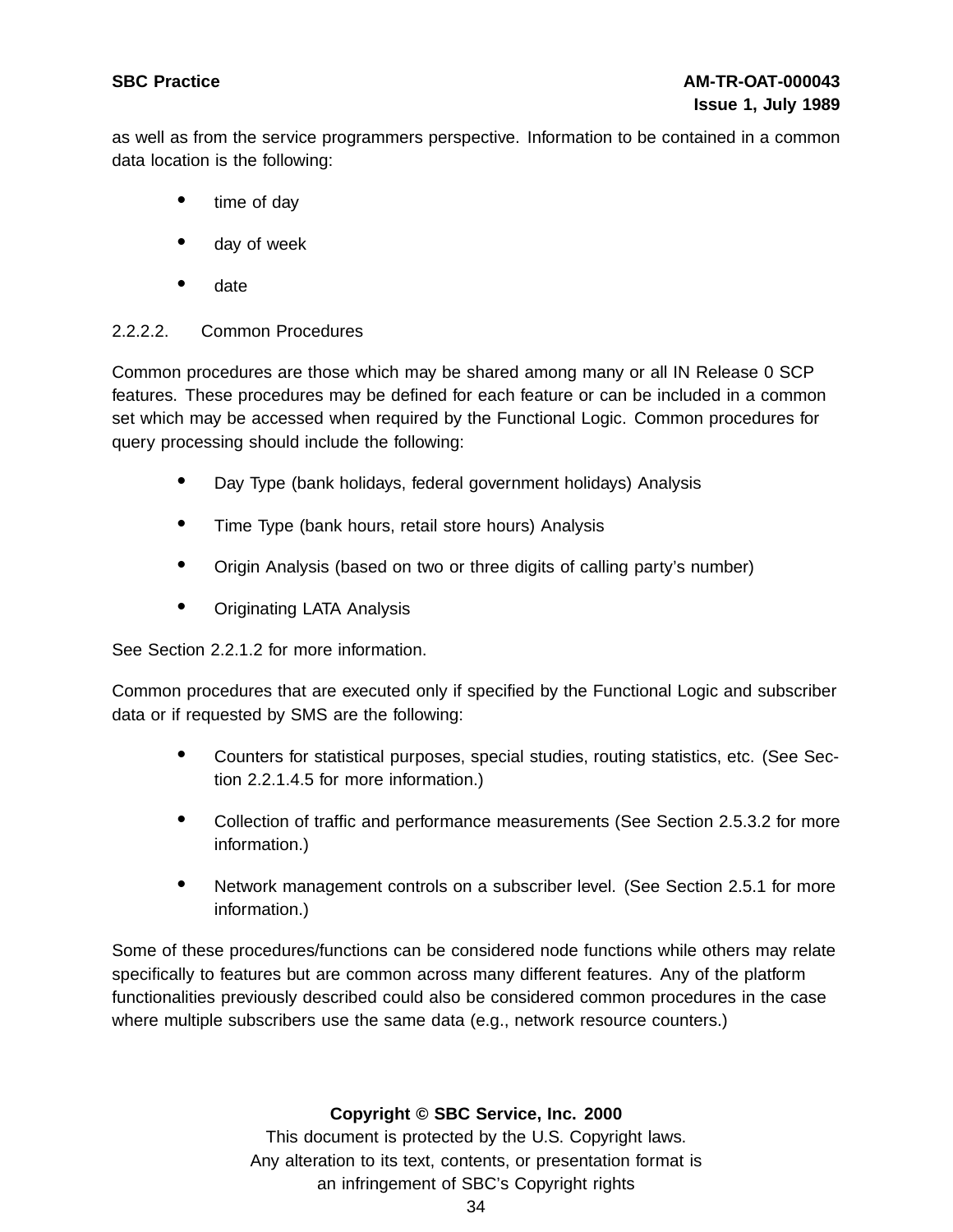## 2.2.2.3. Timer Expiration Values

All TA (Transaction Age) timer values for the SCP discussed in this section should be recent changeable on an office by office basis from an external system (SMS.) The TA timers are described below and nominal value are given.

- A. The SCP should ensure that a conversation or response message is sent in response to queries from the SSP within a specified amount of time. The nominal value for that time is 3 seconds.
- B. A TA timer expiration value should be used by the SCP to time SSP response to SCP queries involving caller interaction (see Section 2.1.3.3A). The nominal value for this timer is 5 minutes.
- C. A timer, **Tr**, should be used by the SCP to time SSP responses to SCP requests for termination information (see Section 2.1.4.1D). The value of this timer should be telco-assignable.

Performance measurements on the number of TA timer expirations should be maintained by the SCP (see Section 2.5.3.2).

## 2.2.3. Automatic Network Management Controls for SCP Overloads.

When the calling rate for SCP IN Release 0 services becomes excessively high, the SCP can be driven into an overload condition. To protect the SCP from the effects of overloads, an automatic NM control is required, which will be called the SCP overload control. The SCP overload control should operate as follows. The SCP should detect overloads by measuring query processing loads, based on a measure that is an indication of query processing delay, on the system at a node level. When the SCP determines it is in overload, certain actions should be taken to help alleviate the overload. The actions are a function of the level of overload.

When the SCP initially enters an overload condition, its first actions should be to process higher priority messages. If the overload condition continues to exist, the SCP should begin sending INVOKE (NM: ACG) Components in response messages that contain routing instructions or that instruct the SSP to play an announcement. If the above actions are not sufficient to alleviate the overload condition, the SCP should begin dropping incoming messages.

When the SCP begins returning ACG requests to the SSP, all incoming queries to the SCP should result in the SCP sending an ACG command. The ACG command should include the first six digits of the service key on which control is to be initiated, the gap interval level and the duration interval level. There are 16 possible gap interval levels (see Table 3) and 13 possible

## **Copyright © SBC Service, Inc. 2000**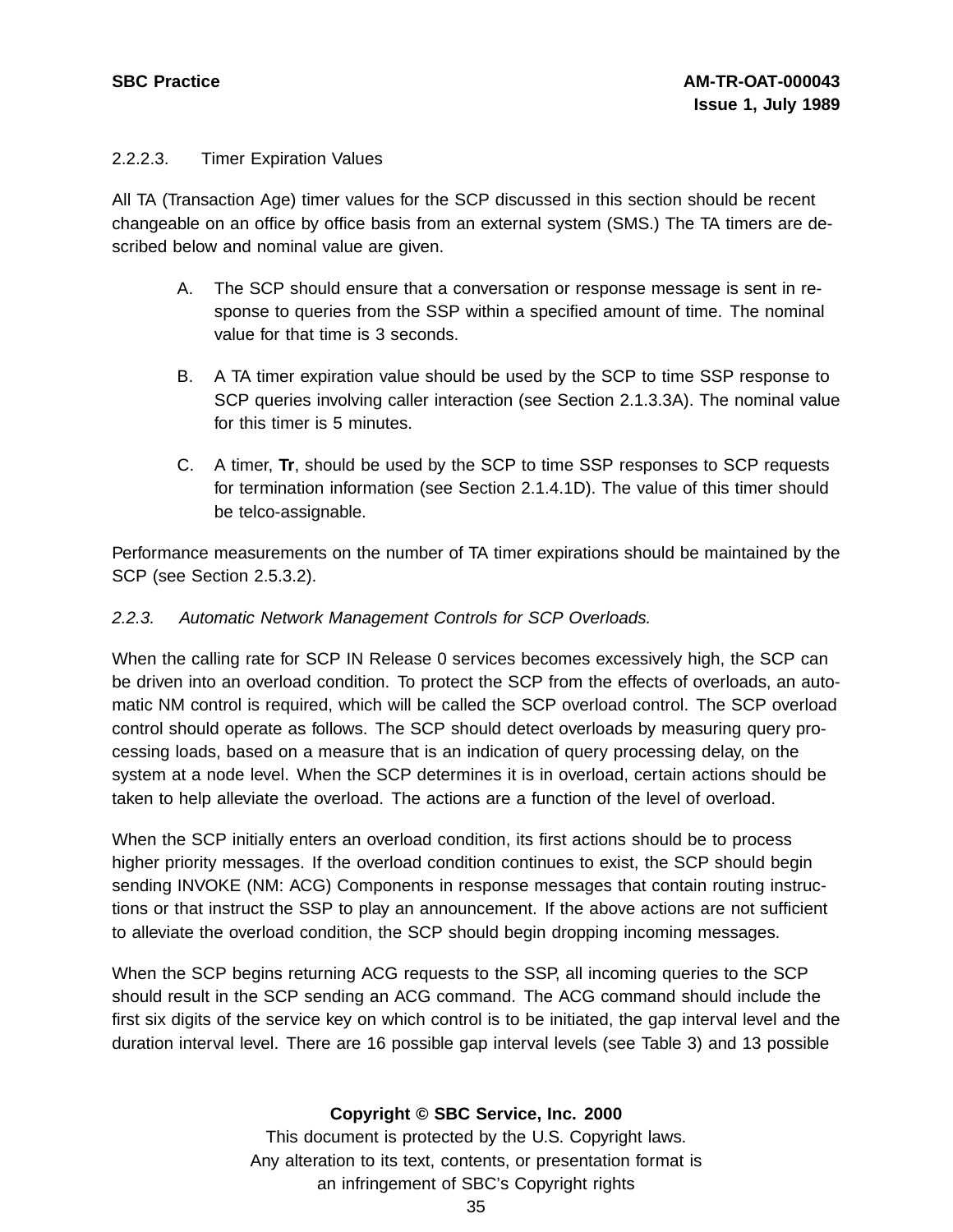duration levels (see Table 4). To remove a code from the control list at the SSP, Gap interval level 16 and Duration level 0 should be used.

| Gap Interval Level | Nominal Interval (seconds) |
|--------------------|----------------------------|
| $\pmb{0}$          | $\pmb{0}$                  |
| $\mathbf 1$        | $\ensuremath{\mathsf{3}}$  |
| $\mathbf 2$        | $\overline{\mathcal{A}}$   |
| 3                  | $\,6\,$                    |
| $\overline{4}$     | $\bf 8$                    |
| $\mathbf 5$        | 11                         |
| $\,6\,$            | 16                         |
| $\overline{7}$     | 22                         |
| $\, 8$             | $30\,$                     |
| $\boldsymbol{9}$   | 42                         |
| $10$               | 58                         |
| 11                 | 81                         |
| 12                 | 112                        |
| 13                 | 156                        |
| 14                 | 217                        |
| 15                 | 300                        |

## **Table 3. Gap Interval Levels**

The ACG command instructs the SSP to limit traffic contributing to the overload. The ACG request should instruct the SSP to cut back future messages from originating or terminating IN Release 0 callers with the same first six digits as the service key of the current query. The ACG request should also contain the gap interval and duration maintained by the SCP. The control cause indicator in the ACG should be set to indicate a SCP overload. The SSP will use this control cause indicator to route blocked calls to No Circuit Announcement (NCA).

In addition to the SCP overload requirements specified in this section, NM requirements are also specified in three other sections of this document, Sections 2.2.1.4, 2.5.1 and 2.5.4. Section 2.2.1.4 contains details on the Call Gapping OA&M functionality available to subscribers in their Functional Logic. Section 2.5.1 contains the requirements for SOCC controls. Section

## **Copyright © SBC Service, Inc. 2000**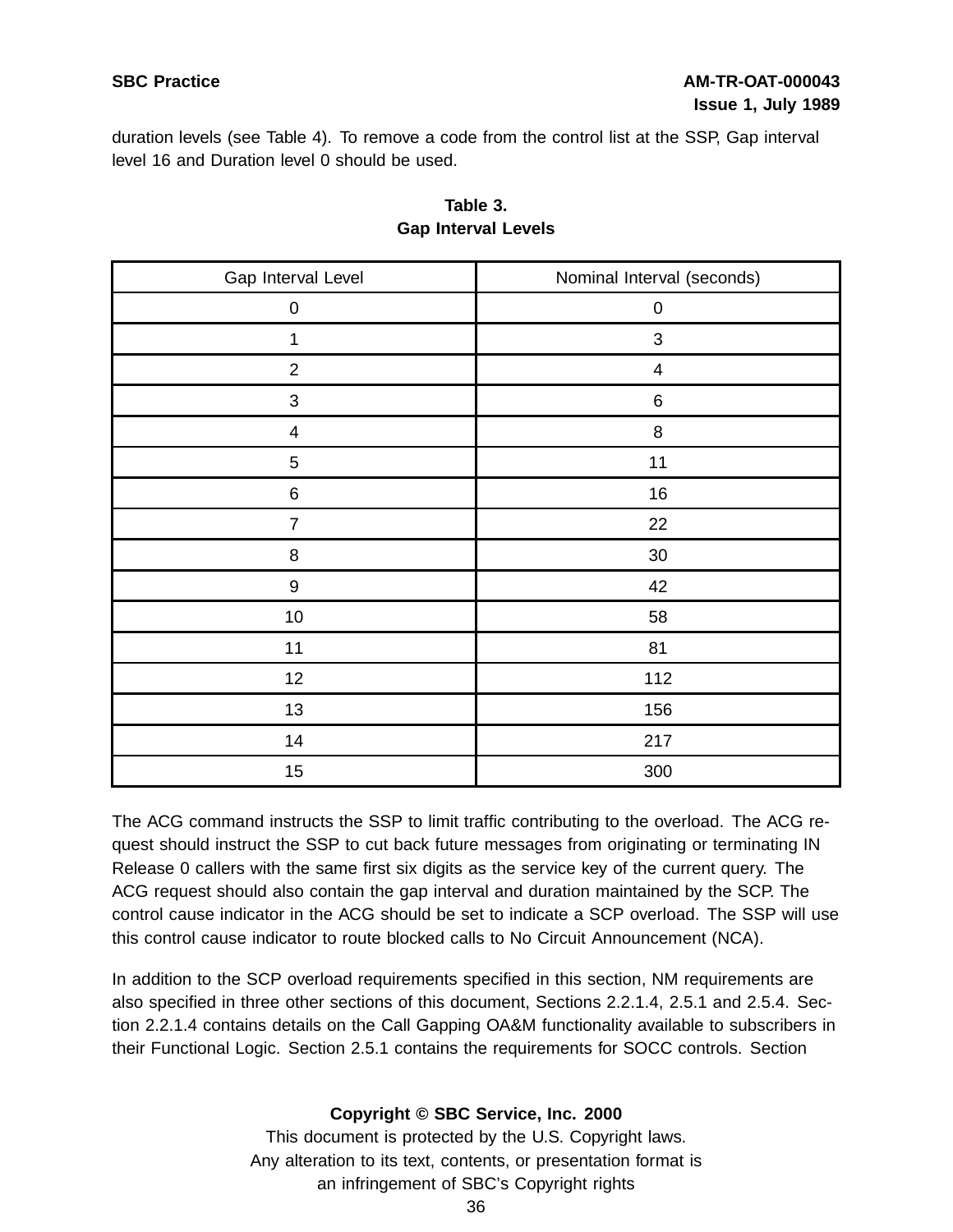2.5.4 contains the requirements for performing special studies. The concept of a special study was developed for service maintenance, but it can also be a useful tool for NM.

| <b>Duration Level</b> | Nominal Control Duration (seconds) |
|-----------------------|------------------------------------|
| 1                     | 1                                  |
| $\overline{2}$        | $\overline{2}$                     |
| $\sqrt{3}$            | $\overline{4}$                     |
| $\overline{4}$        | 8                                  |
| $\mathbf 5$           | 16                                 |
| $\,6$                 | 32                                 |
| $\overline{7}$        | 64                                 |
| $\,8\,$               | 128                                |
| $\boldsymbol{9}$      | 256                                |
| 10                    | 512                                |
| 11                    | 1024                               |
| 12                    | 2048                               |
| 13                    | infinity                           |

## **Table 4. Duration Level**

## 2.2.4. Failure Recovery

The SCP may experience varying levels of failure. After any restart, any queries which were being processed are lost. The SSP will time out and provide error treatment for the call. Resource counters should maintain their pre-failure values. Functional Logic, subscriber data and all common data described in Section 2.2.2 should not be affected by the failure.

## **2.3. Signaling**

Not applicable.

## **2.4. Transmission**

Not applicable.

## **Copyright © SBC Service, Inc. 2000**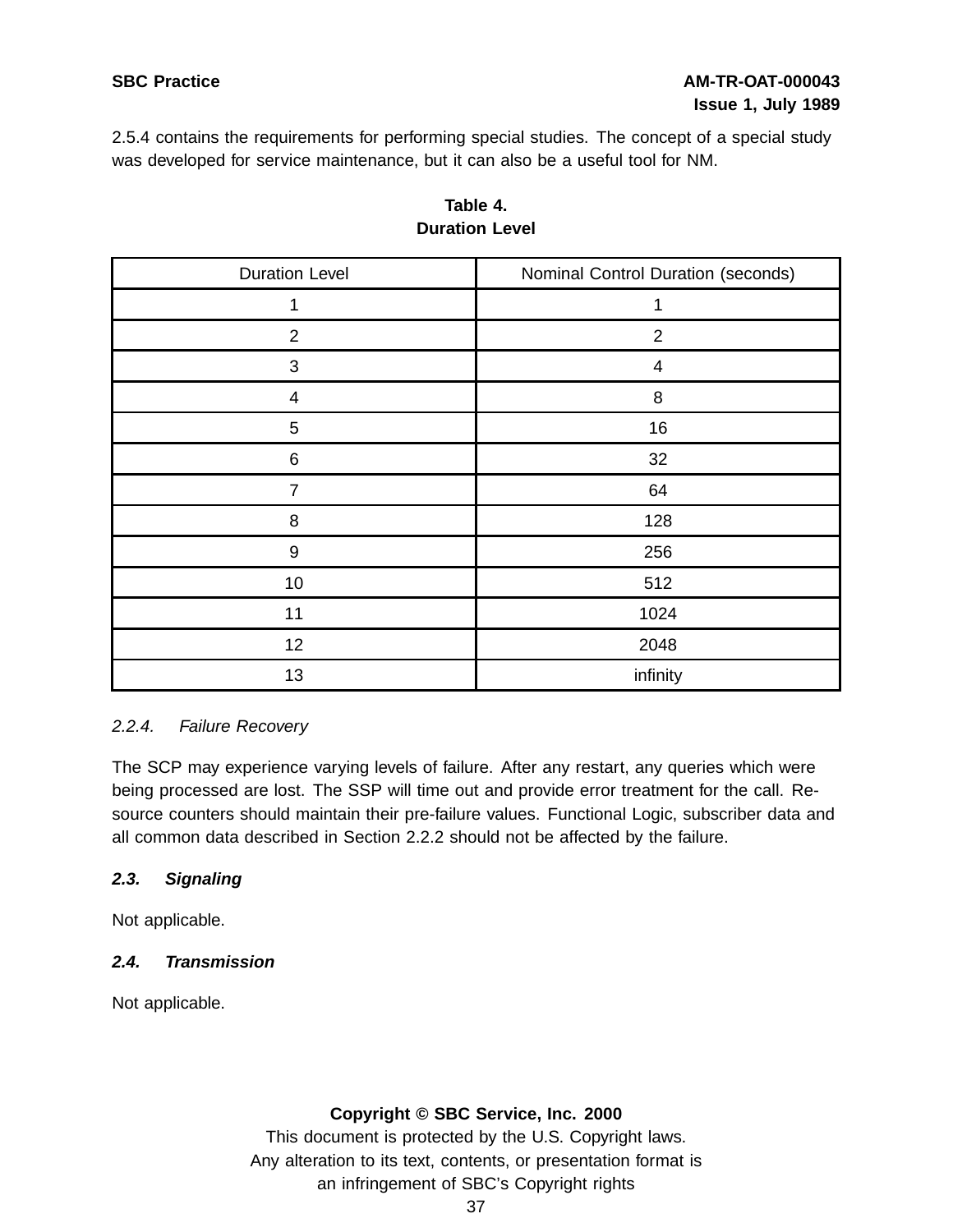## **2.5. Administration**

#### 2.5.1. Network Management

The SCP should contain automatic NM controls to alleviate the effects of SCP overloads on a feature or subscriber basis.

The NM strategy for IN Release 0 services is different from the other new services, e.g., 800 Service and ABS. The NM strategy for IN Release 0 is based on controlling on originating OR terminating calling.

A primary reason for this is that routing of database queries for IN Release 0 is done based on the service key, which may be a calling number (e.g., in the case of a subscribed trigger) or a called number (e.g., in the case of a Directory Number trigger.) [A description of these triggers is given in the Ameritech SSP Functionality Specification.]

The administration of the automatic control parameters in the OA&M Call Gapping functionality, activation and deactivation of the manual control, and obtaining Exception and Scheduled Reports will all be handled by SMS. The SMS functions as an intelligent conduit between the SCP and the network manager. The SCP should provide the following functions for SMS:

- Change SCP automatic control parameters for Functional Logic and subscriber data on request (see Section 2.5.1.1)
- Activate manual control in the SCP on request (see Section 2.5.1.2)
- Send Special Study Reports to SMS on request (see Section 2.5.4.2).
- Send Exception Reports to SMS.

## 2.5.1.1. Automatic Control Parameters

Two types of automatic overload controls exist in the SCP, those that are present in the Functional Logic and the subscriber data using the Call Gapping OA&M functionality and those that provide a system level overload control called SCP overload control. The Call Gapping OA&M Functionality is discussed further in Section 2.2.1.4. The SCP overload control is discussed further in Section 2.2.3.

The gap levels and duration levels used in the Call Gapping functionalities can be loaded from the SMS. The network manager, via the SMS, should be able to replace new values of gap interval and/or duration level. Those values can be assigned from Tables 4 and 5 as described in Section 2.2.1.4.

## **Copyright © SBC Service, Inc. 2000**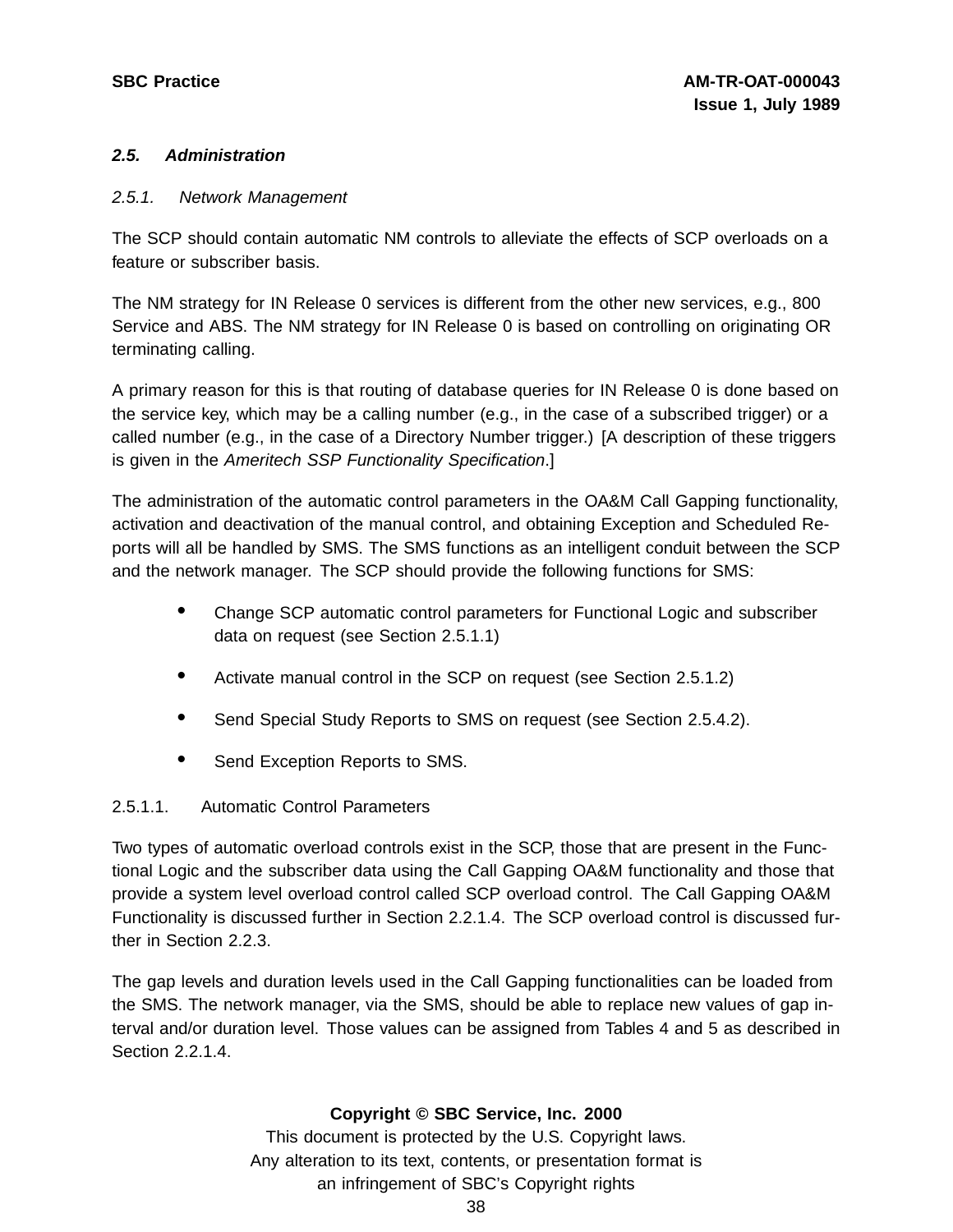The Release 0, the SMS will not be able to change the values of gap and duration levels that are used in the INVOKE (NM: ACG) Component that is sent as a result of system level overloads.

## 2.5.1.2. SMS Originated Code Control (SOCC)

The SCP should provide a SMS Originated Code Control (SOCC) for NM use. With SOCC, the network manager, via SMS, should be able to control calls based on the service key, either an originating number or a dialed number. It should be possible for the network manager to place a 3, 6, 7, 8, 9, or 10-digit code under manual control. The controlled code should have the form NPA, NPA-NXX, NPA-NXX-X, NPA-NXX-XX, NPA-NXX-XXX, and NPA-NXX-XXXX. The service key is the code to be controlled (e.g., NPA-NXX-X). SMS specified the gap interval level (1-15, see Table 5), the control duration (1-13, see Table 4), the control cause indicator and the number of service key digits under control. The network manager will use Table 5 to select the desired gap interval level (e.g., 1), and will use this level in the SOCC activate message to SMS. SMS will send the selected value from Table 5 along with the other control parameters, e.g., code, to SCP. The SCP should use the gap interval level for generating ACGs that it sends to the SSP. To remove a code from the control list, Gap Interval level 0 and Duration level 0 should be used. To deactivate a manual control, SMS will specify the code to be removed. Note that the SOCC control uses a different set of gap intervals from the SCP overload control. Because SOCC is a manual control and it can be applied to up to 10 digits, it is necessary to have a finer set of gap interval levels in the small gap interval range to afford the network manager greater flexibility in choosing the proper gap interval.

| Gap Interval Level | Average Gap Interval (seconds) |
|--------------------|--------------------------------|
|                    | Remove Code from Control List  |
|                    | 0.0                            |
| 2                  | 0.1                            |
| 3                  | 0.25                           |
| 4                  | 0.5                            |
| 5                  | 1.0                            |
| 6                  | 2.0                            |
|                    | 5.0                            |
| 8                  | 10.0                           |

## **Table 5. NM SOCC Control Gap Intervals**

## **Copyright © SBC Service, Inc. 2000**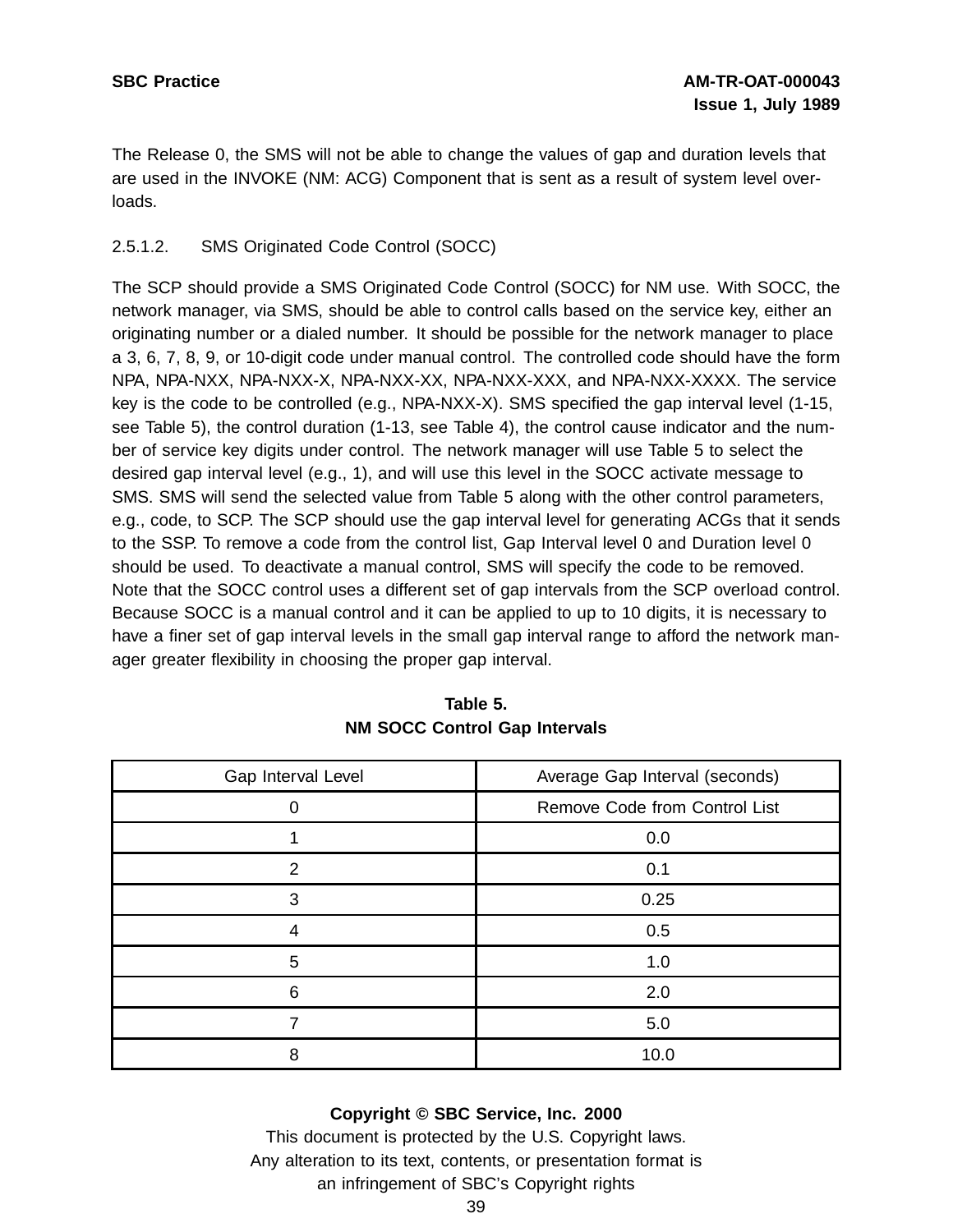## **SBC Practice AM-TR-OAT-000043 Issue 1, July 1989**

| 9  | 15.0     |
|----|----------|
| 10 | 30.0     |
| 11 | 60.0     |
| 12 | 120.0    |
| 13 | 300.0    |
| 14 | 600.0    |
| 15 | infinity |

**NOTE:** The above provides the control level field values and the corresponding average gap intervals for SCP to SSP communication.

A network manager can put a zero gap interval SOCC on a code. Although this should not limit the calling rate from the given code, it should cause counts to be accumulated (on a 5-minute basis) for calls from the code. These counts should be available to the network manager as a scheduled report (see Section 2.5.1.3), and should provide a valuable surveillance functionality, e.g., to detect excessive calling to/from certain numbers or groups of numbers.

The network manager should also be able to override code controls using the zero gap interval. For example, assume a code control is on a given 6-digit control, e.g., 201-758. Then, if the network manager places a zero gap interval SOCC on, e.g., 201-758-2, the 2000 series of lines in the 758 NXX will be removed from control at the SSP. This will occur because for control activation purposes, the SSP will first look at longer codes. The network manager, via SMS, would send the selected code and control values to the SCP and the SCP would then send an ACG component to the SSP to initiate the control.

When a manual control is received in the SCP, from the SMS, every query received in the SCP that contains the controlled code as the service key should result in the SCP sending an ACG message to the SSP that originated the query. The ACG should contain the controlled code, the gap interval level index, the duration level, and a control cause indicator. The control cause indicator should be set to SMS initiated. The SSP will use this control cause indicator to route blocked calls to 60 ipm.

When the SCP receives a command from SMS to deactivate a manual control, the specified code should be removed from the manual control in the SCP. The next query from an SSP for this code should cause the SCP to return an indication to the SSP to remove the code from control.

- 2.5.1.3. Error Messages and Special Study Reports
	- A. Error Messages

## **Copyright © SBC Service, Inc. 2000**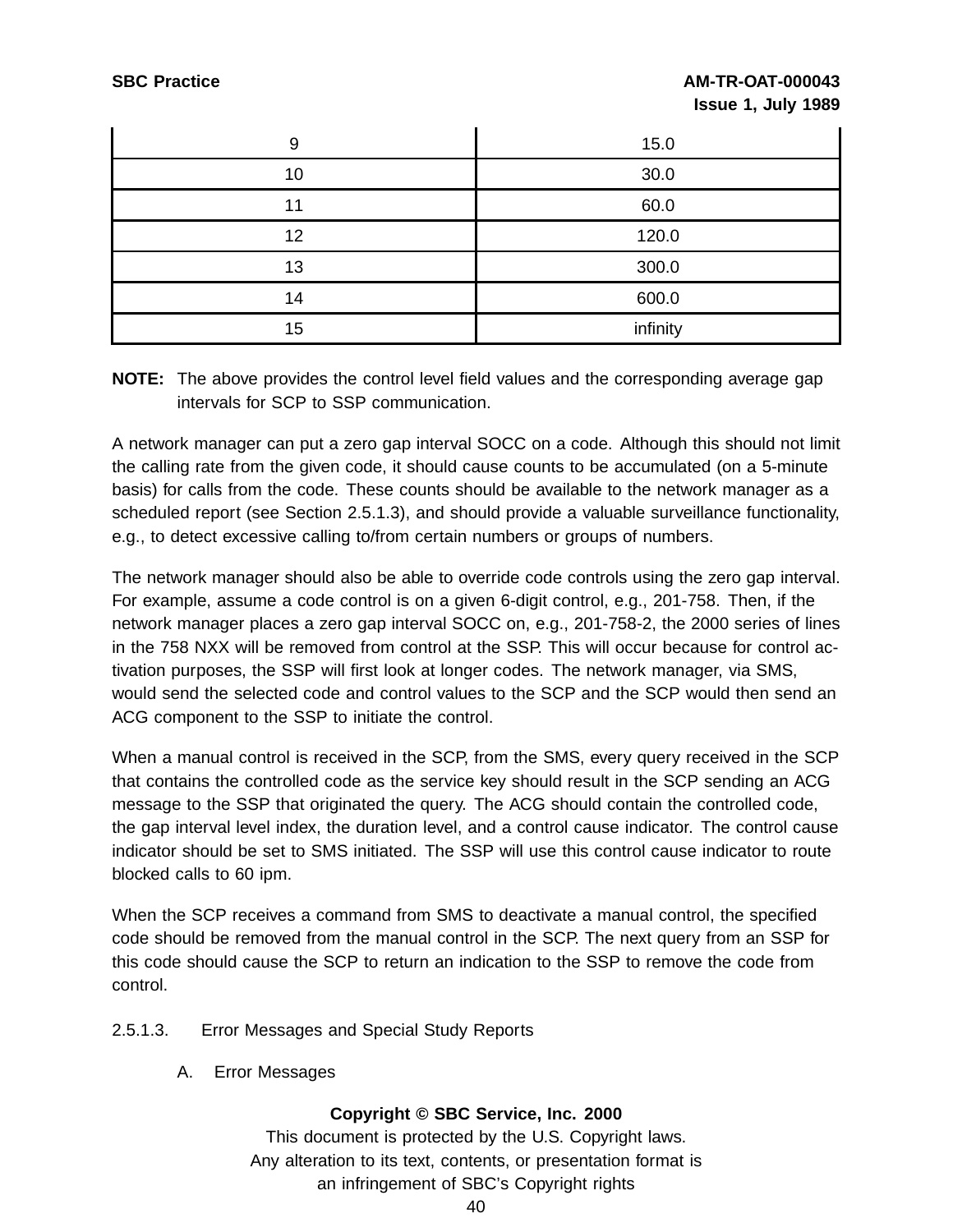- The SCP will send an error messages to the SMS indicating a change in SCP overload level.
- B. Special Study Reports
- As part of the service maintenance functionalities, it is required that the SCP have a Special Study Report functionality. The requirements for special studies are given in Section 2.5.4.2. The special study functionality is a temporary call monitor that produces reports when calls meet certain trap criteria (see Section 2.5.4.1). Although the special study concept was primarily developed for service maintenance, it also provides a very useful tool for network management. Therefore, it is required that network managers, via SMS, have access to the special study functionality covered in Section 2.5.4.1.

## 2.5.2. Functional Logic and Subscriber Data Administration

This section describes administration of subscriber-specific data: Functional Logic, subscriber sample data, and Resource Usage Counters.

#### 2.5.2.1. Functional Logic and Subscriber Data

The same Functional Logic should be able to be chosen by one or more subscribers. To perform a certain service, the subscriber should provide the specific data that is needed by the functionalities in the Functional Logic. For example, the time-result combinations are required data for population of the time of day functionality.

In addition to the active Functional Logic and the active subscriber data, sets of pending Functional Logic and pending subscriber data can be maintained to allow the activations without disrupting the service to a customer.

#### 2.5.2.2. Functional Logic Commands

The administrative commands to introduce new Functional Logic should contain the following information:

- Functional Logic name
- Type of command (general introduction and delete commands, retrieve commands, etc.)

Before the Functional Logic should be accepted in the SCP, a check for completeness should be made. (For example, no capabilities with open results or loops should be allowed.)

## **Copyright © SBC Service, Inc. 2000**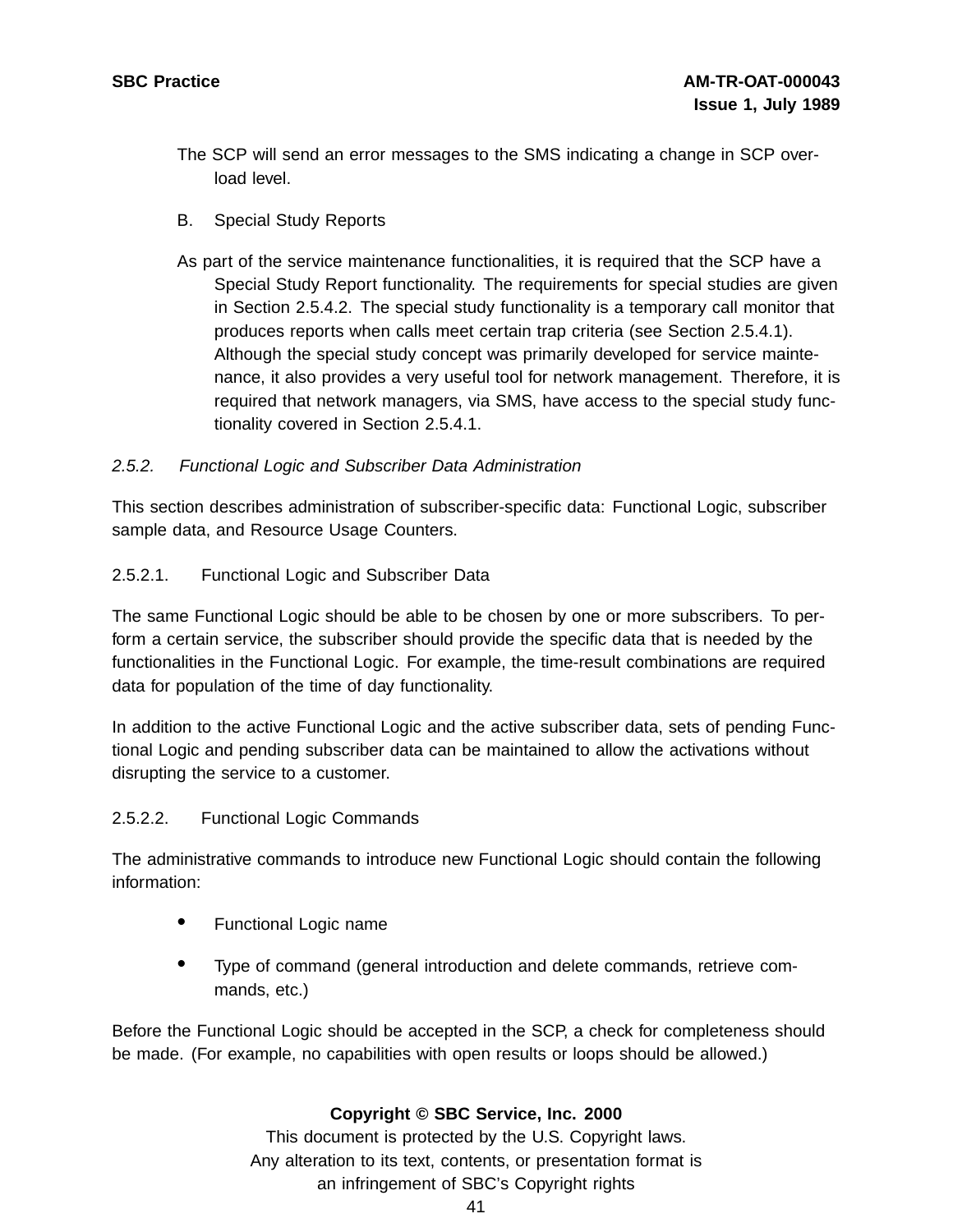## 2.5.2.3. Subscriber Record Commands

The administrative commands to introduce or remove a subscriber should contain the following information:

- Subscriber name
- Command type (introduce/remove <sup>a</sup> subscriber, connect/disconnect <sup>a</sup> Functional Logic to a subscriber)

## 2.5.2.4. Subscriber Data Commands

The administrative commands to introduce, update or delete subscriber data should contain the following information:

- A. Subscriber name (not used for common data)
- B. Capability type
- C. Capability sequence number
- D. Command type (enter/modify/update/delete/connect)

One command affects the data of one capability.

## 2.5.2.5. Subscriber Retrieve Operations

Both the general subscriber properties (name and Functional Logic name) can be used by the subscriber to retrieve the subscriber data. The commands should provide the possibility to retrieve the following information:

- the specific data for one capability of a subscriber
- all data for one type of capability of a subscriber
- all data of a subscriber.

## 2.5.2.6. Sampling Data and Special Studies

A subscriber can request sampling data or special study reports by changing the data of the respective capability. A specific subset of the data mentioned in 2.2.1.4.3 can be selected.

## **Copyright © SBC Service, Inc. 2000**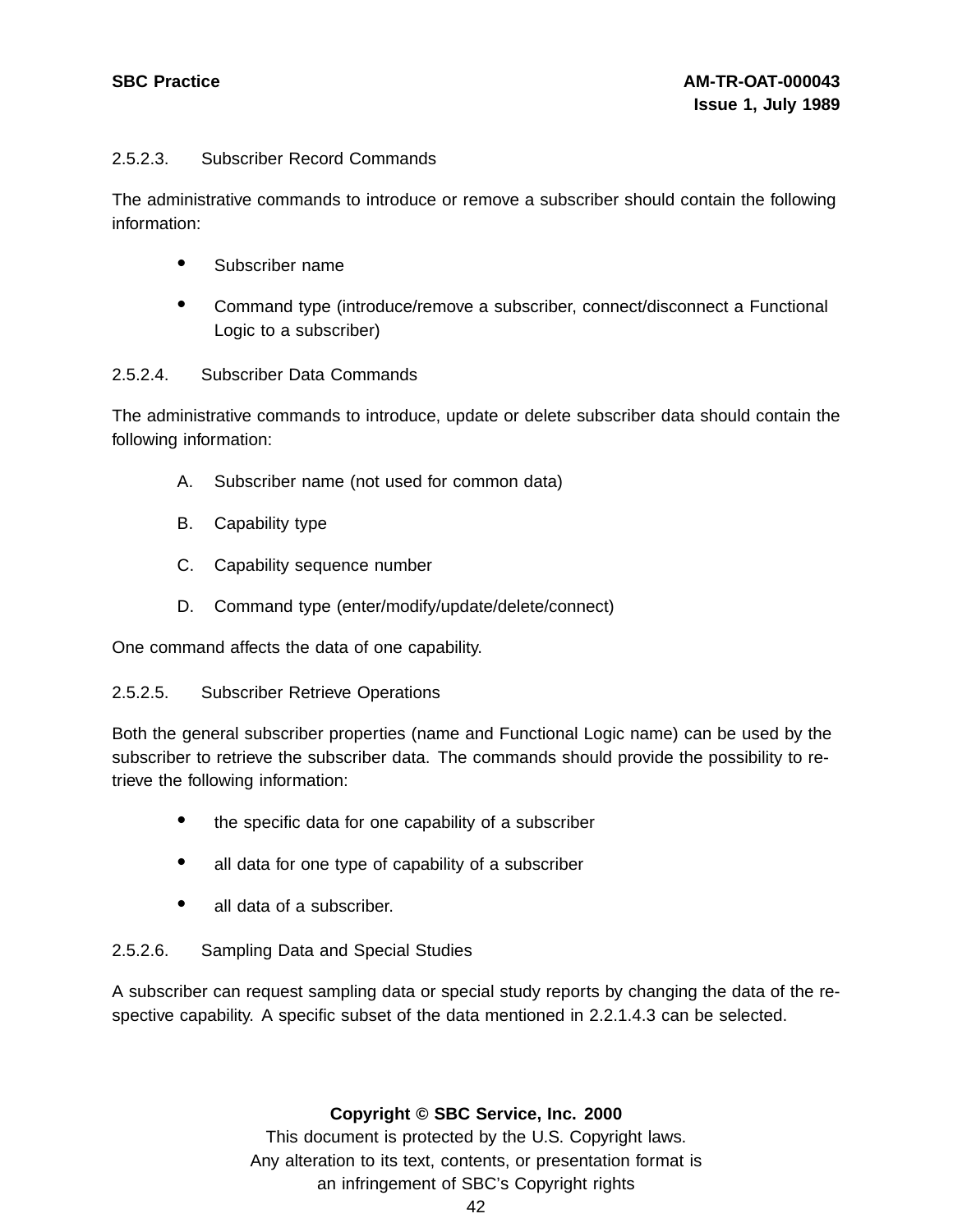## 2.5.2.7. Resource Counter Management

The SCP should ensure that the accuracy of resource counters be maintained. If query processing causes a counter to be incremented, the SCP should include an INVOKE (Send Notification: Termination) Component in a response message containing routing instructions. If multiple counters are incremented, only one termination notification request should be sent. If, after further processing of a query, routing instructions are not sent as final treatment (e.g., the SCP instructs the SSP to play an announcement), the SCP should decrement all the appropriate resource counters.

The SCP should wait a specific time (**Tr**) for the Unidirectional message containing termination information from the SSP. If the termination information is received within time (**Tr**), the SCP should use the echo data to decrement the appropriate resource counters. After the SCP time out period (**Tr**) for waiting for the SSPs termination notification, the involved resource counters should be decremented. The value for **Tr** should be determined by the administrator.

The limits for the resource usage counters can be changed by recent change and update commands.

## 2.5.3. Common Procedures Data Updates

This section covers the administration of common SCP data.

## 2.5.3.1. General Purpose Data Updates

Table entries are added or deleted with an Update Table command. A Retrieve Table command returns all entries in the table. Update and Retrieve commands are available for the common data tables discussed in Section 2.2.2.

## 2.5.3.2. Traffic and Performance Measurements

The SCP should maintain the following measurements (peg counts) on CCS messages and query processing:

- 1. Query messages requesting IN Release 0 service
- 2. Call not allowed because no match of service key to Functional Logic and subscriber data
- 3. Incoming messages dropped because of an overload condition
- 4. Query messages with error in data

## **Copyright © SBC Service, Inc. 2000**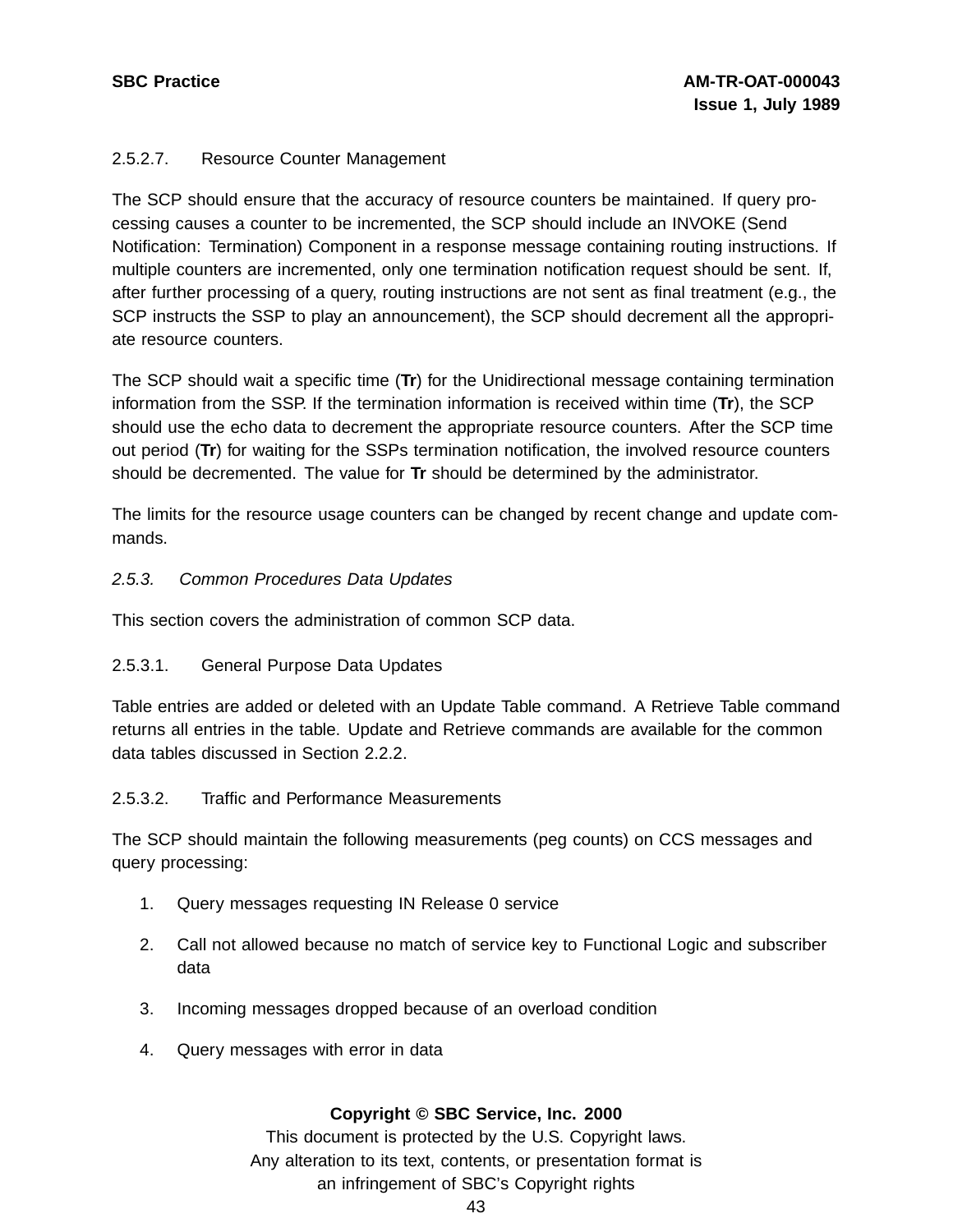- 5. Query messages not responded to because the SCP timer expired for a SCP response
- 6. Caller interaction messages sent to collect digits
- 7. VCA responses sent because of Functional Logic error
- 8. SCP TA timer expired for a response from the SSP (caller interaction)
- 9. Response messages sent with routing instructions
- 10. Requests for a termination message to be sent
- 11. Termination messages received
- 12. Error messages received with termination indicators
- 13. Error messages received with termination indicators caused by caller abandon or SSP failure
- 14. Error messages received without termination indicators

These measurements, should be maintained in 30-minutes intervals. The measurements, along with the date and time at which the interval ended, should be stored along with other measurements, detailed in Service Control Point Node Generic Requirements [The IN Release 0 SCP will be referred to as the SCP throughout the remainder of this document.], that are maintained for IN Release 0.

The SCP is also capable of maintaining traffic and performance measurements (see Section 2.2.1.4) for a particular subscriber. These additional measurement capabilities are dictated by the individual sets of Functional Logic and subscriber data.

#### 2.5.3.3. Service Sample

To the SCP, a "service" is a collection of Functional Logic and subscriber data. In order to achieve a service sample, SMS must then indicate which Functional Logic (via a Functional Logic ID) and subscriber data (via the service keys) for which the SCP must sample. Sampling for IN Release 0 services should be controlled by start and stop messages from the SMS. The SMS should maintain a list of the IN Release 0 services, the customers that subscribe to each and the service keys associated with those subscribers. The start message would then indicate to the SCP which service keys to sample on in order to complete a service sample. Requested service sample data can be based on either call attempt or call completion information. The start message should include the following information:

## **Copyright © SBC Service, Inc. 2000**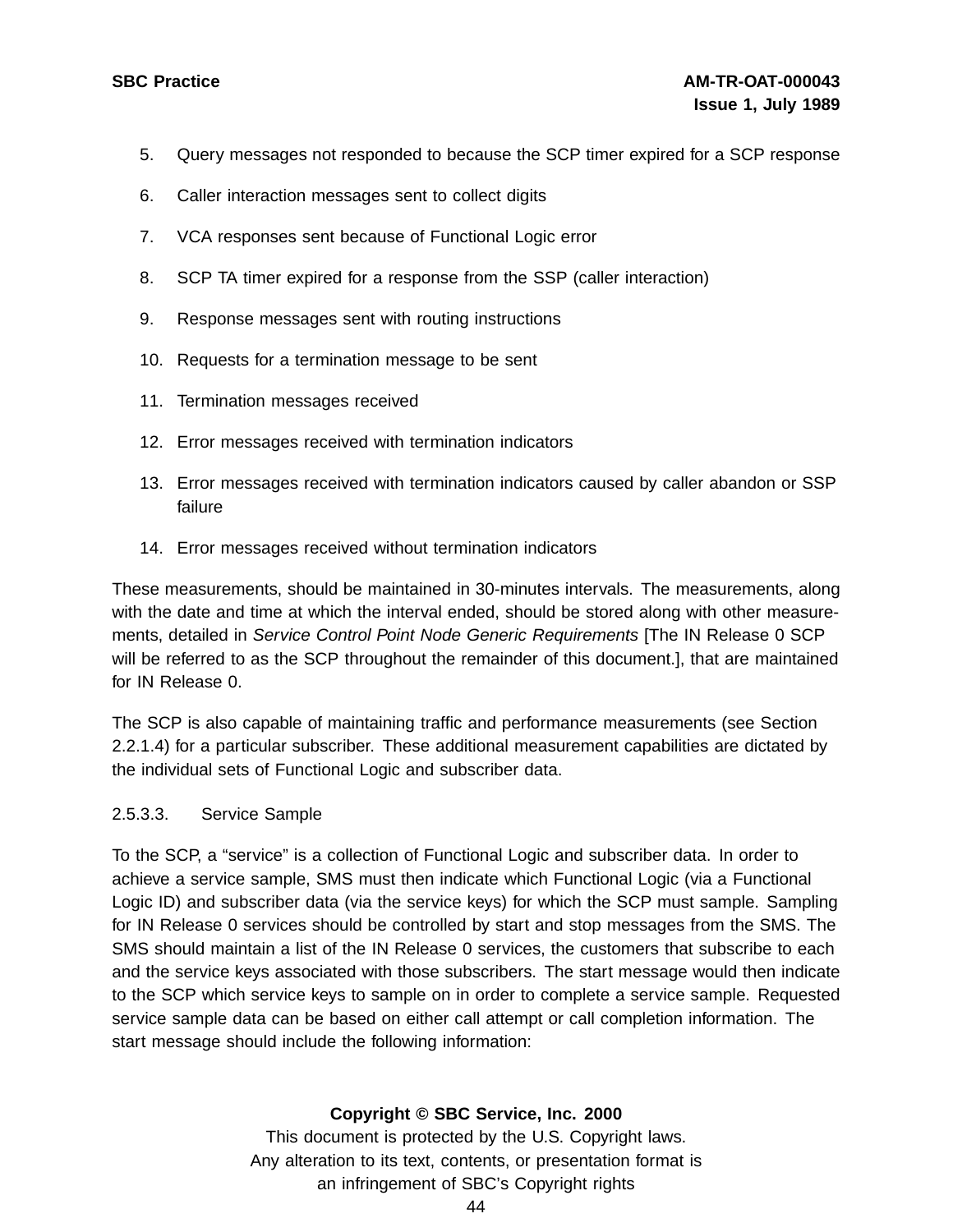- the sample rate
- sample type
- Sampling ID
- the Service Key(s) or Functional Logic on which the SCP should sample

The particular sample rate should be engineered such that it does not cause SCP overload conditions. The sampling identification should consist of the following information: subscriber name, type of functionality, sequence number of the functionality.

As with the subscriber sampling, the functionality for sampling must already be in place in the Functional Logic in order to achieve a service sample. Further information concerning the data collected for a sample is covered in Section 2.2.1.4.

The SCP should gather the service sample data and store it: it should not collate call completion sample data. Data should be gathered into files for transfer to SMS.

#### 2.5.4. Service Maintenance

The SCP should provide a monitoring function with Exception Reports and an analysis function with Special Studies.

#### 2.5.4.1. Error Messages

The SCP should send error messages to the SMS when the following events occur:

- A. Functional Logic errors
- B. Service Key in query message does not match Functional Logic and subscriber data
- C. Network management condition (see Section 2.5.1.3A).

#### 2.5.4.2. Special Studies

A Special Study is a temporary call monitor that produces reports for SMS for calls meeting trap criteria. The Special Studies functionality must already be in place in the functional logic in order for SMS to request a Special Study. Details of Special Studies are included under OA&M functionalities in Section 2.2.1.4.

#### **Copyright © SBC Service, Inc. 2000**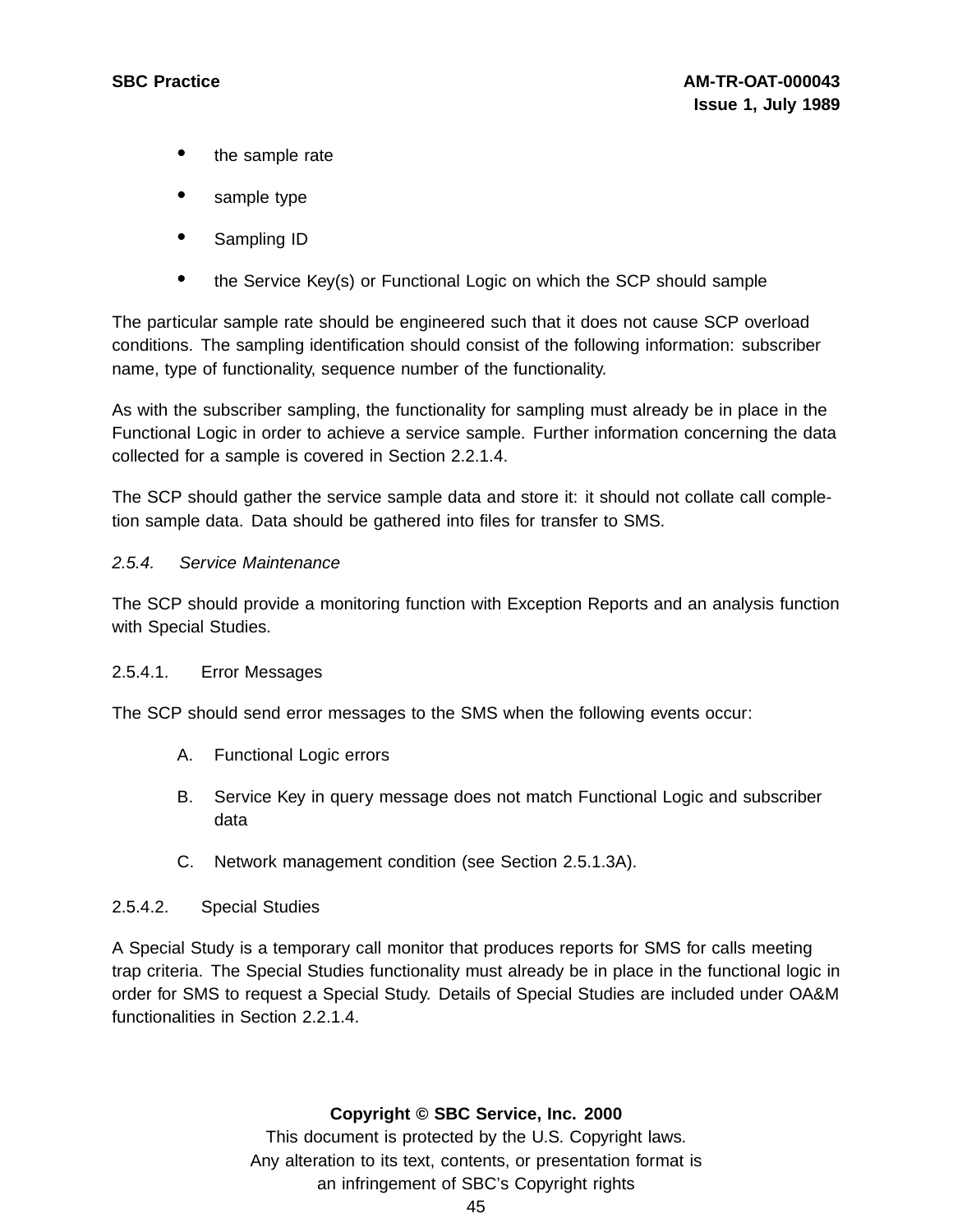## 2.5.5. Administrative Data Transfer Procedures

The SCP and SMS exchange three classes of administrative data:

- Traffic and performance measurements
- Customer and network sample data
- Control data

The sections that follow describe the high-level data flows and procedures for each class.

#### 2.5.5.1. Measurements

The SCP must be able to support the capability to maintain traffic and performance measurements at 30 minutes intervals. If the SCP fails or reinitializes, measurements for the current 30-minute period are lost. If the SCP enters an overload state, measurement collection is unaffected.

The SCP combines the IN Release 0-specific measurements with other common measurements it has taken in the same time interval and stores them for later dispatch to SMS.

## 2.5.5.2. Sample Data

The SCP should collect customer sample and network sample data for the services supported by the SCP and store them in separate files for the SMS. The SCP will generate a system alarm when threshold for remaining disk space is reached.

## 2.5.5.3. Control Data

The SCP processes three types of control data:

- SMS commands
- SCP responses
- SCP reports.

SMS commands are SMS messages sent to update or retrieve SCP administrative data. SCP responses should be sent to each SMS command. An SCP report should be sent in response to some event other than the receipt of an SMS command. The SCP report messages should be either error messages or Special Study reports.

## **Copyright © SBC Service, Inc. 2000**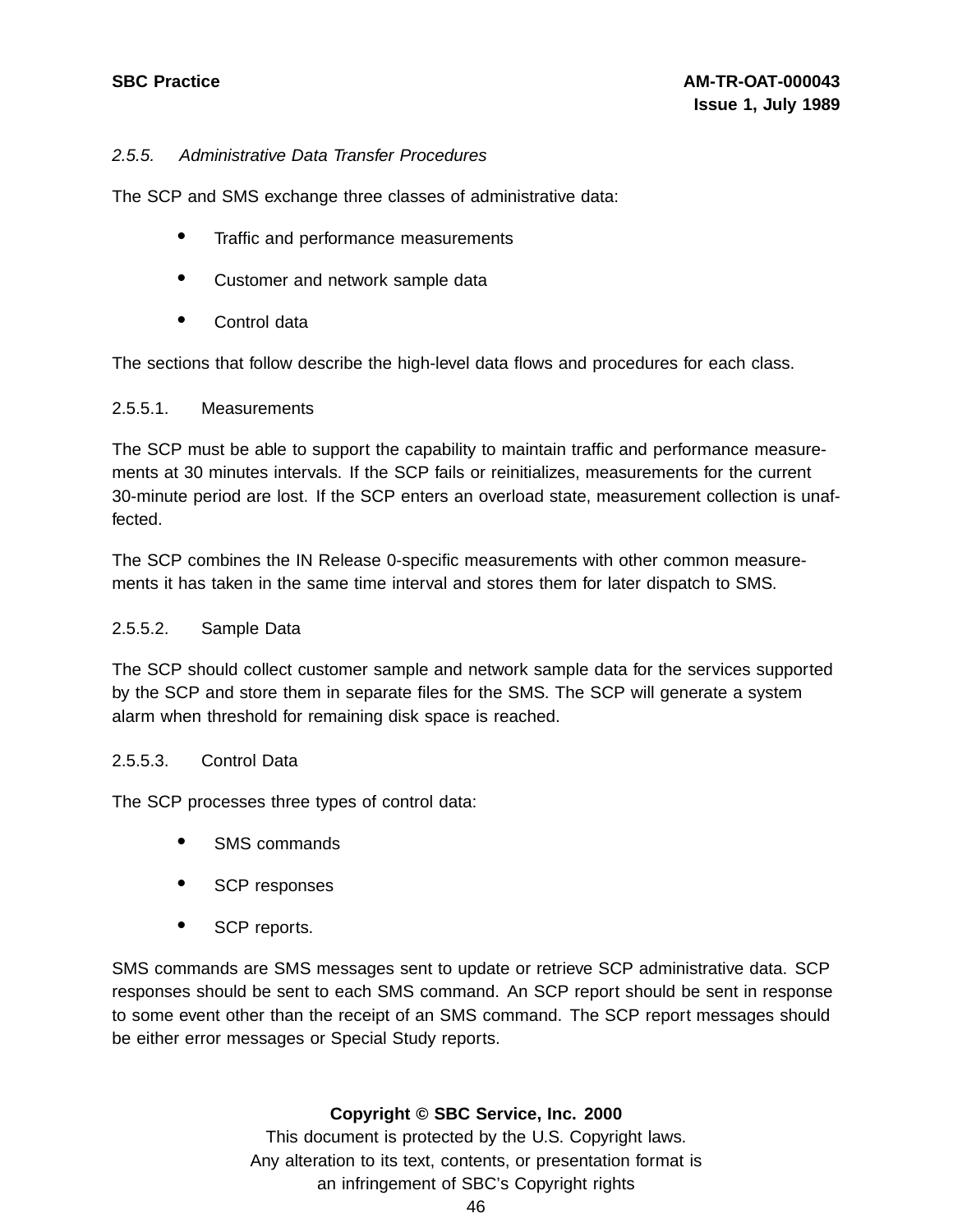#### **2.6. Maintenance**

In addition to functions detailed in the Service Control Point Node Generic Requirements [The IN Release 0 SCP will be referred to as the SCP throughout the remainder of this document.], the Release 0 SCP should have the following functions available to the SCP maintenance terminal.

#### 2.6.1. Traffic and Performance Measurements

- A. Error messages received with termination indications caused by SSP failure
- B. Error messages received because of unexpected data
- C. Error messages received because of a protocol error
- D. Error messages sent because of unexpected data
- E. Incoming messages dropped because of an SCP overload
- F. Misrouted messages (no Functional Logic located)

#### 2.6.2. Reports

The maintenance terminal receives automatic Daily Reports and requested Day-to-Hour Reports on the measurements listed in Section 2.6.1 (see the Service Control Point Node Generic Requirements for a detailed description of these reports).

## 2.6.3. Controls

Commands for setting traffic and performance measurement maximums specified in this section can be entered from the maintenance terminal.

## 2.6.4. Backup and Recovery

The SCP has its own facilities for backing up SCP data without SMS intervention. However, if larger amounts of Functional Logic or subscriber data are lost, the SCP should be able to accept a magnetic tape of Functional Logic and subscriber data updates written by SMS.

The SCP can also selectively back up Functional Logic and all data during feature modifications. As part of modification of a feature, a time can be specified for old logic and data to be saved. The time period allowed should be up to 72 hours. This is specified via an administrative command. See Service Control Point Node Generic Requirements [The IN Release 0 SCP

## **Copyright © SBC Service, Inc. 2000**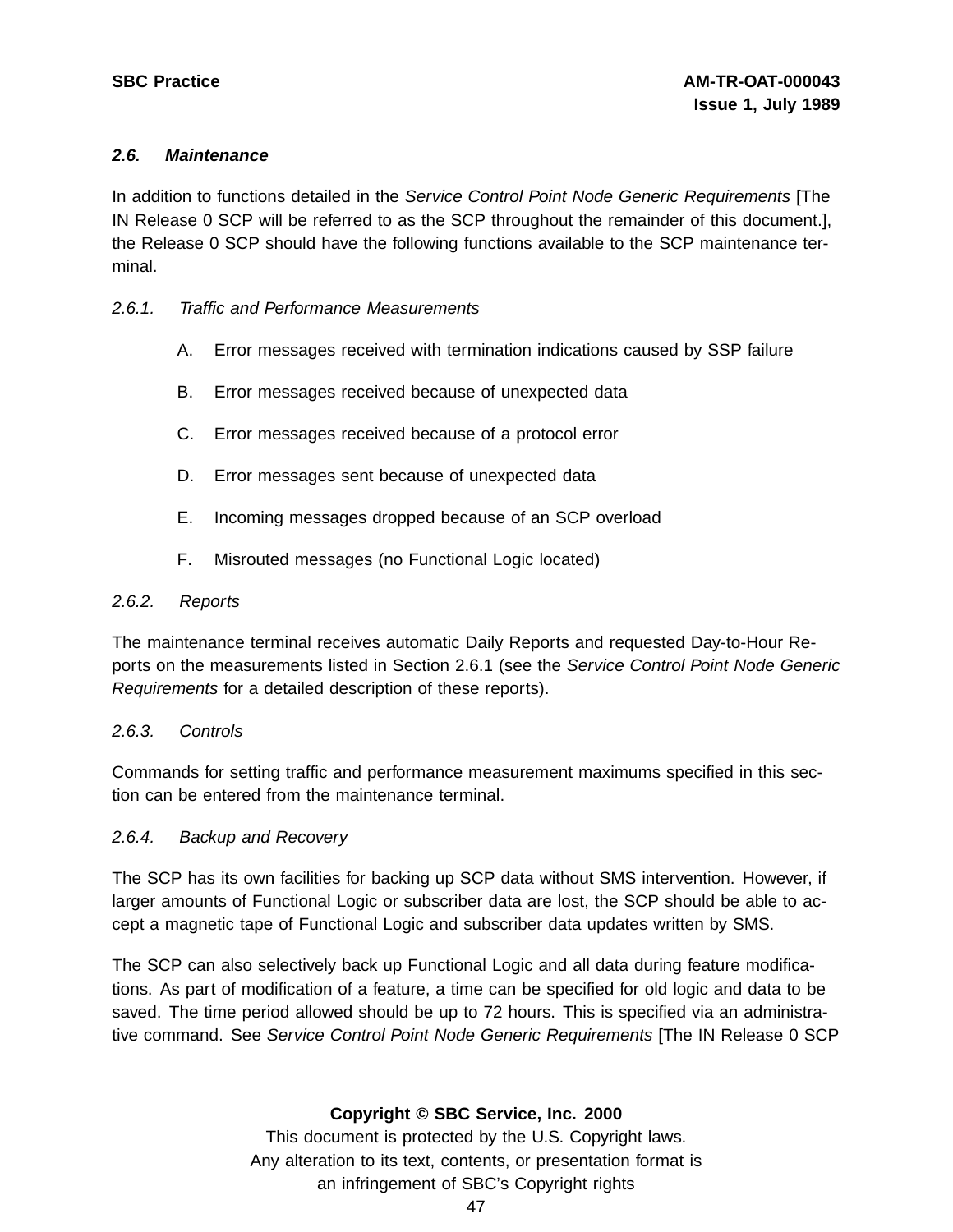will be referred to as the SCP throughout the remainder of this document.] for more details on the SCP backup and recovery.

## **2.7. Performance**

## 2.7.1. Availability

The total downtime objective for services offered by the SCP is 3 minutes per year for all faults caused by hardware, software, and procedural errors. Since each SCP will be deployed in pairs in a mated configuration, a downtime objective of 20.9 hours per year for an individual SCP meets these objectives.

A mated configuration is one in which a SCP application is deployed at two (normally georgraphically separate) SCP nodes.

The supplier should follow the requirements specified in Section 12.5 of the LATA Switching System Generic Requirements (LSSGR) [AN SCP feature can include one or more of the IN Release 0 Features as defined by Ameritech.] for a duration of downtime and for guidelines on the allocation of downtime between faults caused by hardware error and faults caused by software and procedural errors.

## 2.7.2. Network Response Time

Network response time for the SCP is defined as the interval beginning at the receipt of a query message and ending at the transmission of a response message. During normal conditions, the mean response time should be less than 1.0 seconds and should not exceed 1.5 seconds for 99 percent of all messages. For the 10-second period after a SCP first assumes the load of its mate, the mean response time should be less than 1.5 seconds and should not exceed 2.0 seconds for 99 percent of all messages.

## 2.7.3. Administrative Response Time

The administrative response time for the SCP is defined as the interval beginning from the receipt of an SMS command to the transmission of an acknowledgment from the SCP. The mean response time objective should be in the 4-to-8 second range, depending on the type and size of the SMS command message.

## 2.7.4. Query Processing Capacity

To allow for expected growth (see Section 2.9.2), an SCP should be able to process at least 200 transactions per second. A transaction is the processing of a message from the SSP through the time a response is sent to the SCP. There may be many transactions in the process of completing an IN Release 0 call.

## **Copyright © SBC Service, Inc. 2000**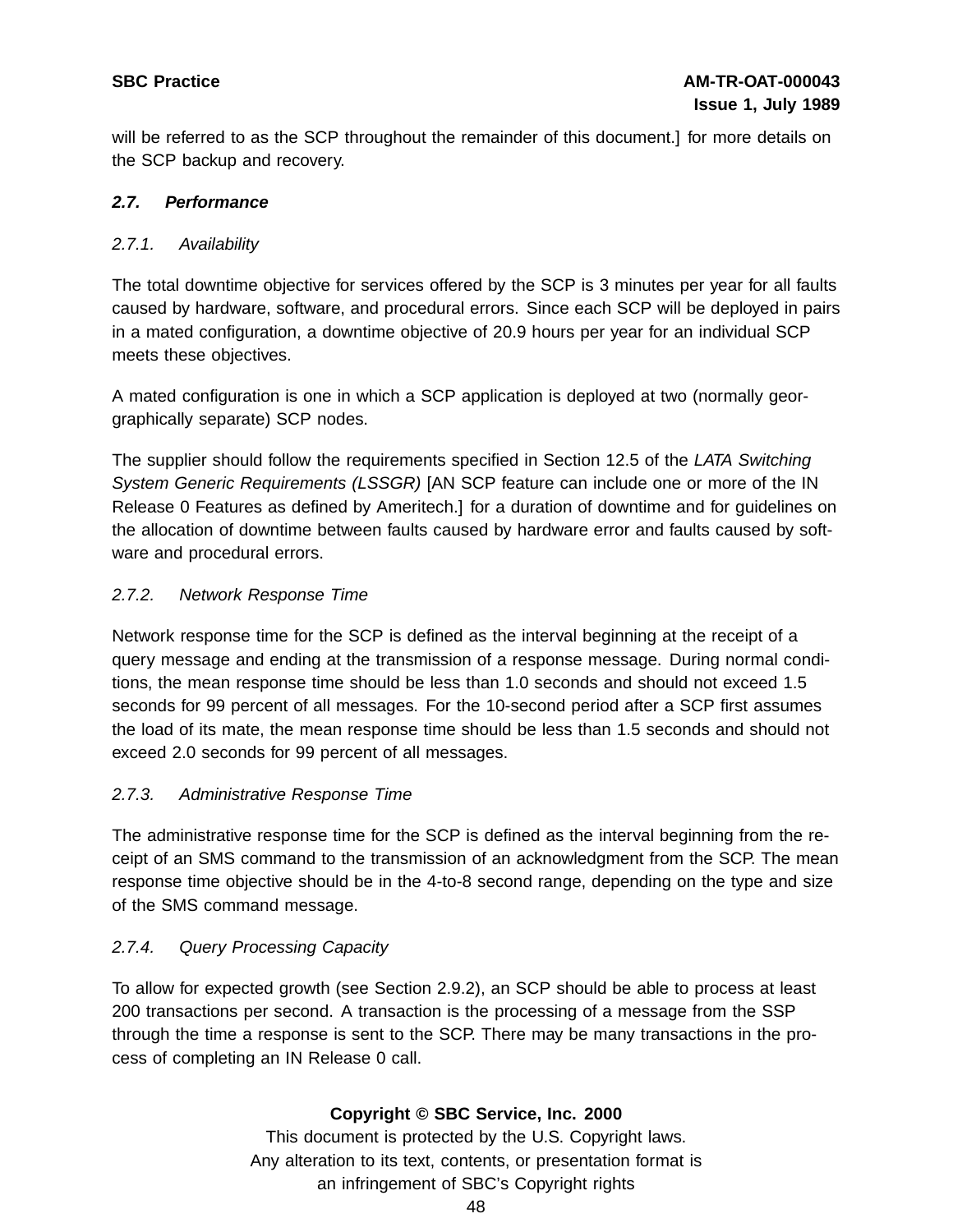#### 2.7.5. Administrative Capacity

Details on Administrative Capacity for the IN Release 0 SCP will be provided by Ameritech.

#### **2.8. Interactions**

Not applicable.

## **2.9. Limitations and Restrictions**

Details on Limitations and Restrictions of the IN Release 0 SCP will be provided by Ameritech.

- 2.9.1. Functional Logic Limitations
- 2.9.2. Resource Counters

## **2.10. Timing and Tolerances**

Not applicable.

**3. List of Acronyms**

| <b>AMA</b>  | Automatic Message Accounting    |
|-------------|---------------------------------|
| <b>ACG</b>  | <b>Automatic Call Gap</b>       |
| <b>ANI</b>  | Automatic Number Identification |
| <b>CCS</b>  | Common Channel Signaling        |
| <b>EAEO</b> | Equal Access End Office         |
| IC          | Interexchange Carrier           |
| <b>INC</b>  | International Exchange Carrier  |
| <b>LATA</b> | Local Access and Transport Area |
| <b>NCA</b>  | No Circuit Announcement         |
| <b>NPA</b>  | Numbering Plan Area             |
| NΜ          | Network Management              |

#### **Copyright © SBC Service, Inc. 2000**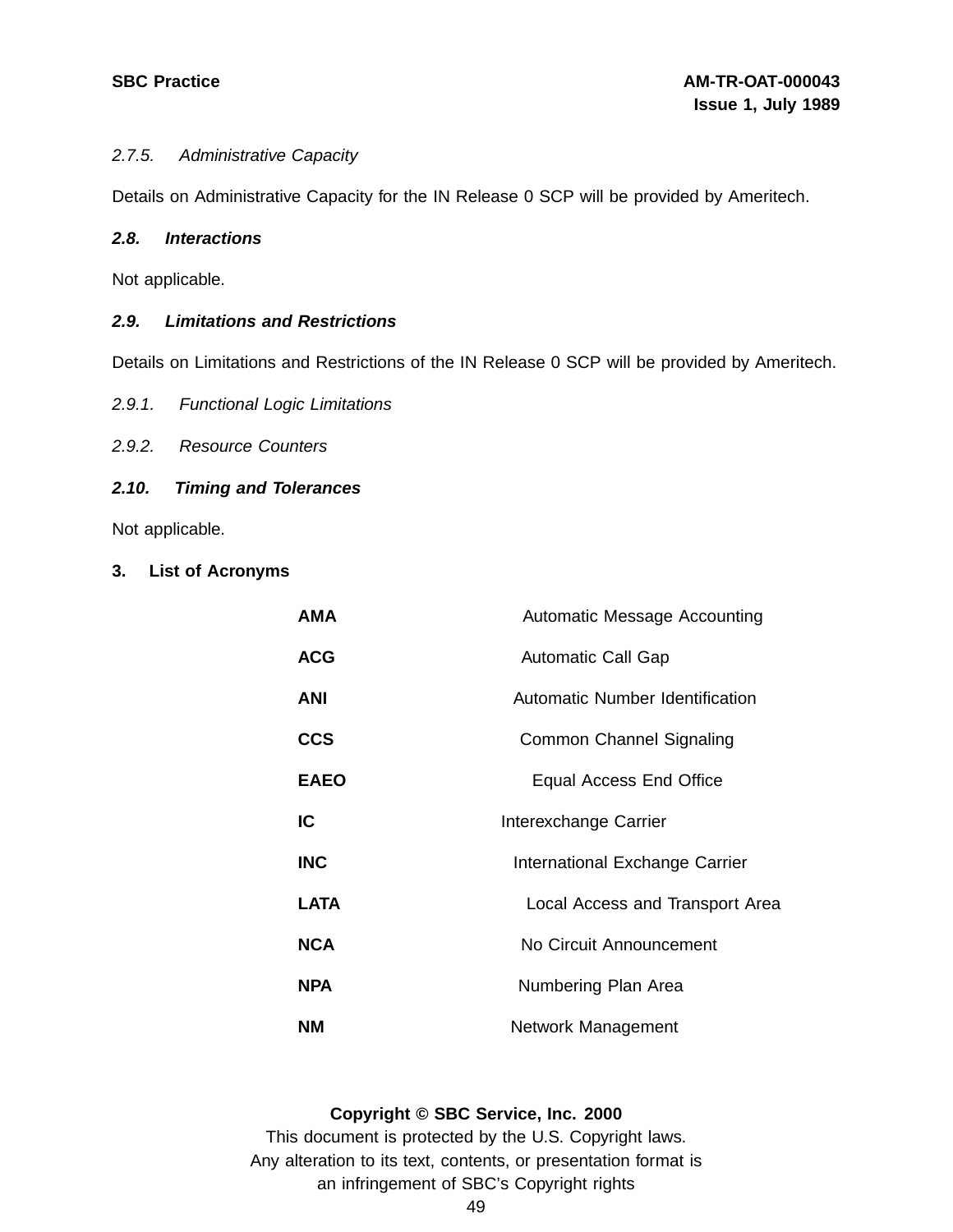| OA&M<br>nance | Operations, Administration and Mainte-           |
|---------------|--------------------------------------------------|
| <b>PIN</b>    | <b>Personal Identification Number</b>            |
| <b>SCCP</b>   | <b>Signaling Connection Control Part</b>         |
| <b>SCP</b>    | <b>Service Control Point</b>                     |
| <b>SOCC</b>   | <b>SMS Originated Code Control</b>               |
| <b>SMS</b>    | Service Management System                        |
| SS7           | Signaling System 7                               |
| <b>SSN</b>    | Subsystem Number                                 |
| <b>SSP</b>    | <b>Service Switching Point</b>                   |
| <b>STP</b>    | Signal Transfer Point                            |
| TA            | <b>Transaction Age</b>                           |
| <b>TCAP</b>   | <b>Transaction Capabilities Application Part</b> |
| <b>VCA</b>    | Vacant Code Announcement                         |

## **4. References**

- 1. Service Control Point Node Generic Requirements, Issue 2, TA-TSY-000039. Telcordia (formerly Bellcore). December, 1986.
- 2. Ameritech Service Control Point Service Switching Point Interface Specification. Issue 1, AM TR-OAT-000044. July, 1989.
- 3. Ameritech Service Switching Point Functional Specification. Issue 1, AM TR-OAT-000042. Ameritech. July, 1989.
- 4. LATA Switching System Generic Requirements (LSSGR). Issue 2, TR-TSY-000064. Telcordia (formerly Bellcore). July, 1987.

## **Copyright © SBC Service, Inc. 2000**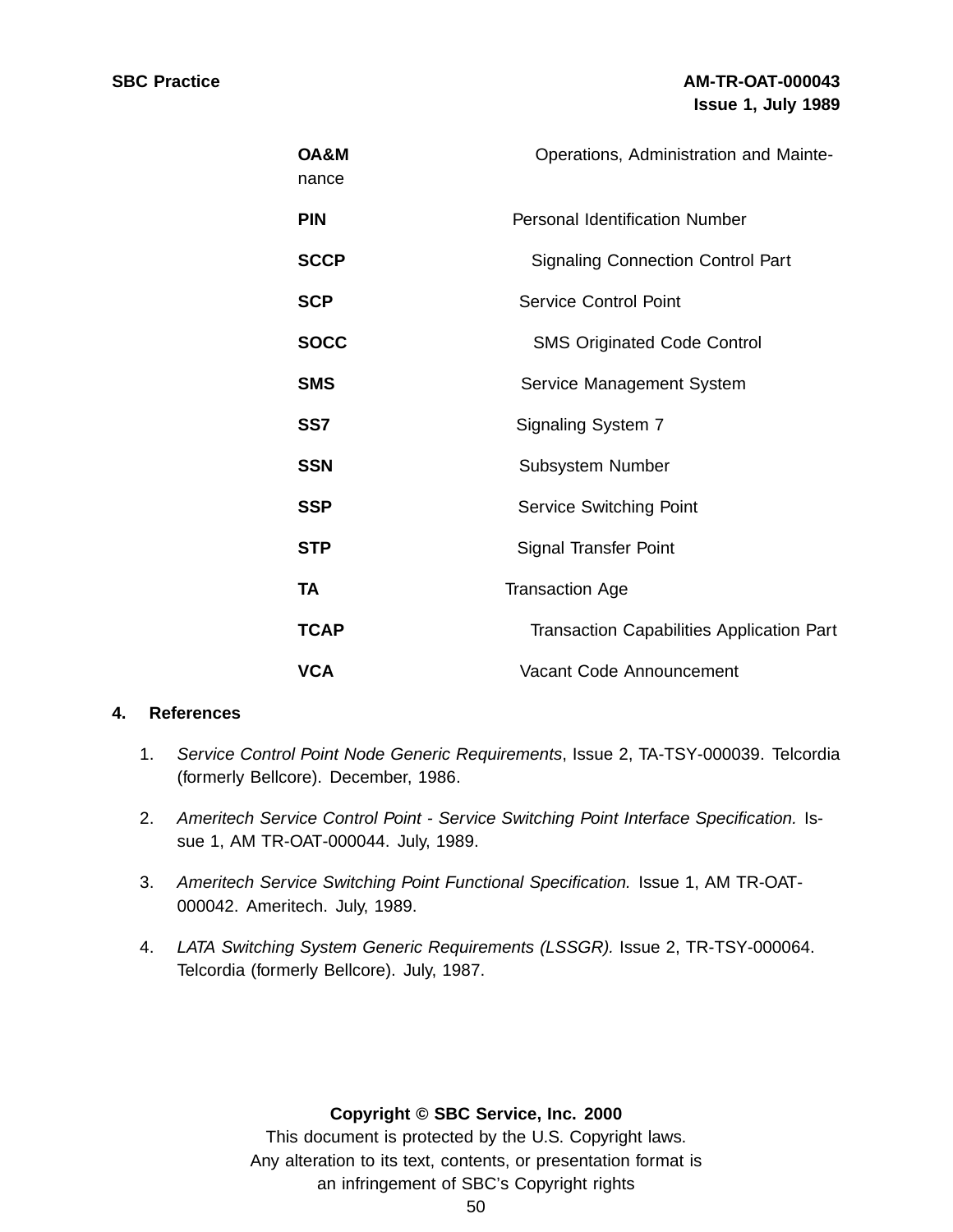## **APPENDIX A - Appendix A: A Feature Definition Example**

This section describes how a service programmer might use the IN Release 0 SCP platform functionalities to provide a feature. The following describes the Functional Logic and subscriber data needed in the SCP to provide the Access Authorization Verification feature.

Access Authorization Verification is a feature which verifies a caller entered code and if correct, routes the caller to the desired destination. If, the caller entered code is incorrect, the caller can reenter the code a specified number of times before being played an announcement and disconnected. To deploy this feature in an IN Release 0 environment, the SCP would be responsible for performing the following functionalities:

- 1. service key analysis (service key = dialed digits 10 digits)
- 2. OA&M functionality (sampling)
- 3. decision analysis functionality (PIN collection and analysis)
- 4. OA&M functionality (call gapping)
- 5. informational functionality (routing number, billing indicator)
- 6. informational functionality (announcement ID)
- 7. OA&M functionality (statistical counter)

See Figure A-2 for a logic representation of the feature.

These functionalities structured in the manner described above provide a feature skeleton - i.e., it lacks the subscriber data to perform in the network. An example of the subscriber data which could be used with this skeleton is the following (matching the capabilities used above):

- 1. dialed digits = 214–904–1000
- 2. sample rate = .02; sample based on call attempt
- 3. number of digits  $= 4$

screening list = 1022, 1023, 5022, 5023, and 9800

announcement  $ID = 24$ 

number of retries:  $max = 3$ 

#### **Copyright © SBC Service, Inc. 2000**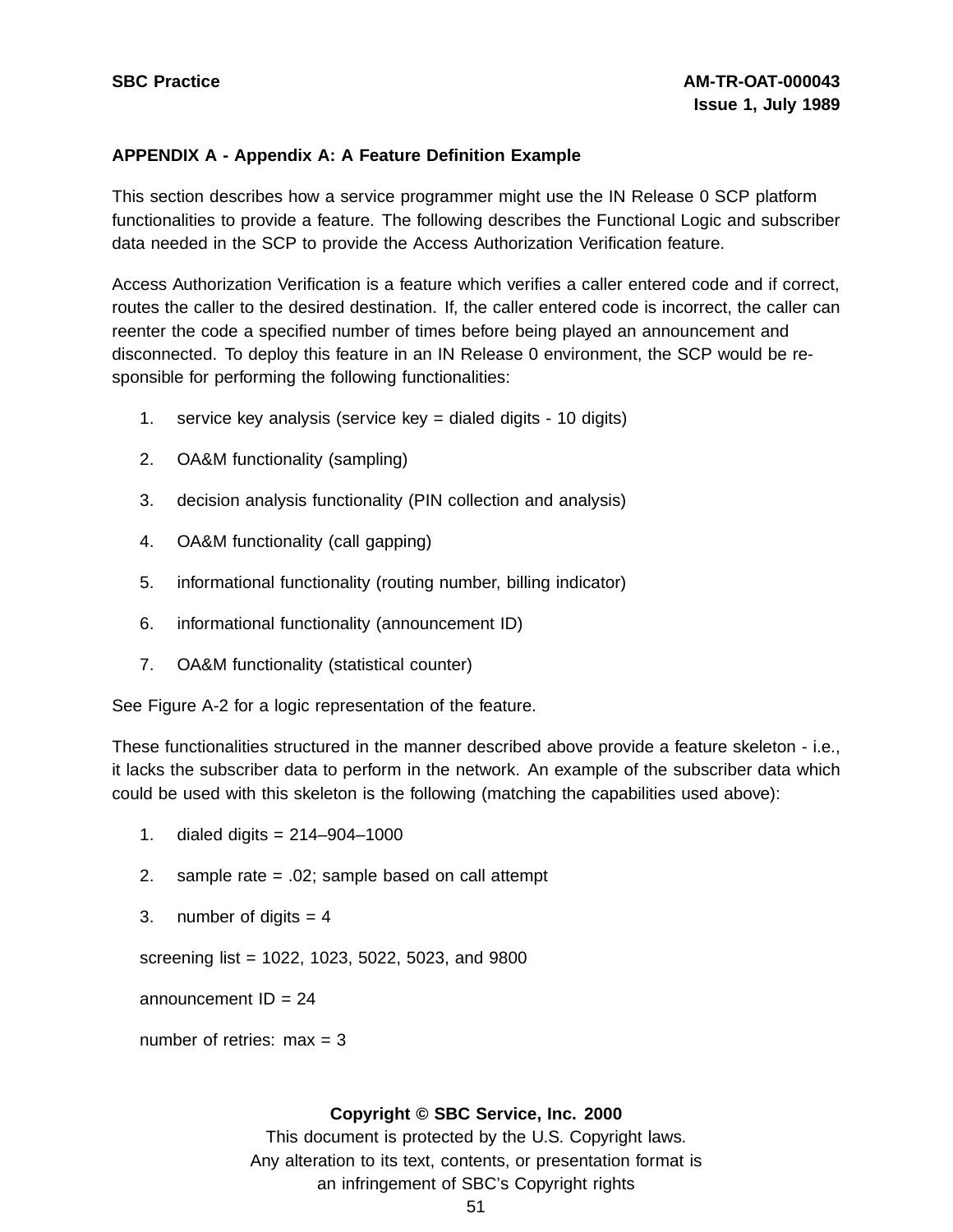4. call limit =  $100$ , time =  $10$  seconds, duration =  $30$  seconds

gap interval level = 3, duration interval level = 4, # digits to control =  $7$ 

- 5. routing number = 214-997-1234, billing indicator = AMA call type and Service Feature ID
- 6. announcement  $ID = 25$
- 7. counter threshold  $= 20$

#### **Copyright © SBC Service, Inc. 2000**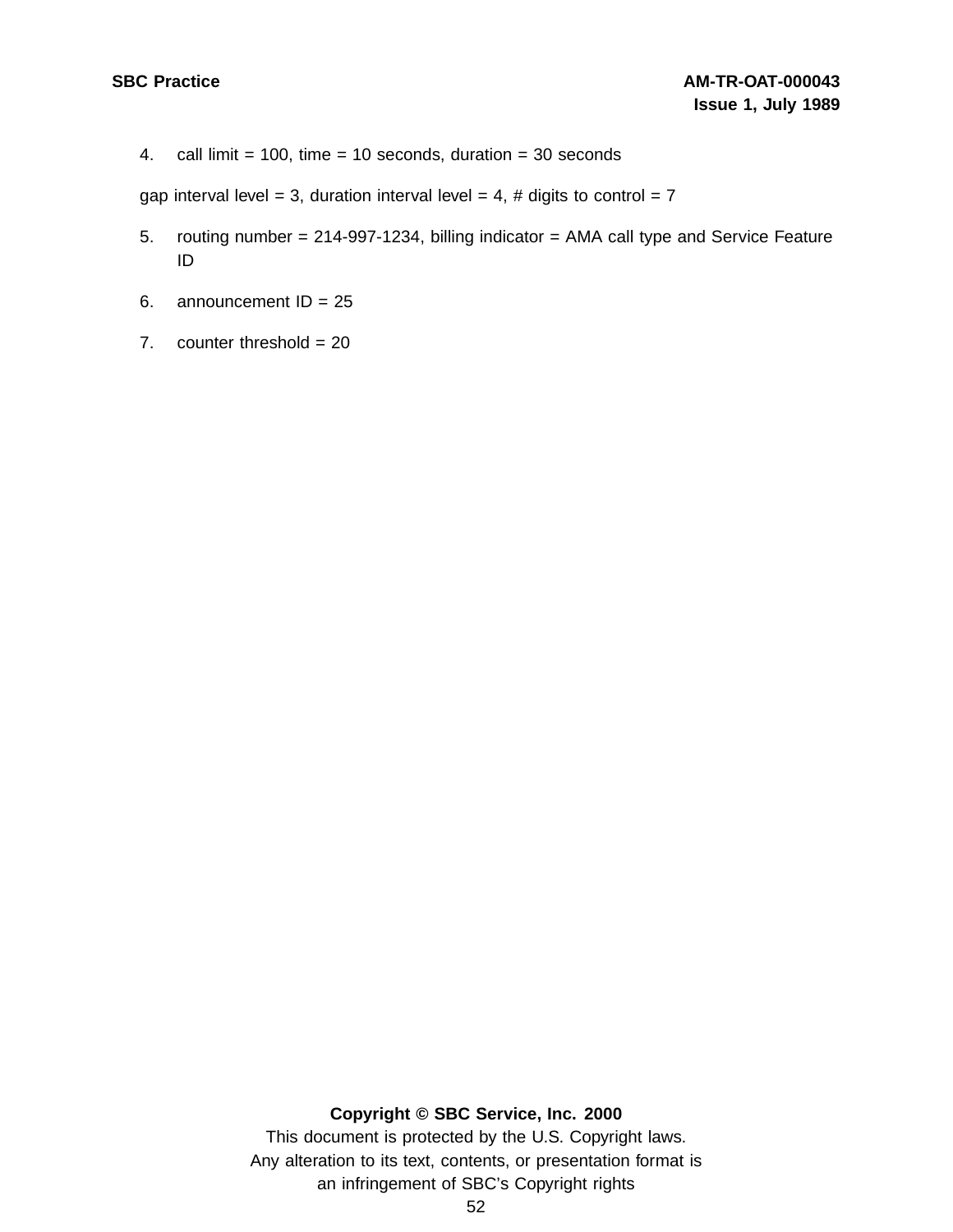This data, together with the Functional Logic, provides the IN Release 0 feature in the SCP.



Figure A-2. Logical Representaion of Access Authorization Verification Feature

Physically the same functionality but logically a . . . . . . . . . . . message is sent to the SSP directly from this functionality

Branch to the next functionality

#### **Copyright © SBC Service, Inc. 2000**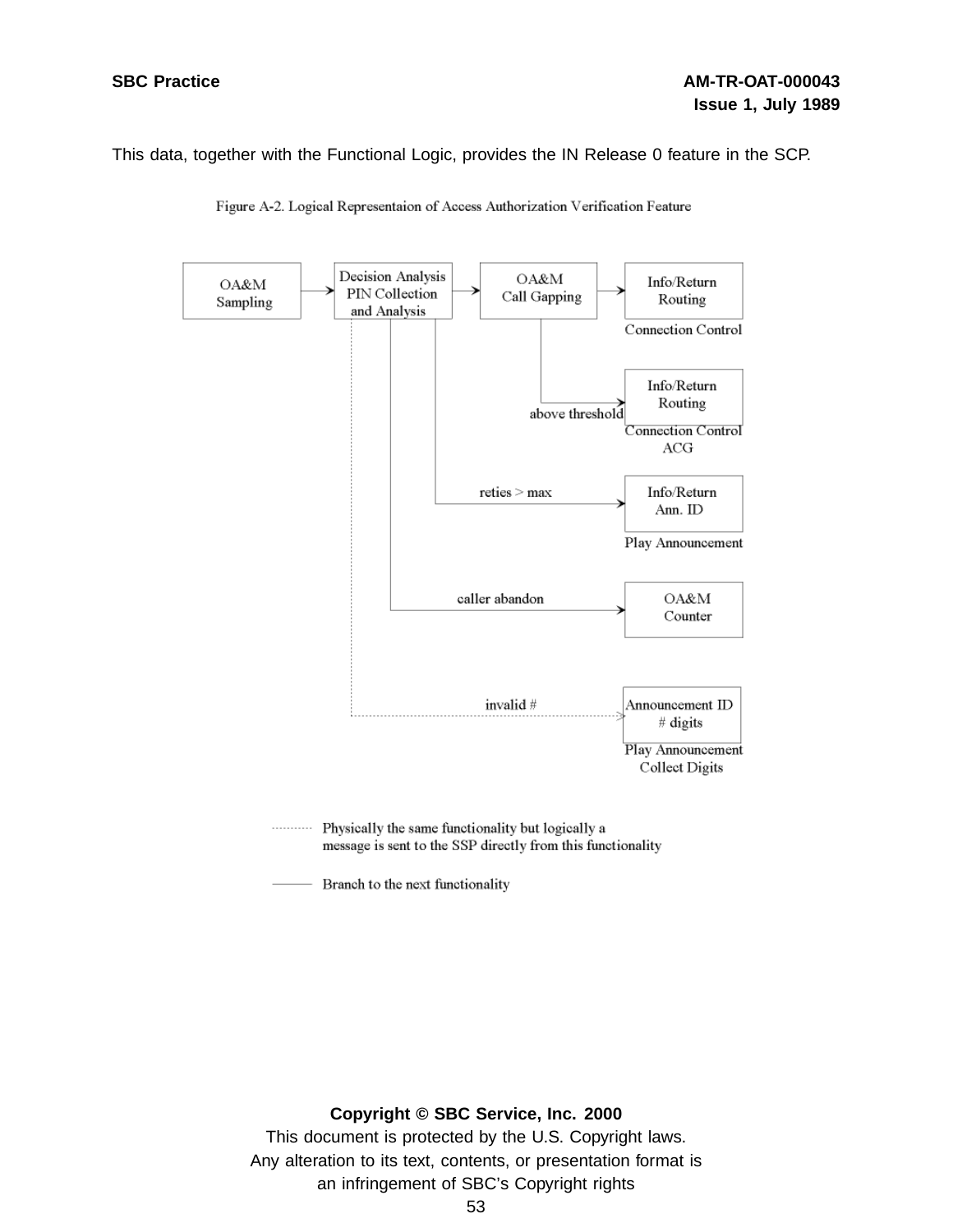## **APPENDIX B - Appendix B: Deviations from Service Control Point Node Generic Requirements**

The purpose of this appendix is to reflect the variations on or deviations to the functionality of the Service Control Point (SCP) Node as described in Service Control Point Node Generic Requirements [The IN Release 0 SCP will be referred to as the SCP throughout the remainder of this document.] in the Ameritech IN Release 0 SCP. In general, the IN Release 0 SCP (or SCP) does not consist of a node co-located with one or more applications as described in the Introduction of Service Control Point Node Generic Requirements but will, in addition to the functionality described in the main text of this document, provide the functionality as detailed in Service Control Point Node Generic Requirements. Therefore, any mention of the node monitoring an application, the node passing messages to an application, an application passing messages to the node, etc., does not apply for the Ameritech IN Release 0 SCP. In addition, there will be no interface to an X.25 network. All mention of support of or communication with that network will not be applicable in the Release 0 time frame. Finally, there will be no direct interface to the Signaling, Engineering, and Administration System (SEAS) for Release 0. Any reference to an SCP Node/SEAS Interface Specification should be ignored. All information normally sent to SEAS will be sent to either Switching Control Center System (SCCS) or to Service Management System (SMS.) [Reference to an SCP/SMS Interface Specification should also be ignored. That interface will remain proprietary for Release 0.]

Following is a list of the first and second level headings as they are found in the Service Control Point Node Generic Requirements. [The IN Release 0 SCP will be referred to as the SCP throughout the remainder of this document.] Under each section heading is a description of any deviations to or variations on the functionality described in that section for Release 0. If a section is left blank, it should be assumed that the IN Release 0 SCP will perform the functionality as described in that section.

## **B.1. Introduction**

## B.1.1. Purpose and Description

The SCP will not contain a distinction between the node and applications for Release 0.

## **Copyright © SBC Service, Inc. 2000**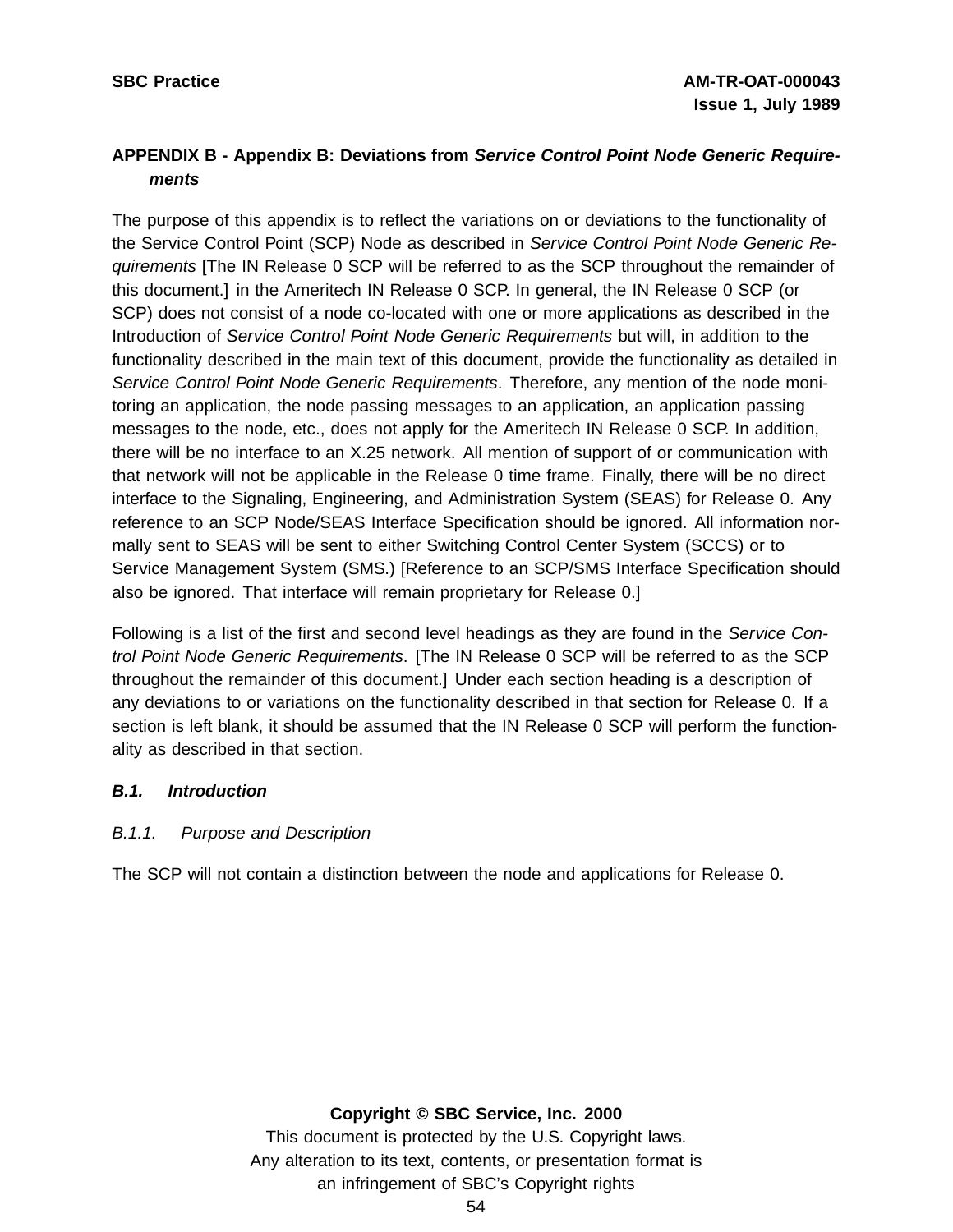- B.1.2. Definitions
- B.1.3. Organization
- **B.2. Network Plan**
- B.2.1. General
	- The SCP will not interface to an X.25 service network for Release 0.
	- The SCP will not interface directly to SEAS for Release 0.
- B.2.2. Common Channel Signaling Network
- B.2.3. BCC Public Packet-Switched Network

The SCP will not interface to the Public Packet-Switched Network for Release 0.

B.2.4. Service Management System

The interface between the SCP and SMS will be a proprietary interface for Release 0.

B.2.5. SEAS(TM) System

The SCP will not interface directly to SEAS for Release 0.

B.2.6. Maintenance System and Local Maintenance Interfaces

## **B.3. System Architecture**

B.3.1. Node/Application Distinction

This section is not applicable for the Ameritech IN Release 0 SCP.

B.3.2. Multiple Applications

This section is not applicable for the Ameritech IN Release 0 SCP.

#### B.3.3. User Programmability

References to a separate node and application are not applicable for the Ameritech IN Release 0 SCP.

#### **Copyright © SBC Service, Inc. 2000**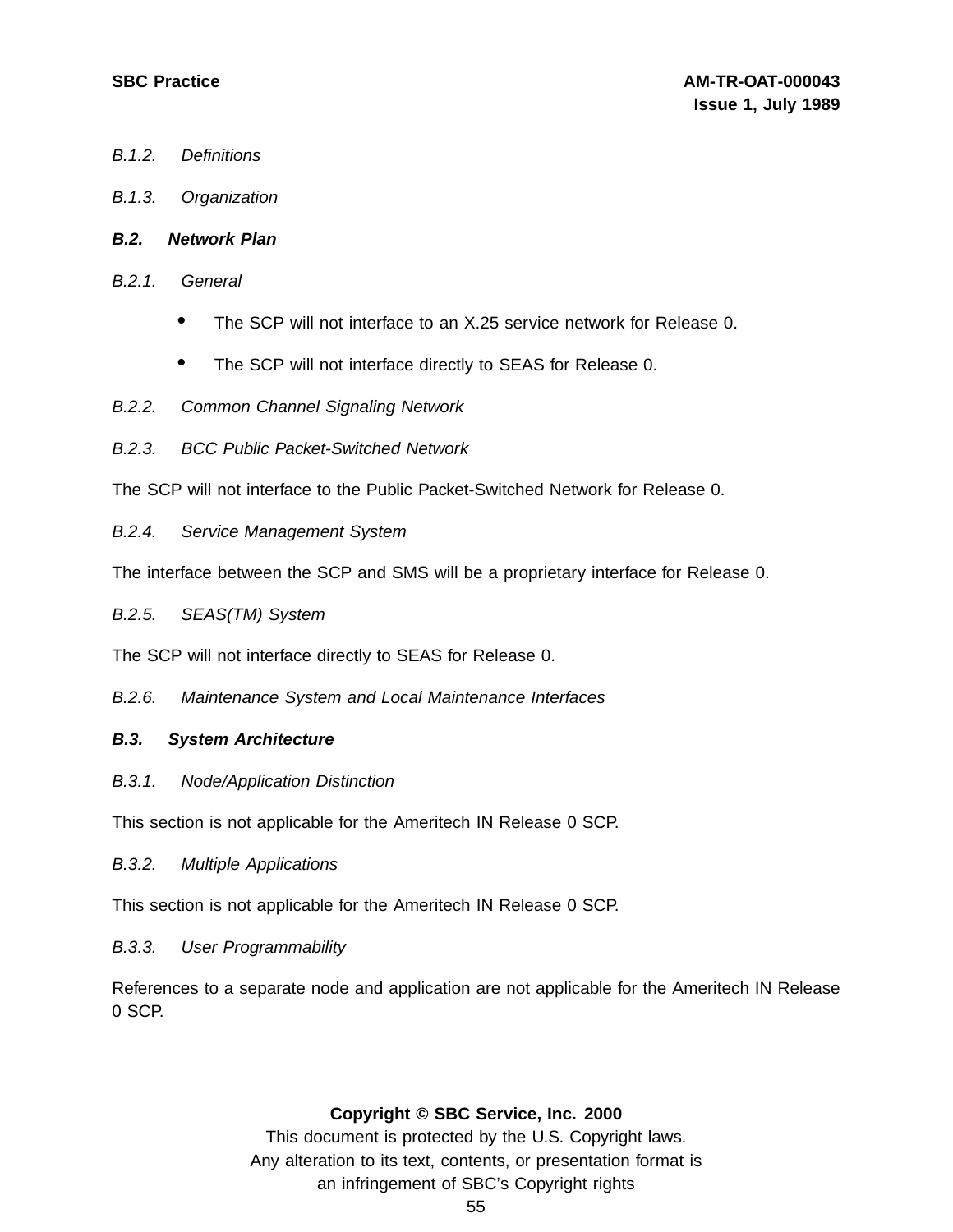## **B.4. Features**

B.4.1. Feature List and Functional Guide

Discussion of multiple applications is not applicable for the Ameritech IN Release 0 SCP.

B.4.2. Feature Definitions/Descriptions

This section is not applicable for the Ameritech IN Release 0 SCP.

B.4.3. Node Capabilities

The SCP will not interface to the X.25 service network for Release 0.

#### **B.5. Message Processing**

- B.5.1. General
- B.5.2. Message Treatment
	- Discussion of the handling of X.25 messages is not applicable for Release 0.
	- Discussion of message distribution (to the appropriate application) is not applicable for Release 0.
	- **What application identifier will the SCP attach to outgoing messages?**
	- There will be <sup>a</sup> variation on overload actions for Release 0.
		- There will be no distinction between application and node.
		- The SCP will not inform SMS of its overload level.
		- The SCP will not have the same levels of overload.
		- Overload may be determined by something more than message response time.

#### **Copyright © SBC Service, Inc. 2000**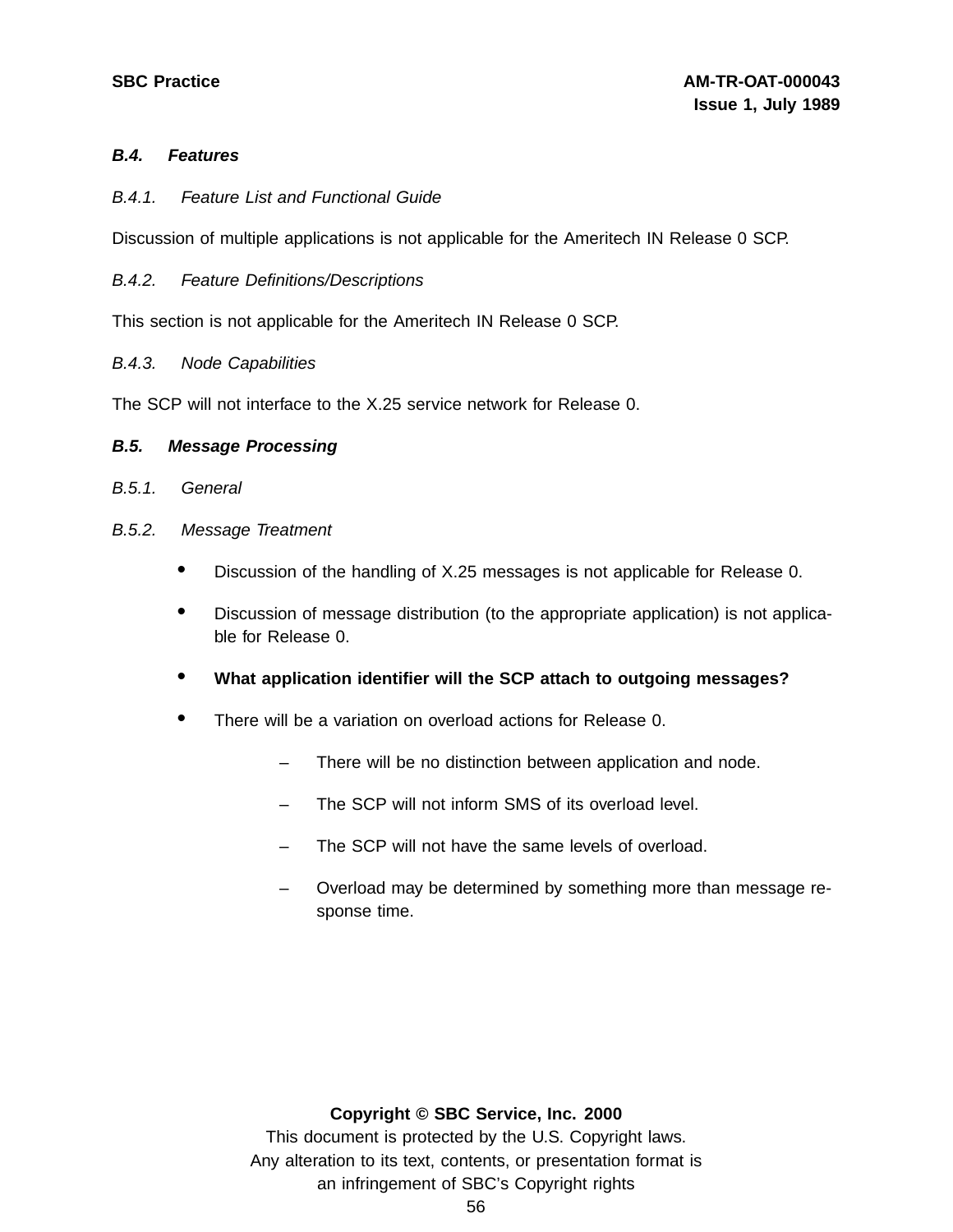B.5.3. Internal Call-Processing Functions

#### **B.6. Signaling**

- B.6.1. Signaling System 7
- B.6.2. X.25

This section is not applicable for the Ameritech IN Release 0 SCP.

#### **B.7. Transmission**

#### **B.8. Administration**

B.8.1. Billing

#### B.8.2. Traffic Measurements

- Measurements discussed in this section will be sent to either SCCS or SMS for Release 0.
- Collection of measurements for the X.25 service-related network will not be supported for Release 0.
- Component measurements of operations system messages originating/terminating will be maintained separately for SMS and SCCS.
- Disk subsystem component measurements will not be supported for Release 0.
- Exception Reports will be sent to SCCS for Release 0.
- Record base measurements will be sent to SCCS or an administration terminal for Release 0.
- If SCP storage capacity is nearing its maximum, as alarm will be sent to SCCS.

#### B.8.3. Service Measurements

- SCP unavailability (not SCP node unavailability) measurements will be maintained for Release 0.
- Application unavailability measurements are not applicable for Release 0.
- Disk measurements are not applicable for Release 0.

#### **Copyright © SBC Service, Inc. 2000**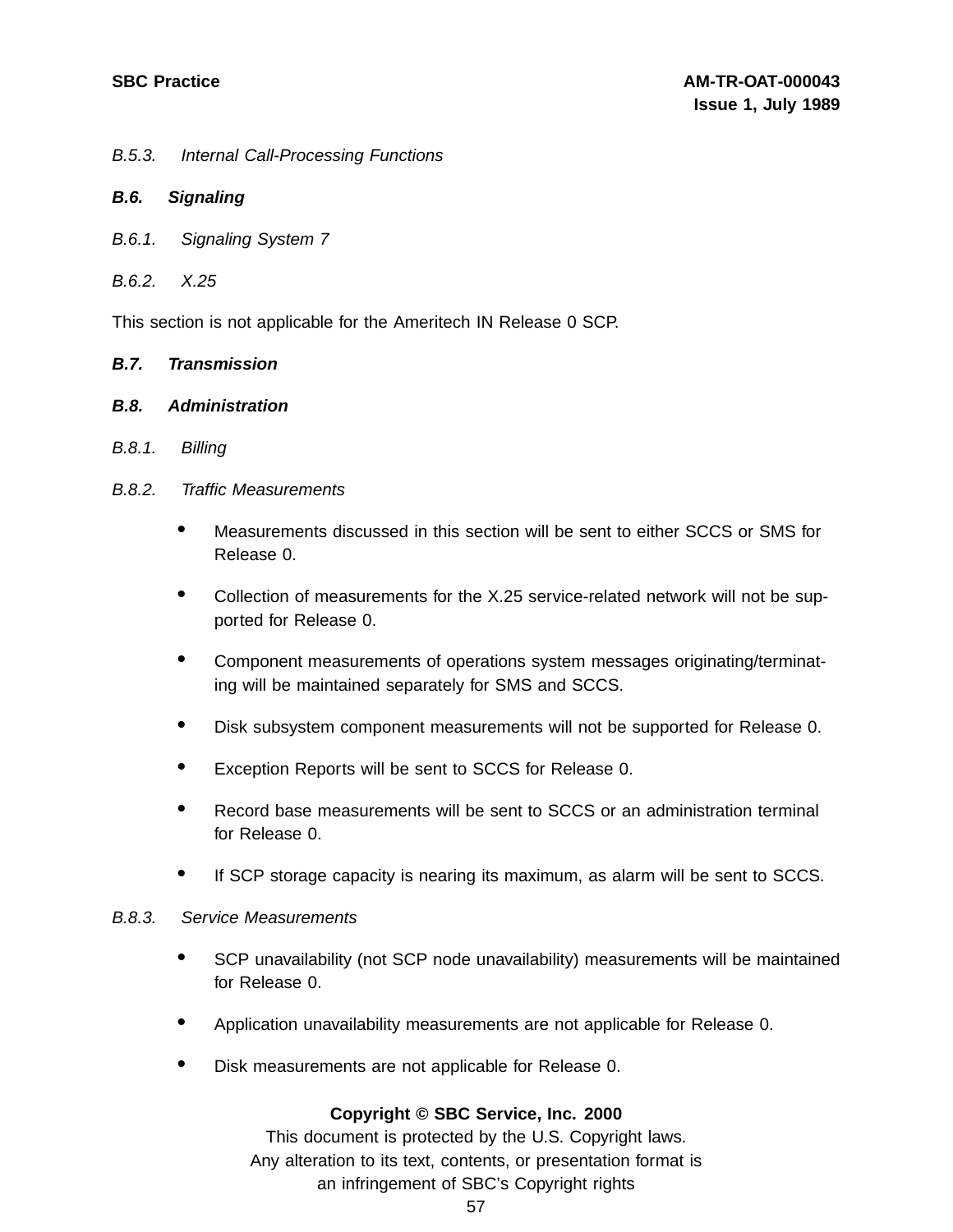- Exception notices will be sent to SCCS for Release 0.
- Exception notices for change in application/node status are not applicable for Release 0. Instead, an exception notice will be sent for a change in system status.
- Exception notices for messages received for <sup>a</sup> non-existent application are not applicable for Release 0. Instead, an exception notice will be sent for messages receives for a non-existent feature.
- B.8.4. Database Backup and Recovery
- B.8.5. SCP Data Provisioning
	- There will be no SCP interface to SEAS for Release 0. All access to the SCP database will be via SMS and possibly via SCCS.
	- NSPEC data will be maintained by the SCP as it applies to the individual system. (E.g., it will contain an Application System ID rather than a Node Software Generic ID.)
	- An ASPEC file is not applicable for the IN Release <sup>0</sup> SCP. Instead, similar information will be maintained on a feature basis. Note that there will not be individual application (or feature) timers. All queries for Release 0 will have the same response time requirements.
	- Specification data will be administered by SMS for Release 0.
- B.8.6. Generic Program Alteration
- B.8.7. Security
- B.8.8. Supplier Support
- B.8.9. System Testing and Integration
- **B.9. Maintenance**
- B.9.1. SCP System Maintenance
	- Database trouble detection will be provided for the system (not for <sup>a</sup> node and service application) for Release 0.
	- Maintenance alarms will be sent to SCCS for Release 0.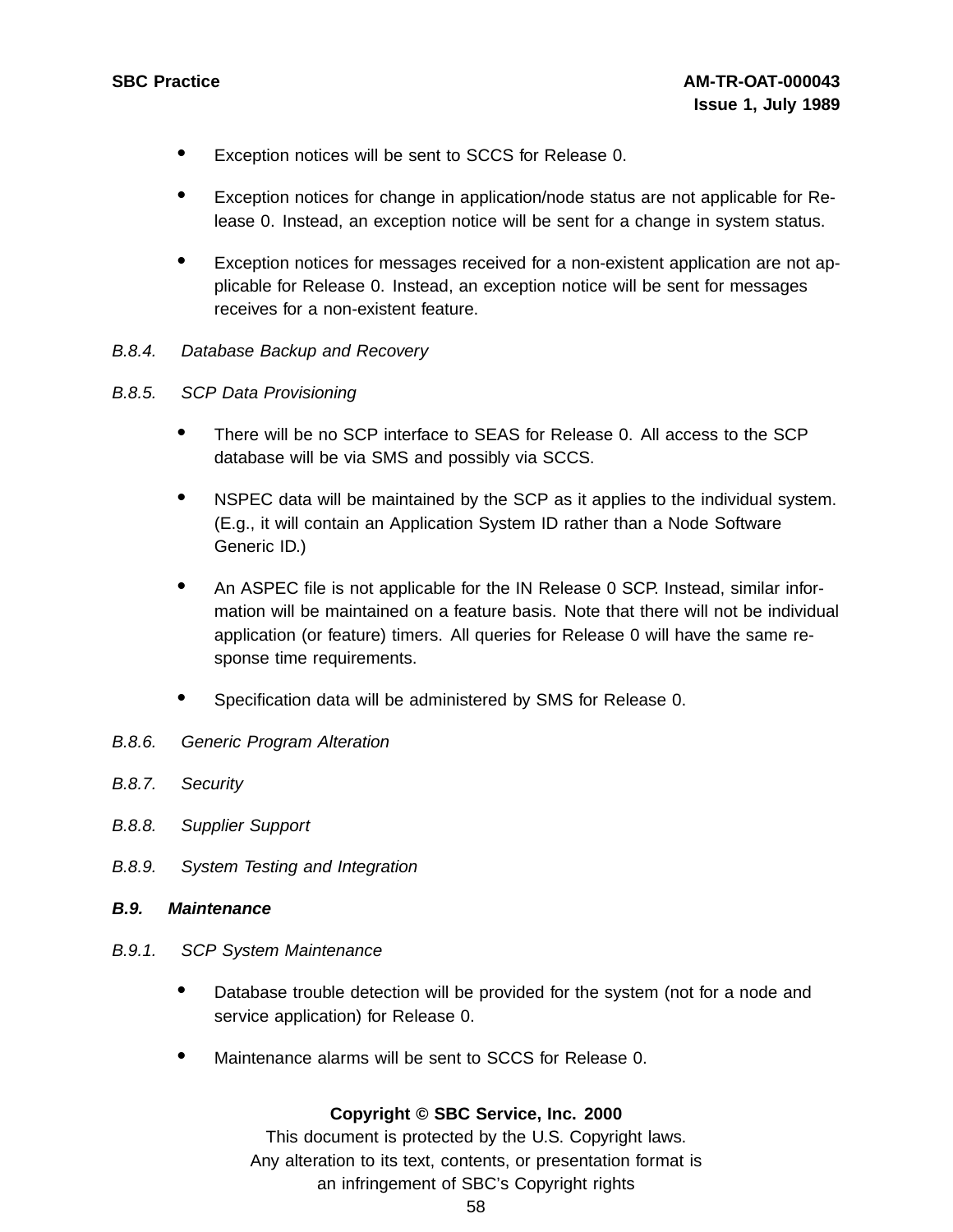- B.9.2. CCS Signaling Link Maintenance
- B.9.3. Data Link Maintenance
	- Data link maintenance will not be provided for an X.25 service network.
- B.9.4. Maintenance Measurements
	- Maintenance measurements will be sent to <sup>a</sup> MOC and SCCS for Release 0.
	- Service measurements will be maintained as they apply but there will be no distinction between service measurements made by the node or by the application for Release 0.
- B.9.5. Remote Maintenance
- B.9.6. Network Maintenance
- **B.10. System Interfaces**
- B.10.1. CCS Interface
- B.10.2. X.25 Interface
	- An X.25 network interface is not supported for Release 0.
- B.10.3. Operations System Interface
	- The SCP/SMS Interface will remain proprietary for Release 0.
	- The interface to SEAS will not be supported for Release 0.
	- The interface to SCCS will be provided in one of two ways: the asynchronous interface as described in LSSGR FSD 35-08-0100 or the synchronous interface as described in LSSGR FSD 35-08-0200.

#### **B.11. Service Standards**

• References to X.25 network response time are not applicable for Release 0.

#### **Copyright © SBC Service, Inc. 2000**